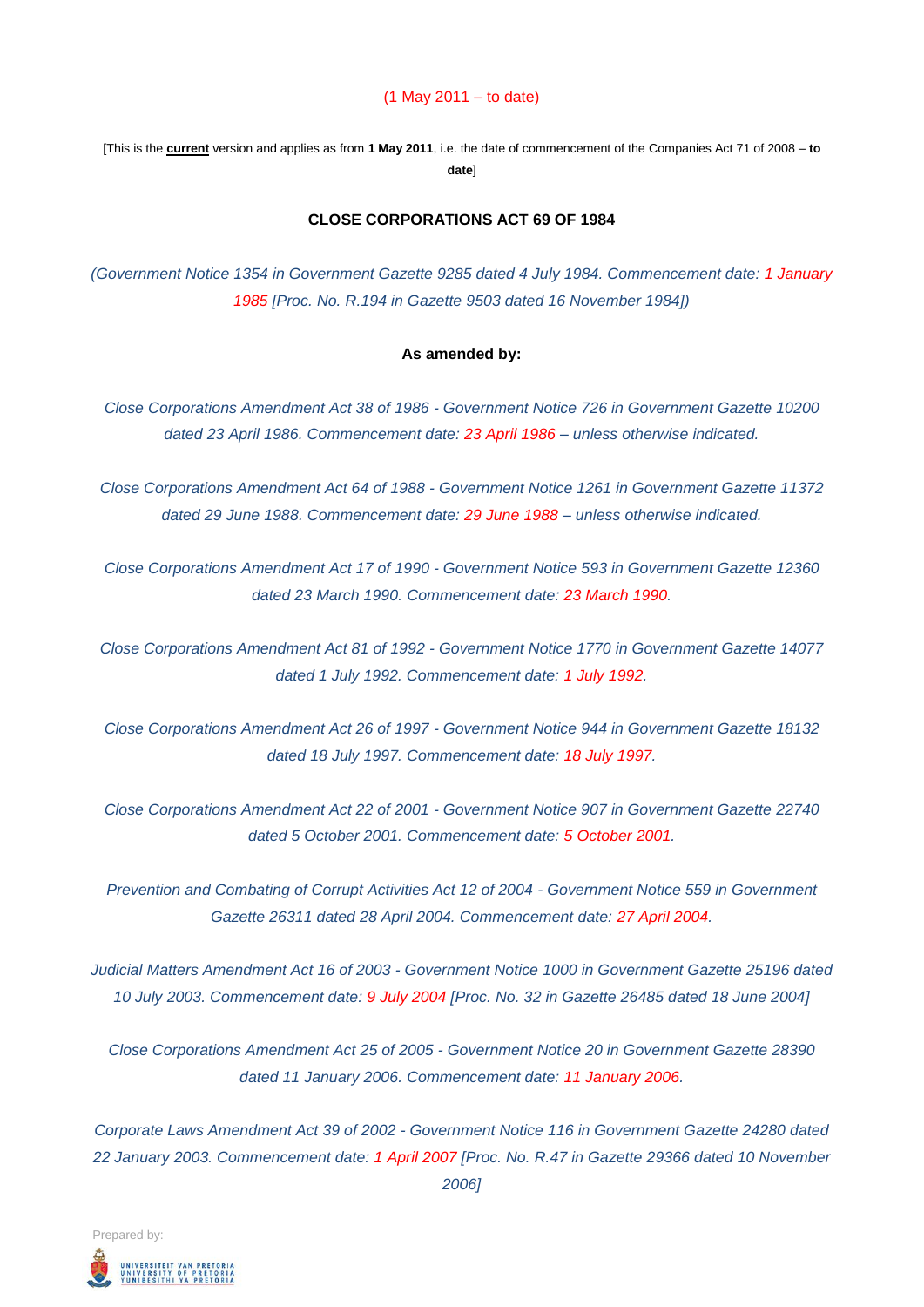*Corporate Laws Amendment Act 24 of 2006 - Government Notice 348 in Government Gazette 29804 dated 17 April 2007. Commencement date: 14 December 2007 [Proc. No. 47 in Gazette 30594 dated 14 December 2007]*

*Companies Act 71 of 2008 - Government Notice 421 in Government Gazette 32121 dated 9 April 2009. Commencement date: 1 May 2011 [Proc. No. R.32 in Gazette 34239 dated 26 April 2011]*

## *\_\_\_\_\_\_\_\_\_\_\_\_\_\_\_ Publisher's notes:*

*The principal Act is hereby amended by section 14 of Act 22 of 2001 by the substitution for the expression "certified post", wherever it occurs, of the expression "registered post".*

*The principal Act is hereby amended by section 4 of Act 25 of 2005 by the substitution for the words "he", "him", "his" and "himself", wherever they occur except in sections 10(1)(m) and (o), 13, 14, 15(1), 72 and 76(3)(b), of the words "he or she", "him or her", "his or her" and "himself or herself", respectively.*

## **ACT**

**To provide for the formation, registration, incorporation, management, control and liquidation of close corporations; and for matters connected therewith.** 

> *(English text signed by the State President.) (Assented to 19 June 1984.)*

*\_\_\_\_\_\_\_\_\_\_\_\_\_\_\_\_\_\_\_\_*

BE IT ENACTED by the State President and the House of Assembly of the Republic of South Africa, as follows:

*\_\_\_\_\_\_\_\_\_\_\_\_\_\_\_\_\_\_\_\_*

## **ARRANGEMENT OF SECTIONS**

1. Definitions

#### **PART I**

#### **FORMATION AND JURISTIC PERSONALITY OF CLOSE CORPORATIONS**

2. Formation and juristic personality of close corporations

# **PART II ADMINISTRATION OF ACT**

## 3. Registration Office and register

Prepared by:

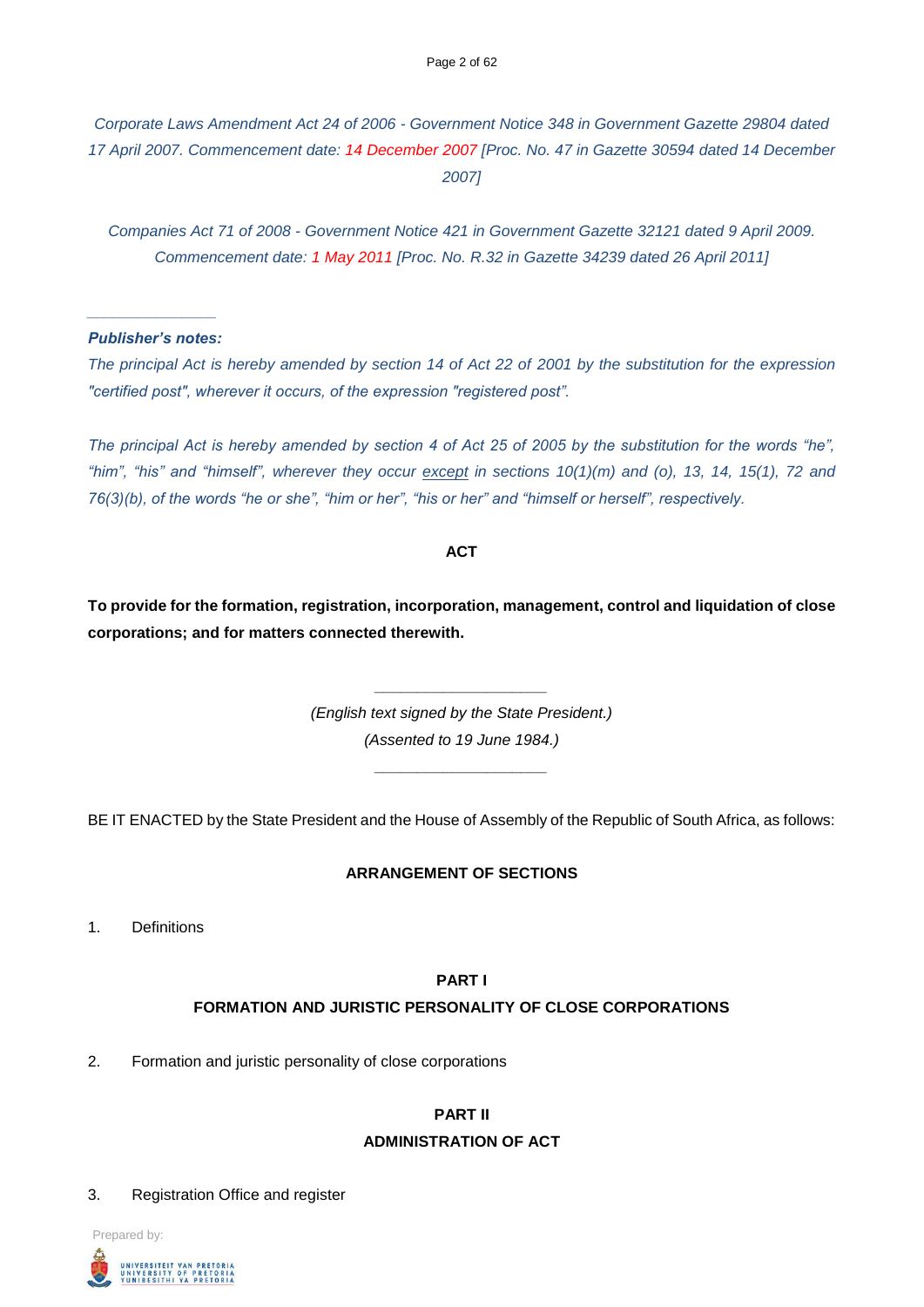- 4. Registrar
- 5. Inspection and copies of documents in Registration Office
- 6. Payment of fees
- 7. Courts having jurisdiction in respect of corporations
- 8. Security for costs in legal proceedings by corporations
- 9. Transmission of copies of Court orders to Registrar and Master
- 10. Regulations and policy
- 11. ……….

## **PART III**

## **REGISTRATION, DEREGISTRATION AND CONVERSION**

- 12. Founding statement
- 13. Registration of founding statement
- 14. Certificate of incorporation
- 15. Registration of amended founding statement
- 15A. Annual return
- 16. Keeping of copies of founding statements by corporations No constructive notice of particulars in founding statement and other documents
- 18. ……….
- 19. Undesirable names and reservation of names
- 20. Objections to names
- 21. Effect of change of name
- 22. Formal requirements as to names and registration numbers
- 22A. Improper references to incorporation in terms of Act
- 23. Use and publication of names
- 24. Contributions by members
- 25. Postal address and registered office
- 26. Deregistration
- 27. ……….

## **PART IV**

#### **MEMBERSHIP**

- 28. Number of members
- 29. Requirements for membership
- 30. Nature of member's interest
- 31. Certificate of member's interest
- 32. Representation of members
- 33. Acquisition of member's interest by new member
- 34. Disposal of interest of insolvent member
- 34A. Attachment and sale in execution of member's interest

Prepared by:

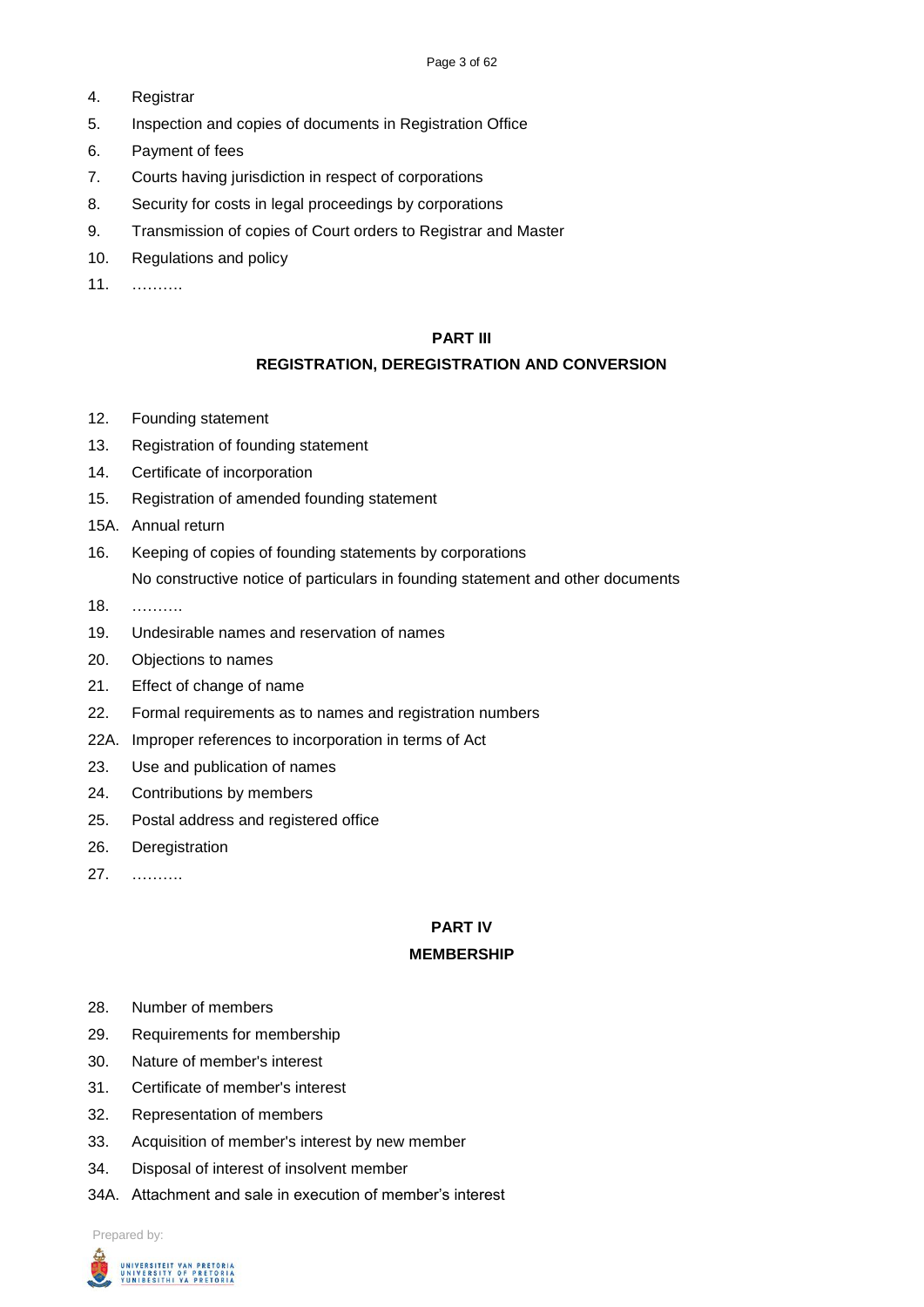- 35. Disposal of interest of deceased member
- 36. Cessation of membership by order of Court
- 37. Other dispositions of members' interests
- 38. Maintenance of aggregate of members' interests
- 39. Payment by corporation for members' interests acquired
- 40. Financial assistance by corporation in respect of acquisition of members' interests
- 41. ……….

## **PART V**

## **INTERNAL RELATIONS**

- 42. Fiduciary position of members
- 43. Liability of members for negligence
- 44. Association agreements
- 45. No access to or constructive notice of association agreements
- 46. Variable rules regarding internal relations
- 47. Disqualified persons regarding management of corporation
- 48. Meetings of members
- 49. Unfairly prejudicial conduct
- 50. Proceedings against fellow-members on behalf of corporation
- 51. Payments by corporation to members
- 52. Prohibition of loans and furnishing of security to members and others by corporation

## **PART VI**

### **EXTERNAL RELATIONS**

- 53. Pre-incorporation contracts
- 54. Power of members to bind corporation
- 55. ……….

# **PART VII ACCOUNTING AND DISCLOSURE**

- 56. Accounting records
- 57. Financial year of corporation
- 58. Annual financial statements
- 59. Appointment of accounting officers
- 60. Qualifications of accounting officers
- 61. Right of access and remuneration of accounting officers
- 62. Duties of accounting officers
- 62A. Application of accountability provisions of Companies Act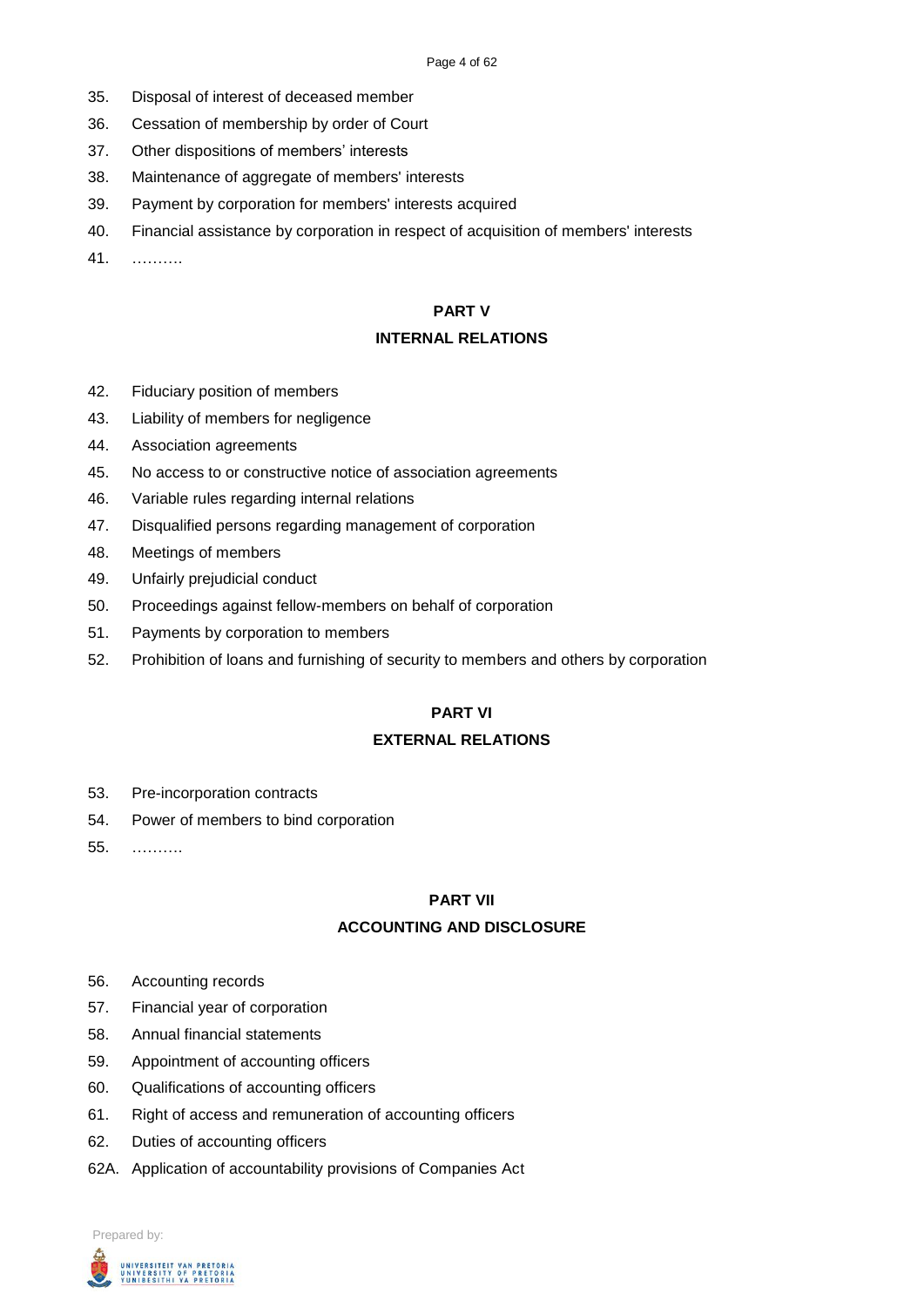#### Page 5 of 62

## **PART VIII**

## **LIABILITY OF MEMBERS AND OTHERS FOR DEBTS OF CLOSE CORPORATION**

- 63. Joint liability for debts of corporation
- 64. Liability for reckless or fraudulent carrying-on of business of corporation
- 65. Powers of Court in case of abuse of separate juristic personality of corporation

## **PART IX**

## **WINDING-UP**

- 66. Application of Companies Act, 1973
- 67. Dissolution of corporations
- 68. ……….
- 69. Circumstances under which corporation deemed unable to pay debts
- 70. Repayments by members
- 71. Repayment of salary or remuneration by members
- 72. Composition
- 73. Repayments, payments of damages and restoration of property by members and others
- 74. Appointment of liquidator
- 75. Vacancies in office of liquidators
- 76. Refusal by Master to appoint nominated person as liquidator
- 77. Resignation and absence of liquidator
- 78. First meeting of creditors and members
- 79. Report to creditors and members
- 80. Repayments by members or former members
- 81. Duties of liquidator regarding liability of members to creditors or corporation

## **PART X**

## **PENALTIES AND GENERAL**

- 82. Application of Companies Act to enforcement of Act
- 83. Short title and commencement
- **1. Definitions**
- (1) In this Act, unless the context otherwise indicates -

**"accounting records"**, in relation to a corporation, includes accounts, deeds, writings and such other documents as may be prescribed;

**"association agreement"**, in relation to any corporation or the members thereof, means an association agreement which has been entered into in terms of section 44 by the members of the corporation,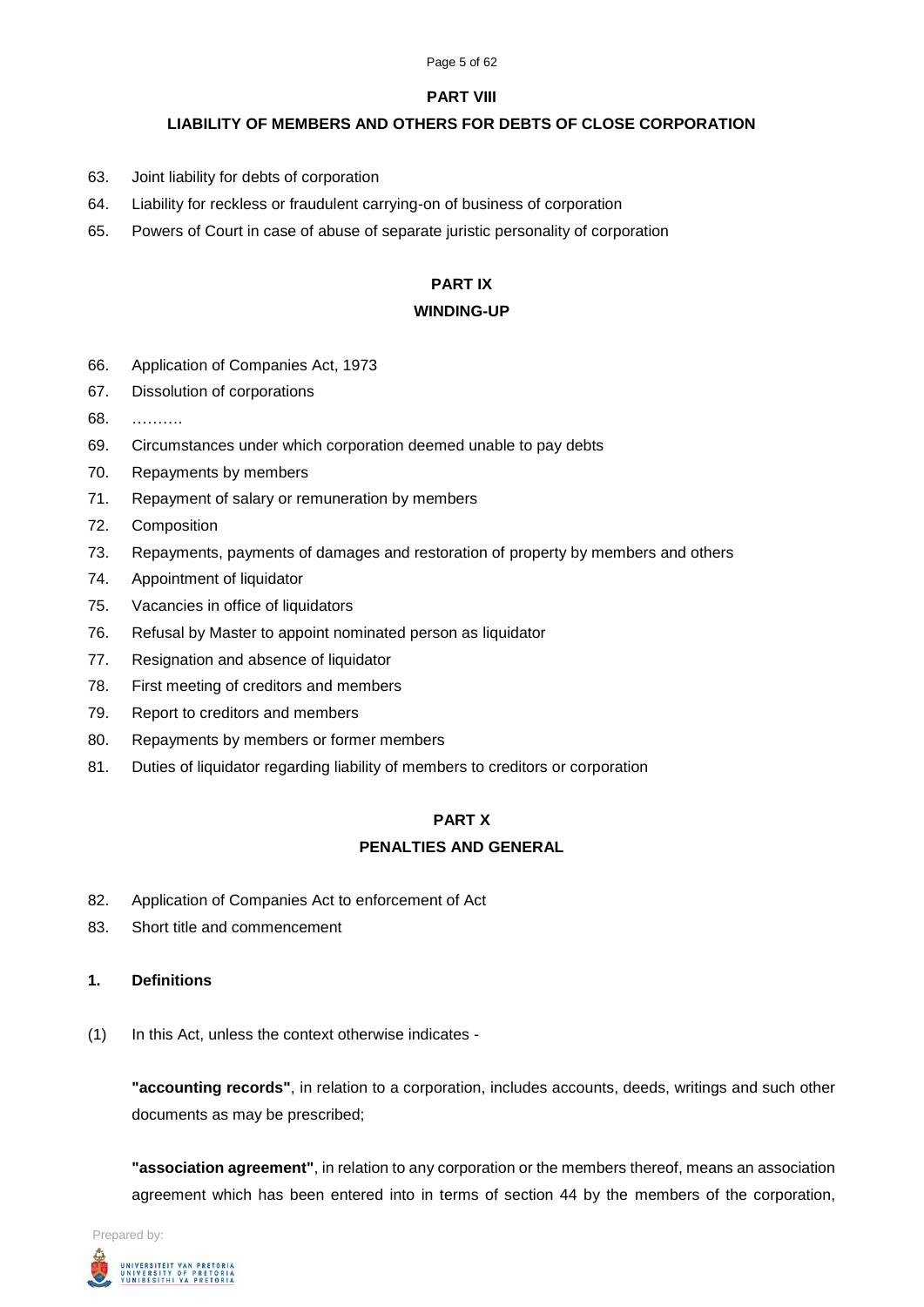#### Page 6 of 62

including any such agreement which has been altered or added to as contemplated in subsection (3) of section 49, or an agreement which has replaced it as contemplated in that subsection;

"**Commission**" means the Companies and Intellectual Property Commission, established by section 185 of the Companies Act;

*(Definition of "Commission" inserted by section 224(2), Schedule 3, of Act 71 of 2008)*

**"Companies Act"** means the Companies Act, 2008;

*(Definition of "Companies Act" substituted by section 224(2), Schedule 3, of Act 71 of 2008)*

**"company"** has the meaning set out in section 1 of the Companies Act; *(Definition of "company" substituted by section 224(2), Schedule 3, of Act 71 of 2008)*

**"corporation"** means a close corporation referred to in section 2(1) which has been registered under Part III of this Act;

**"Court"**, in relation to -

- (a) any corporation, means any court having jurisdiction in terms of section 7; and
- (b) any offence under this Act, means any court having jurisdiction in respect of that offence; *(Definition of "Court" substituted by section 1(a) of Act 26 of 1997)*

**"deregistration"**, in relation to a corporation, means the cancellation of the registration of the corporation's founding statement; and "deregister" has a corresponding meaning;

**"director"**, in relation to a company, has the meaning set out in section 1 of the Companies Act; *(Definition of "director" substituted by section 224(2), Schedule 3, of Act 71 of 2008)*

"**electronic**" includes created, recorded, transmitted or stored in digital or other intangible form of electronic, optical or similar means;

*(Definition of "electronic" inserted by section 1(a) of Act 22 of 2001)*

**"founding statement"**, in relation to a corporation, means the founding statement of the corporation referred to in section 12 which has been registered in terms of section 13, and also any amended founding statement in respect of that corporation registered in terms of section 15(1) or (2);

**"holding company"**, in relation to a company, has the meaning set out in section 1 of the Companies Act;

*(Definition of "holding company" substituted by section 224(2), Schedule 3, of Act 71 of 2008)*

**"Master"** means the Master of the Supreme Court, and in relation to -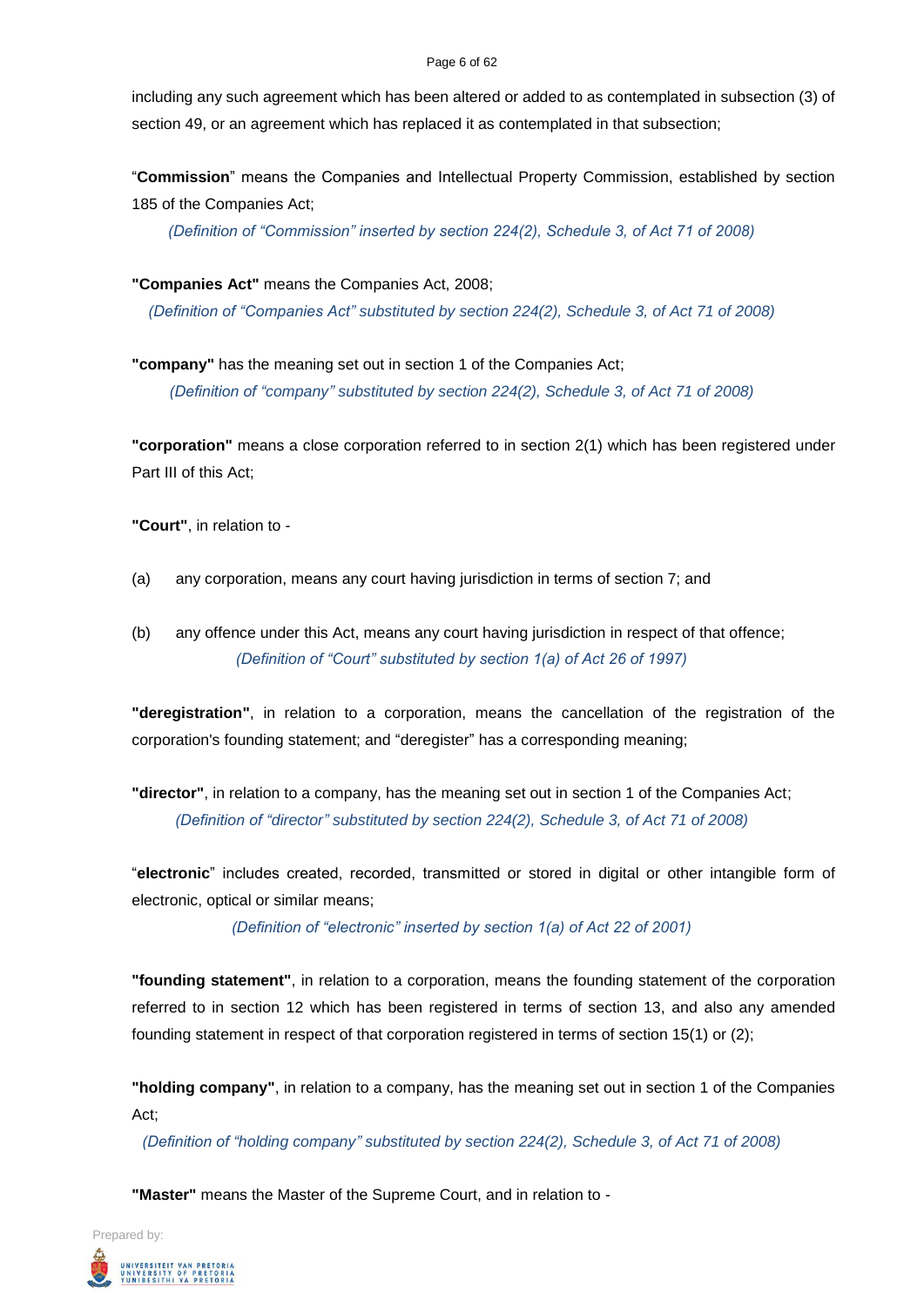- (a) a corporation in respect of which application is made to a Court for a winding-up order, the Master having jurisdiction in the area of jurisdiction of the Court where application is made;
- (b) a corporation being wound up by a Court, the Master having jurisdiction in the area of jurisdiction of the Court which issued the winding-up order;
- (c) a corporation other than a corporation referred to in paragraph (a) or (b), the Master having jurisdiction in the area in which the registered office of that corporation is situated;

**"member"**, in relation to a corporation, means a person qualified for membership of a corporation in terms of section 29 and designated as a member in a founding statement of the corporation, including, subject to the provisions of this Act, a trustee, administrator, executor or curator, or other legal representative, referred to in paragraph (c) of subsection (2) of section 29, in respect of any such person who is insolvent, deceased, mentally disordered or otherwise incapable or incompetent to manage his or her affairs, but excluding any such person who has in terms of this Act ceased to be a member;

**"member's interest"** or "interest", in relation to a member of a corporation, means the interest of the member in the corporation expressed in accordance with section 12(e) as a percentage in the founding statement of the corporation;

**"Minister"**, in relation to any matter to be dealt with in the office of a Master in connection with the winding-up of a corporation, means the Minister of Justice and, in relation to any other matter, means the Minister of Trade and Industry;

*(Definition of "Minister" substituted by section 1 of Act 38 of 1986)*

"**name**", in relation to a corporation, means the full registered name of that corporation, or a registered literal translation of that name into any one other official language of the Republic, or a registered shortened form of that name or any such translation thereof, referred to in section 12(a);

*(Definition of "name" inserted by section 1(b) of Act 26 of 1997)*

**"officer"**, in relation to -

(a) a corporation, means any manager or secretary thereof, whether or not such manager or secretary is also a member of the corporation;

(b) company, means a prescribed officer as defined in section 1 of the Companies Act; *(Paragraph (b) of the definition of "officer" substituted by section 224(2), Schedule 3, of Act 71 of 2008)*

**"prescribe"** means prescribe by regulation; and "prescribed" has a corresponding meaning;

**"Registrar"** means the Commissioner, appointed in terms of section 189 of the Companies Act;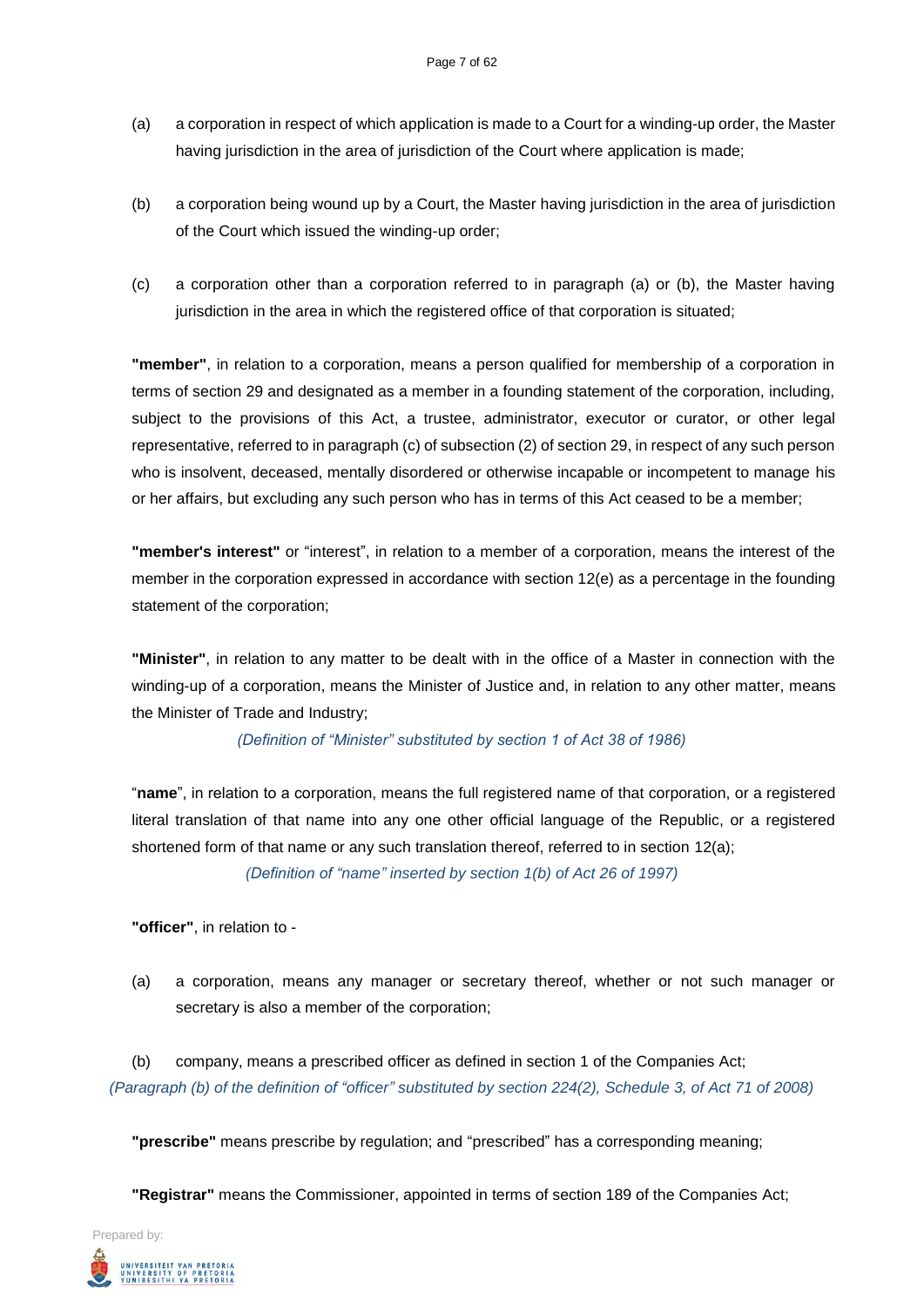#### *(Definition of "Registrar" substituted by section 224(2), Schedule 3, of Act 71 of 2008)*

**"registration"**, in relation to -

- (a) any corporation, means the registration of the founding statement of the corporation referred to in section 12;
- (b) the founding statement or any amended founding statement of a corporation, means the registration thereof in terms of section 13 or section 15(1) or (2), as the case may be;
- (c) any matter in connection with a corporation, or any member thereof, particulars of which are specified in terms of this Act in a founding statement of the corporation, means the specifying of particulars thereof in any such statement; and
- (d) any other matter in connection with which any duty or power in relation to the registration thereof is in terms of this Act imposed on or granted to the Registrar, means the registration thereof by him or her in accordance with any applicable provision of this Act; and "registered" has a corresponding meaning;

#### **"Registration Office"** means the office of the Commission;

*(Definition of "Registration Office" substituted by section 224(2), Schedule 3, of Act 71 of 2008)*

**"regulation"** means any regulation made under this Act;

"**signature**" includes an electronic signature and an advanced electronic signature as defined in section 1 of the Electronic Communications and Transactions Act, 2002 (Act No. 25 of 2002); *(Definition of "signature" inserted by section 57 of Act 24 of 2006)*

**"subsidiary"**, in relation to a company, has the meaning determined in accordance with section 3 of the Companies Act;

*(Definition of "subsidiary" substituted by section 224(2), Schedule 3, of Act 71 of 2008)*

**"this Act"** includes the regulations, and any regulations made in terms of the Companies Act, to the extent that they apply to this Act.

*(Definition of "this Act" substituted by section 224(2), Schedule 3, of Act 71 of 2008)*

*(Section 1 renumbered to section 1(1) by section 1(b) of Act 22 of 2001)*

- (2) Subject to subsection (3), the performance of the acts denoted by any of the following words or expressions, namely-
	- (a) 'give notice';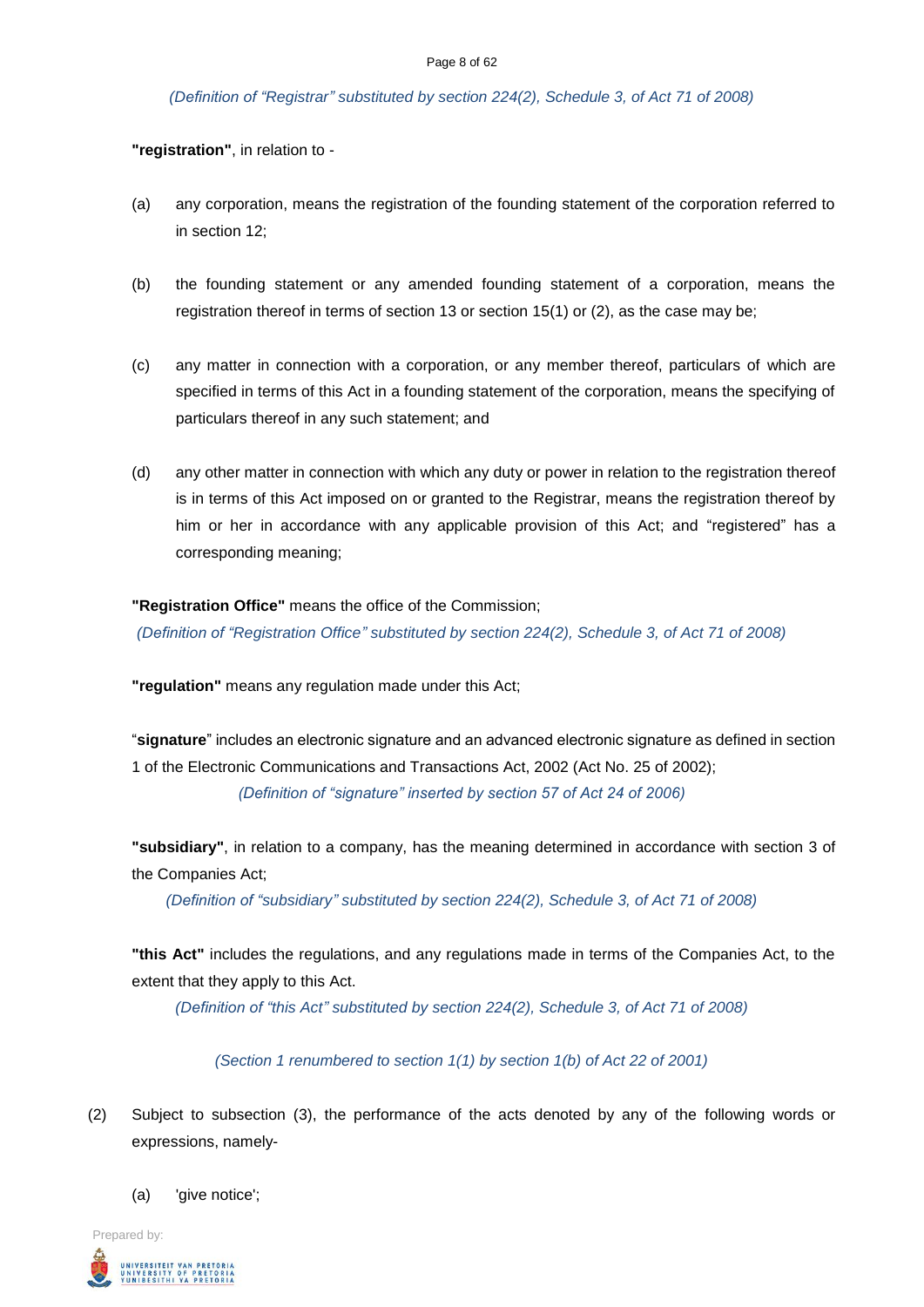- (b) 'issue, distribute, deliver or cause it to be done';
- (c) 'lodge';
- (d) 'lodge in the prescribed form';
- (e) 'lodge in the prescribed manner';
- (f) 'lodge under cover of';
- (g) 'notify in the prescribed form';
- (h) 'payment of prescribed fee';
- (i) 'publish',
- (j) 'registration'; and
- (k) 'written application';

and any word or expression derived therefrom, must be regarded as including all electronic methods of performing such acts.

*(Section 1(2) added by section 1(b) of Act 22 of 2001)*

#### (3)

- (a) Subsection (2) shall not apply to a section of this Act until the Registrar publishes a notice in the *Gazette* making it applicable to that section.
- (b) Different dates may be determined by the Registrar in respect of the application of subsection (2) to different sections of this Act.

*(Section 1(3) added by section 1(b) of Act 22 of 2001)*

# **PART I**

# **FORMATION AND JURISTIC PERSONALITY OF CLOSE CORPORATIONS**

## **2. Formation and juristic personality of close corporations**

(1) At any time before section 13 of the Companies Act comes into operation, any one or more persons, not exceeding ten, who qualify for membership of a close corporation in terms of this Act, may form a close corporation and secure its incorporation by complying with the requirements of this Act in respect of the registration of its founding statement referred to in section 12.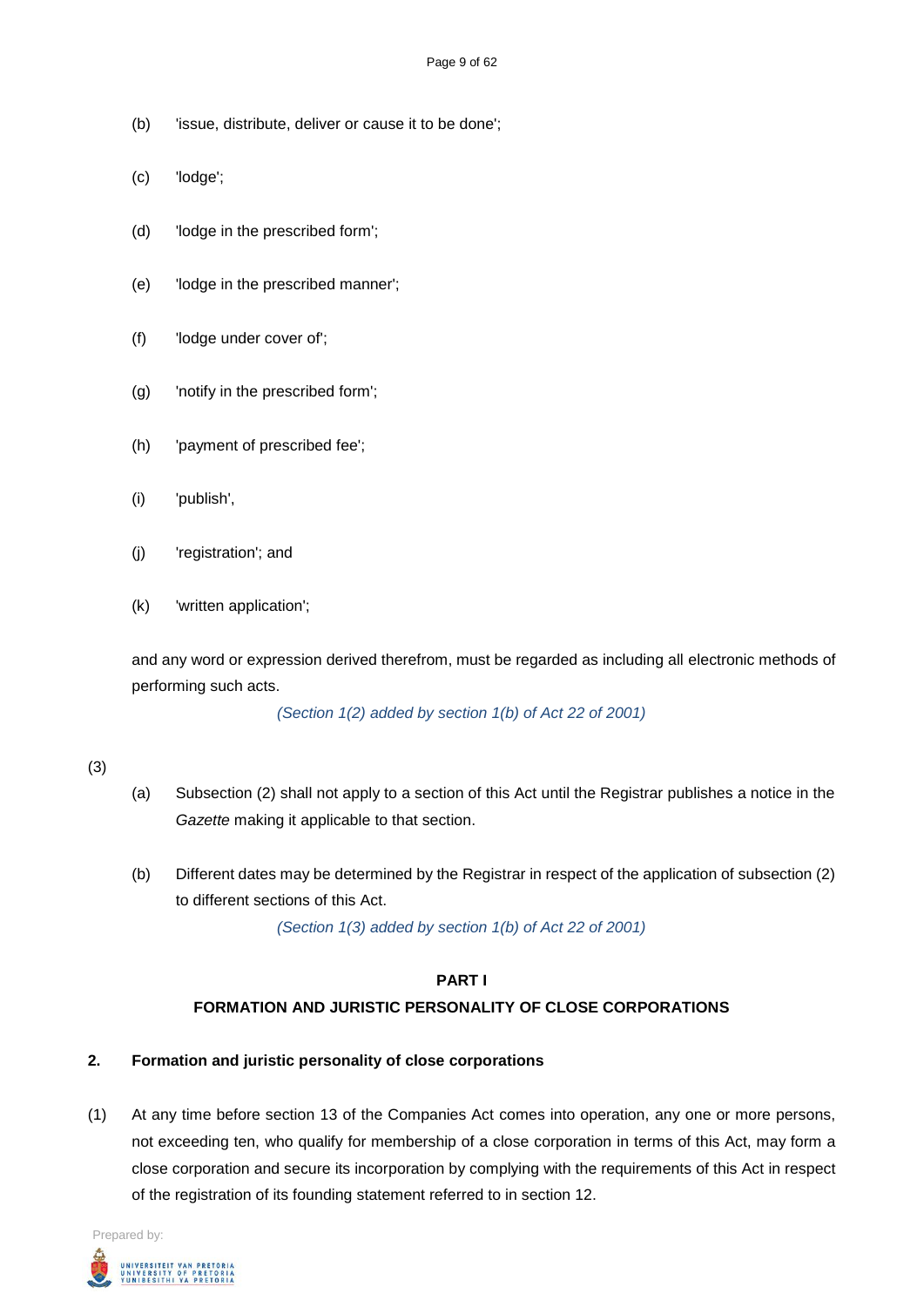#### *(Section 2(1) substituted by section 224(2), Schedule 3, of Act 71 of 2008)*

- (2) A corporation formed in accordance with the provisions of this Act is on registration in terms of those provisions a juristic person and continues, subject to the provisions of this Act, to exist as a juristic person notwithstanding changes in its membership, or its conversion to a company in terms of Schedule 2 of the Companies Act, until it is deregistered or dissolved—
	- (a) in terms of this Act; or
	- (b) in terms of the Companies Act, in the case of a juristic person that has been converted to a company.

*(Section 2(2) substituted by section 224(2), Schedule 3, of Act 71 of 2008)*

- (3) Subject to the provisions of this Act, the members of a corporation shall not merely by reason of their membership be liable for the liabilities or obligations of the corporation.
- (4) A corporation shall have the capacity and powers of a natural person of full capacity in so far as a juristic person is capable of having such capacity or of exercising such powers.

# **PART II ADMINISTRATION OF ACT**

#### **3. Registration Office and register**

 $(1)$  ………

*(Section 3(1) repealed by section 224(2), Schedule 3, of Act 71 of 2008)*

(2) Registers of names and registration numbers and such other matters concerning corporations as may be prescribed, shall be kept in the Registration Office.

#### **4. Registrar**

- (1) The Commission—
	- (a) may exercise the powers and must perform the duties assigned to the Registrar by this Act; and
	- (b) is responsible for the administration of the Registration Office. *(Section 4(1) substituted by section 224(2), Schedule 3, of Act 71 of 2008)*
- (2) ……….

*(Section 4(2) repealed by section 224(2), Schedule 3, of Act 71 of 2008)*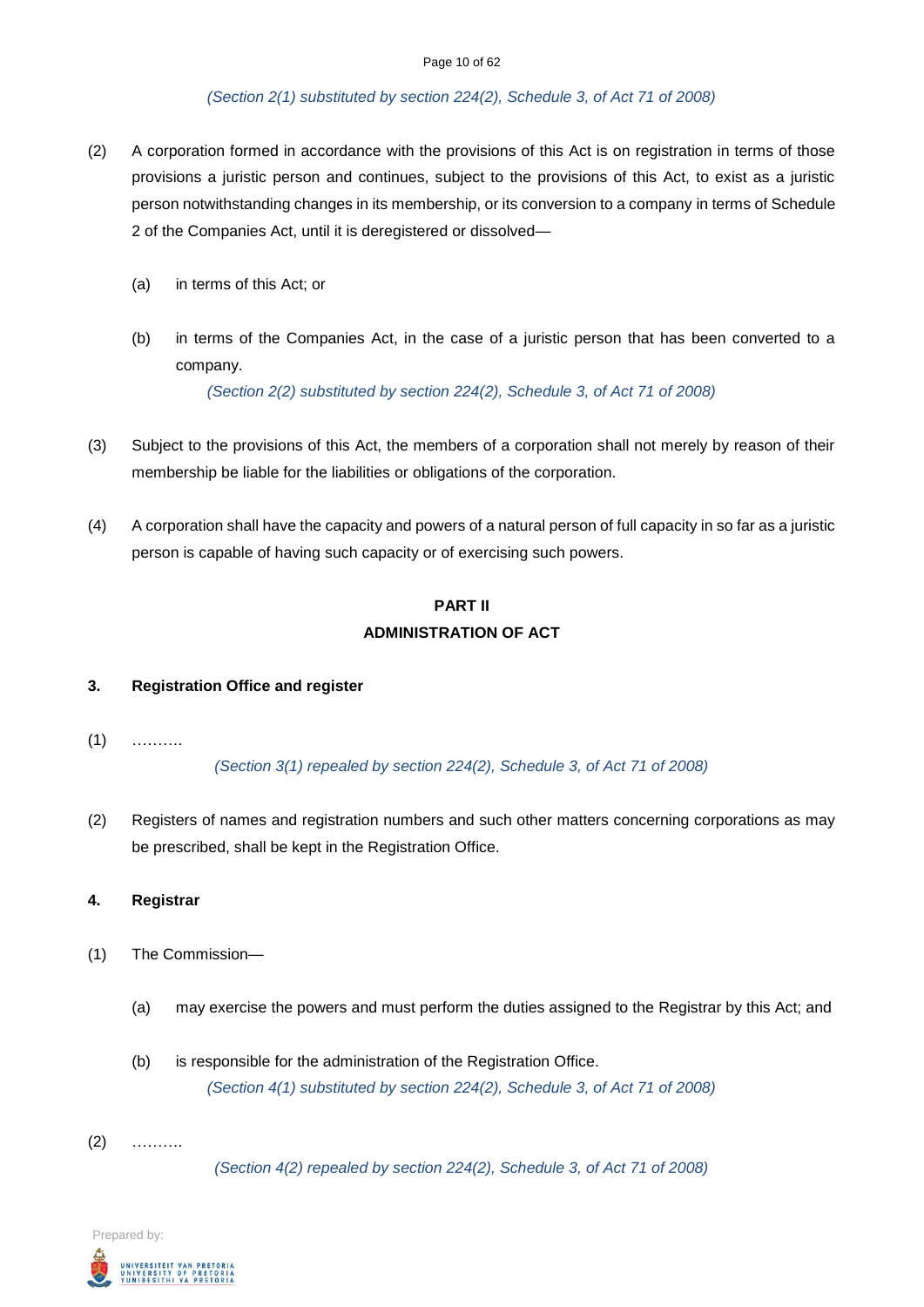(3) The Commission may delegate any of the powers and entrust any of the duties of the Registrar to any officer or employee in the Commission.

*(Section 4(3) substituted by section 224(2), Schedule 3, of Act 71 of 2008)*

### **5. Inspection and copies of documents in Registration Office**

- (1) Subject to the availability of the original document, any person may, on payment of the prescribed fee (including an additional fee if any document is not collected personally at the Registration Office- *(Words preceding section 5(1)(a) substituted by section 58(a) of Act 24 of 2006)*
	- (a) inspect any document kept under this Act by the Registrar in respect of any corporation; or
	- (b) obtain a certificate from the Registrar as to the contents or part of the contents of any such document open to inspection; or
	- (c) obtain a copy of or extract from any such document.
- (1A) Any person may, on payment of the prescribed fee, through any electronic medium approved by the Registrar-
	- (a) inspect any document which has been lodged with the Registrar under this Act and converted into electronic format;

*(Section 5(1A)(a) amended by section 58(b) of Act 24 of 2006)*

- (b) obtain a copy of or extract from any such converted document; or *(Section 5(1A)(b) amended by section 58(c) of Act 24 of 2006)*
- (c) obtain a certificate from the Registrar as to the contents or part of the contents of any documentation kept by him or her in terms of this Act in respect of any corporation. *(Section 5(1A)(c) inserted by section 58(d) of Act 24 of 2006)*

*(Section 5(1A) inserted by section 2(a) of Act 22 of 2001)*

- (2) If the Registrar is satisfied
	- (a) that any such inspection, certificate, copy or extract is required on behalf of a foreign government accredited to the Government of the Republic; and
	- (b) that no fee is payable in the foreign country concerned in respect of a corresponding inspection, certificate, copy or extract required on behalf of the Government of the Republic,

no fee referred to in subsection (1) or (1A) shall be payable.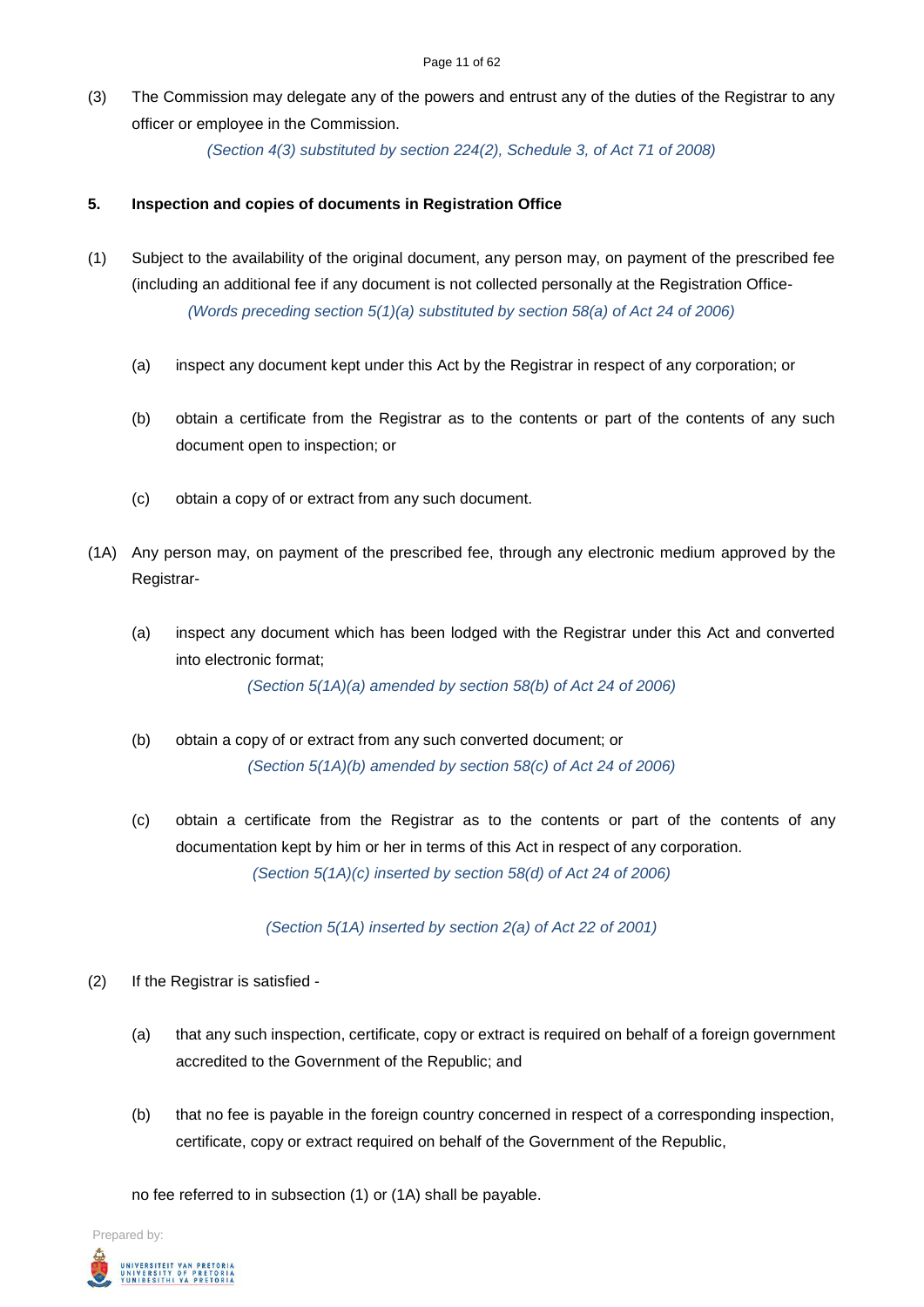#### *(Words following section 5(2)(b) substituted by section 2(b) of Act 22 of 2001)*

(3) If the Registrar is satisfied that any such inspection, certificate, copy or extract is required for purposes of research by or under the control of an institution for higher education, he or she may permit such inspection or furnish such certificate, copy or extract without payment of fees.

### **6. Payment of fees**

- (1) The payment of any fee, additional fee or other money payable to the Registrar in terms of this Act shall, subject to the provisions of subsection (3), be effected -
	- (a) ……….

*(Section 6(1)(a) deleted by section 7 of Act 39 of 2002)*

(b) ……….

*(Section 6(1)(b) deleted by section 7 of Act 39 of 2002)*

- (bA) by means of such electronic form of transfer of money as the Registrar may approve; or *(Section 6(1)(bA) inserted by section 3(a) of Act 22 of 2001)*
- (c) in such other manner as the Registrar may direct.
- (2) No document, form, return or notice in respect of which any fee is payable or any payment is required to be done in terms of this Act, shall be complete unless proof of payment of the required fee or other money has been lodged with, or acknowledged as having been received by, the Registrar. *(Section 6(2) substituted by section 3(b) of Act 22 of 2001)*
- (3) For the purposes of subsection (1) the decision of the Registrar as to the manner in which in any particular case, or category of cases determined by him or her, any fee, additional fee or other money is in terms of this Act to be paid, shall be final.
- (4) Any fees and other moneys payable in terms of this Act to the Registrar, shall be debts due to the State recoverable by the Minister in any competent court.

#### **7. Courts having jurisdiction in respect of corporations**

For the purposes of this Act any High Court and any magistrate's court, within whose area of jurisdiction the registered office or the main place of business of the corporation is situated, shall have jurisdiction.

> *(Section 7 substituted by section 1 of Act 64 of 1988) (Section 7 substituted by section 2 of Act 26 of 1997)*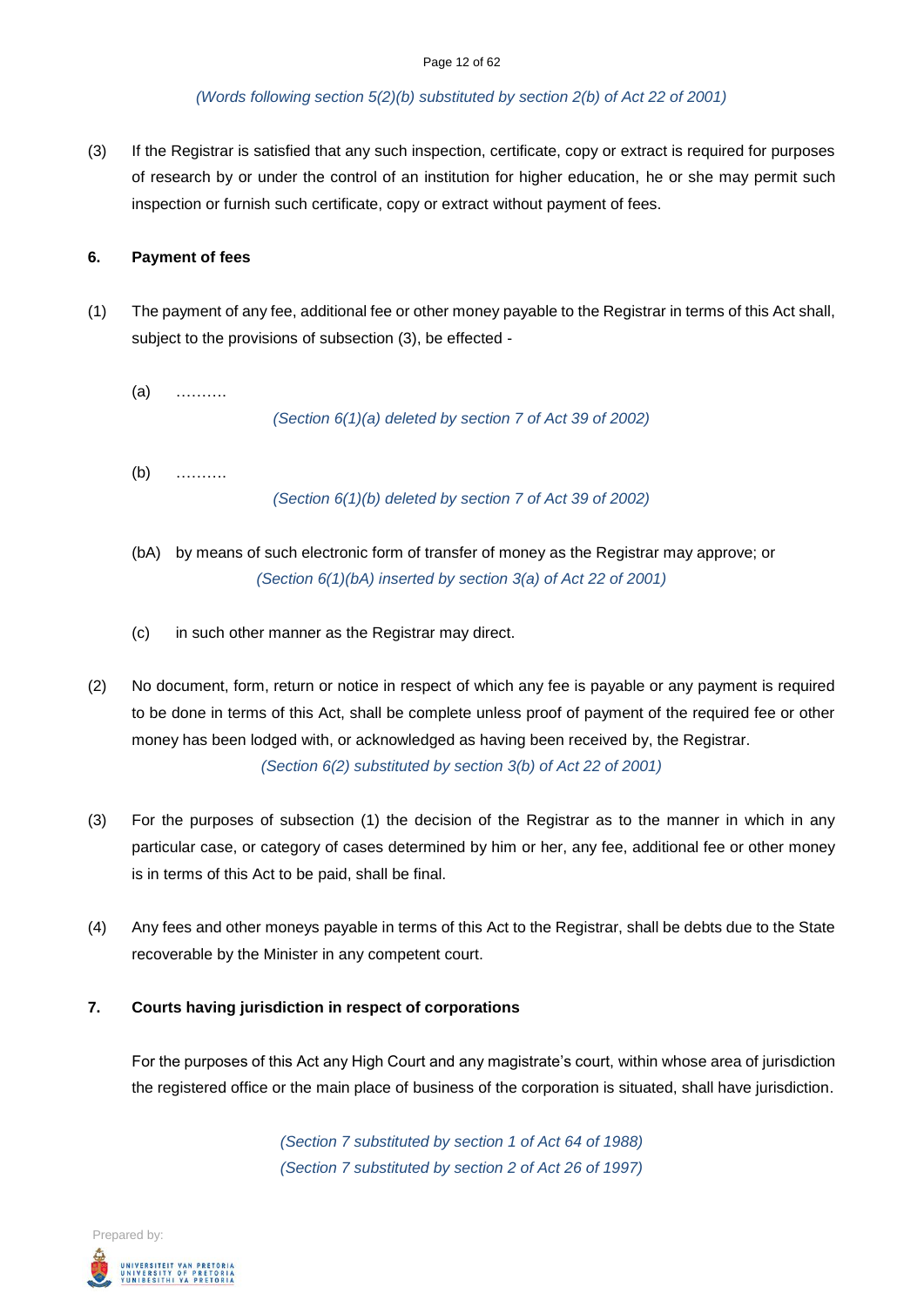#### **8. Security for costs in legal proceedings by corporations**

When a corporation in any legal proceedings is a plaintiff or applicant or brings a counterclaim or counter application, the court concerned may at any time during the proceedings if it appears that there is reason to believe that the corporation or, if it is being wound up, the liquidator thereof, will be unable to pay the costs of the defendant or respondent, or the defendant or respondent in reconvention, if he or she is successful in his or her defence, require security to be given for those costs, and may stay all proceedings till the security is given.

#### **9. Transmission of copies of Court orders to Registrar and Master**

When a Court makes any order in terms of this Act in relation to any corporation, the Registrar or clerk of the Court shall without delay by registered post transmit a copy of the order to the Registrar and, if such order relates to the winding-up of any corporation, a copy thereof to the Master as well.

#### **10. Regulations and policy**

- (1) The Minister may make regulations—
	- (a) providing for the conduct and administration of the Registration Office, and prescribing the practice and procedure to be observed therein;
	- (b) prescribing the practice and procedure to be observed in the office of the Master in connection with the winding-up of corporations;
	- (c) providing for the reproduction of any records relating to corporations in the Registration Office or the office of the Master by means of microfilm, microcard, miniature photographic process, the conversion into electronic format in such a way as to allow such records to be reconverted to their original form without changing their original contents or form or any other process deemed suitable by the Minister;
	- (d) providing for the use for official purposes and the admissibility in evidence in any proceedings, whether in a court of law or otherwise, of any reproduction contemplated in paragraph (c);
	- (e) providing for the keeping and preservation of any records, or any reproductions thereof contemplated in paragraph (c), in the Registration Office or the office of the Master, the removal from such offices of such records or reproductions and the preservation thereof in any other place, and prescribing the circumstances under which such records or reproductions may be destroyed;
	- (f) prescribing how records required under this Act to be kept by a corporation may be kept, and prescribing the circumstances under which such records may be destroyed;

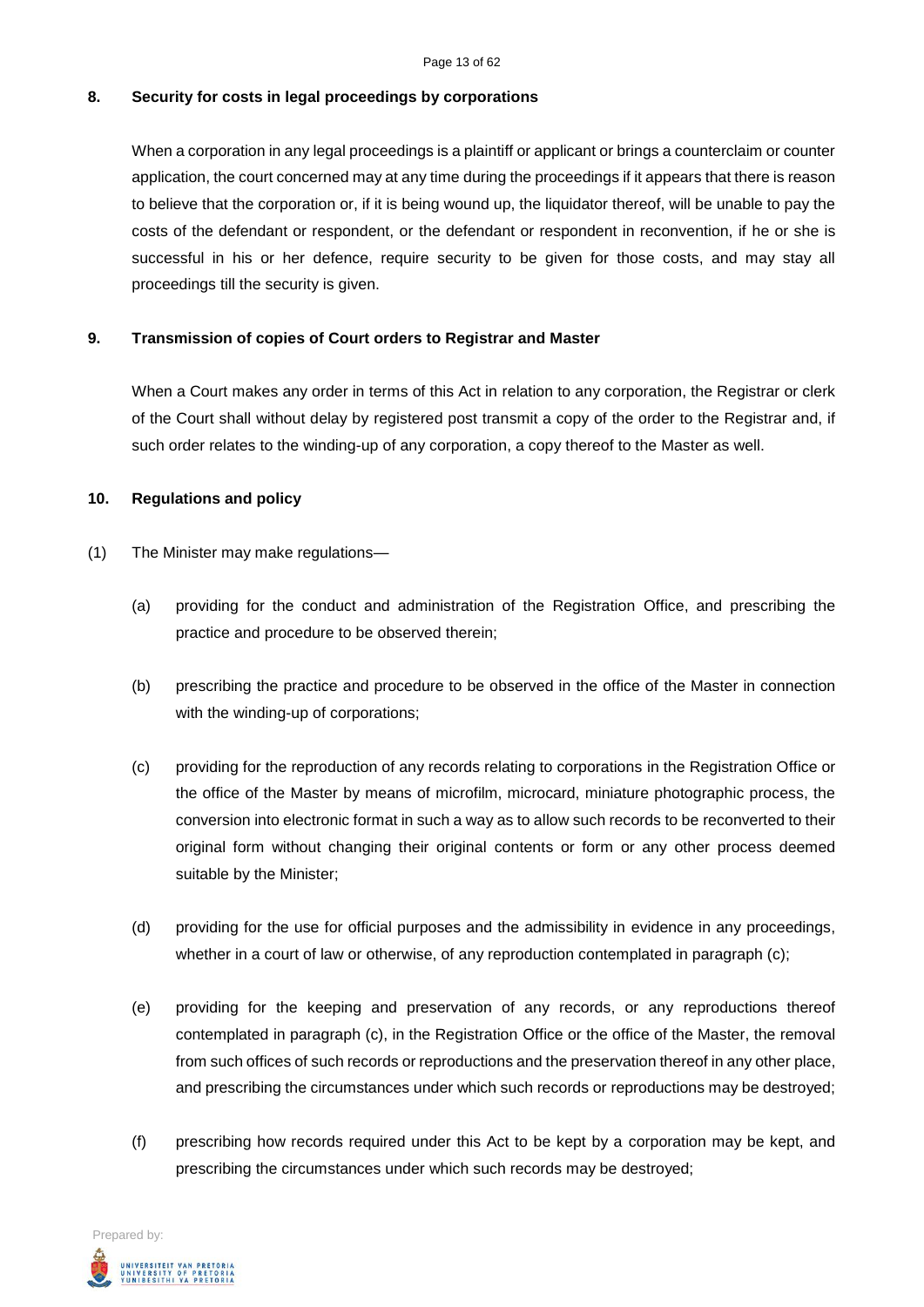- (g) prescribing the procedure to be followed with respect to any matter in connection with the windingup of corporations;
- (h) prescribing the form and the contents of any return, notice or document provided for by this Act;
- (i) prescribing when an additional copy or copies of documents to be lodged under this Act shall require to be lodged, and whether such additional copy or copies shall be in the form of a copy or copies certified in a defined manner or shall be in duplicate original form;
- (j) with the concurrence of the Minister of Finance, prescribing the matters in respect of which fees shall be payable, the persons by whom and to whom the fees shall be payable and the tariff of such fees;
- (k) providing for a table of fees, subject to taxation by the Master, which shall be payable to a liquidator as remuneration;
- (I) prescribing a tariff of remuneration payable to any person performing on behalf of a liquidator any act relating to the winding-up of a corporation which the liquidator is not required to perform personally, and prohibiting the charging or recovery of remuneration at a higher tariff than the tariff so prescribed;
- (m) providing for the appointment by the Registrar in specified circumstances of an inspector to investigate the affairs of a corporation, for the powers of an inspector in conducting any such investigation, for the duty of any member, officer, employee or accounting officer of a corporation to make available books and documents in his or her custody or under his or her control and to afford such assistance as an inspector may require in connection with any such investigation; for reporting by an inspector to the Registrar; for the making available by the Registrar of any such report to other persons; for the admissibility of any such report as evidence in legal proceedings; and for defraying the expenses of, and in connection with, any such investigation;
- (n) as to any other matter required or permitted by this Act to be prescribed; and
- (o) generally, as to any matter which he or she considers it necessary or expedient to prescribe in order that the purposes of this Act may be achieved.
- $(1A)$
- (a) The Minister may determine policy for the appointment of a liquidator by the Master in order to promote consistency, fairness, transparency and the achievement of equality for persons previously disadvantaged by unfair discrimination.
- (b) Any policy determined in accordance with the provisions of paragraph (a) must be tabled in Parliament before publication in the *Gazette*.

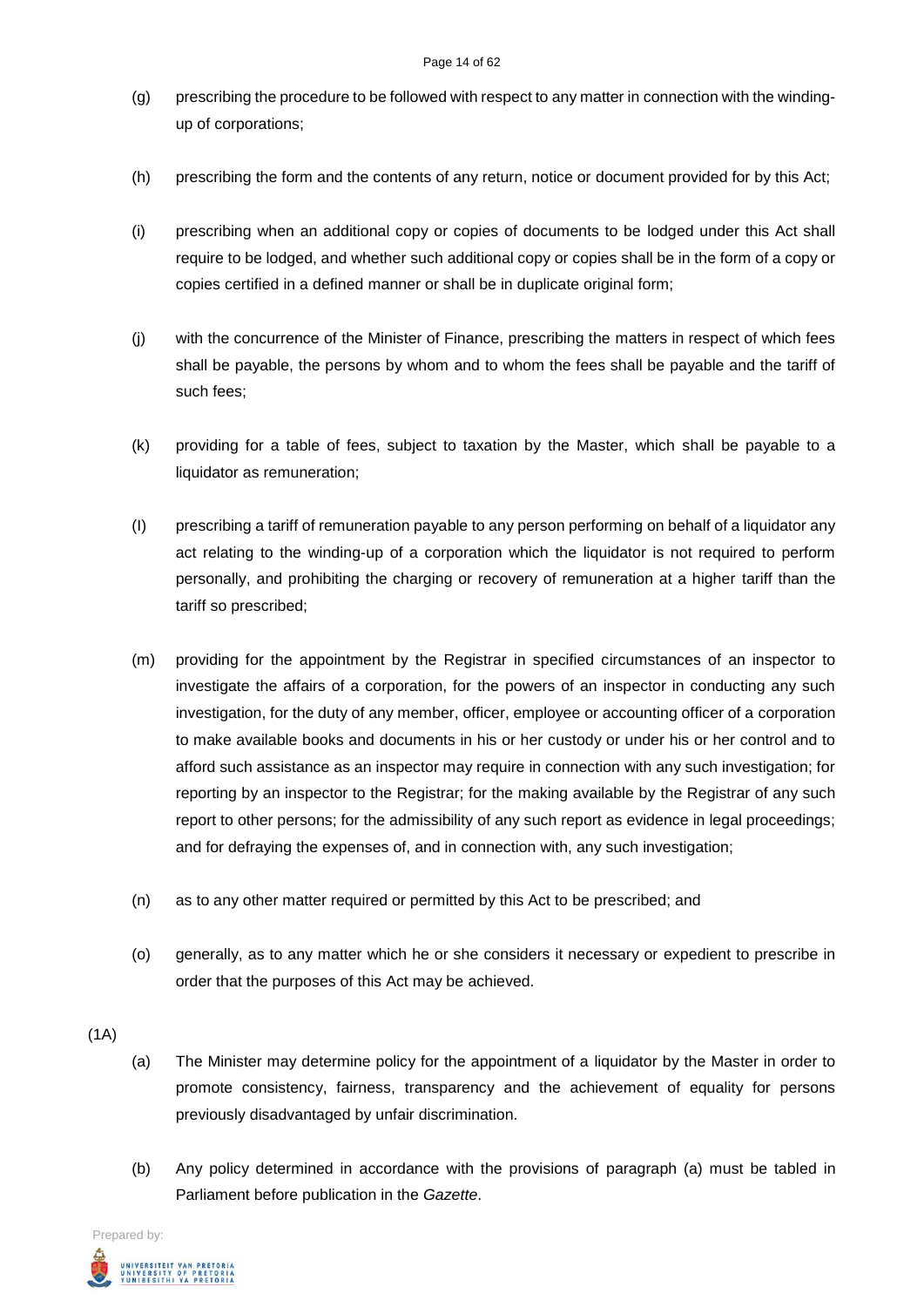- (2) Regulations made under subsection (1) may prescribe penalties for any contravention thereof or failure to comply therewith, not exceeding a fine or imprisonment for a period of six months or both a fine and such imprisonment.
- (3) Regulations made by the Minister in terms of section 29(4) and (5), and 30(7) of the Companies Act apply to a corporation as if those regulations had been made in terms of this Act, but any reference in those regulations to a company must be read as a reference to a corporation.

*(Section 10(3) inserted by section 224(2), Schedule 3, of Act 71 of 2008)*

*(Section 10 amended by section 2 of Act 38 of 1986) (Section 10 amended by section 4 of Act 22 of 2001) (Section 10 substituted by section 20 of Act 16 of 2003)*

**11. ……….**

*(Section 11 repealed by section 224(2), Schedule 3, of Act 71 of 2008)*

## **PART III**

## **REGISTRATION, DEREGISTRATION AND CONVERSION**

#### **12. Founding statement**

Any person qualified for membership in terms of section 29 or, subject to section 28, any number of such persons who intend to form a corporation, shall draw up a founding statement in the prescribed form in one of the official languages of the Republic, which shall be signed by or on behalf of every person who is to become a member of the corporation upon its registration and which shall, subject to the provisions of this Act, contain the following particulars:

(a) The full name of the corporation: Provided that a literal translation of that name into any one other official language of the Republic, or a shortened form of that name or such translation thereof, may in addition be given;

*(Section 12(a) substituted by section 3 of Act 26 of 1997)*

- (b) the principal business to be carried on by the corporation;
- (c)
- (i) a postal address for the corporation; and
- (ii) the address (not being the number of a post office box) of the office of the corporation referred to in section 25(1);

Prepared by: .<br>UNIVERSITEIT VAN PRETORIA<br>YUNIBESITHI YA PRETORIA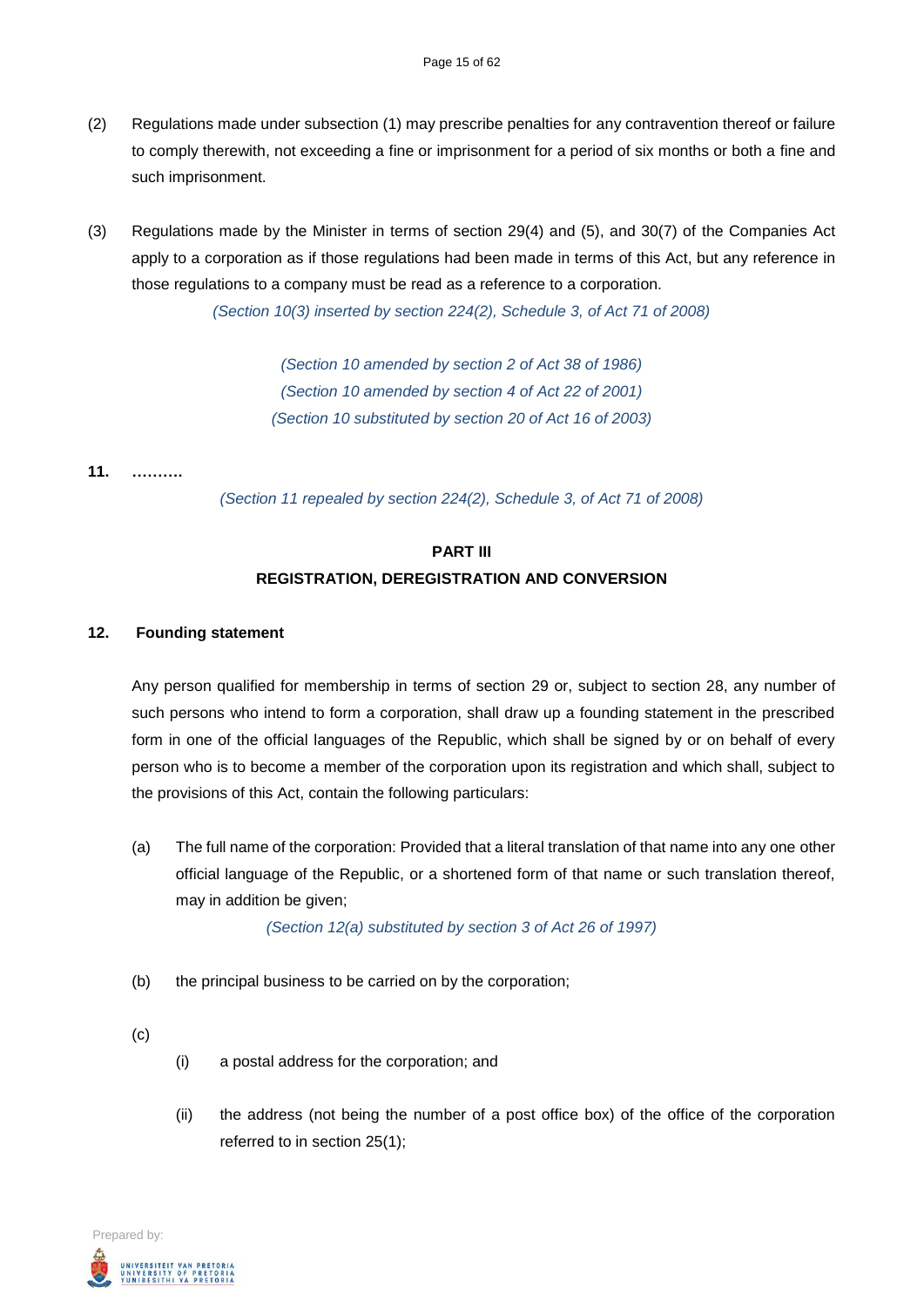(d) the full name of each member, his or her identity number or, if he or she has no such number, the date of his or her birth, and his or her residential address;

*(Section 12(d) substituted by section 1 of Act 81 of 1992)*

- (e) the size, expressed as a percentage, of each member's interest in the corporation;
- (f) particulars of the contribution of each member to the corporation in accordance with section 24(1), including -
	- (i) any amounts of money; and
	- (ii) a description, and statement of the fair value, of any property (whether corporeal or incorporeal) or any service referred to in section 24(1);

(g)

- (i) the name and postal address of a qualified person who or firm which has consented in writing to his or her or its appointment as accounting officer of the corporation; and
- (ii) the date of the end of the financial year of the corporation.

#### **13. Registration of founding statement**

If a founding statement referred to in section 12 complying with the requirements of this Act is lodged with the Registrar in the manner prescribed at any time before section 13 of the Companies Act comes into operation, and if the business to be carried on by the corporation is lawful, the Registrar shall upon payment of the prescribed fee register such statement in his or her registers and shall give notice of the registration in the prescribed manner.

> *(Section 13 substituted by section 3 of Act 38 of 1986) (Section 13 substituted by section 5 of Act 22 of 2001) (Section 13 substituted by section 59 of Act 24 of 2006) (Section 13 substituted by section 224(2), Schedule 3, of Act 71 of 2008)*

#### **14. Certificate of incorporation**

(1) Upon the registration of such founding statement the Registrar shall assign a registration number to the corporation concerned and endorse under his or her hand on the statement, or otherwise issue in writing, a certificate that the corporation is incorporated: Provided that the Registrar may change or amend such registration number in order to rectify duplications of such numbers or to achieve any other objective which it is necessary or expedient to achieve for the proper maintenance of the register of close corporations.

*(Section 14(1) substituted by section 6 of Act 22 of 2001)*

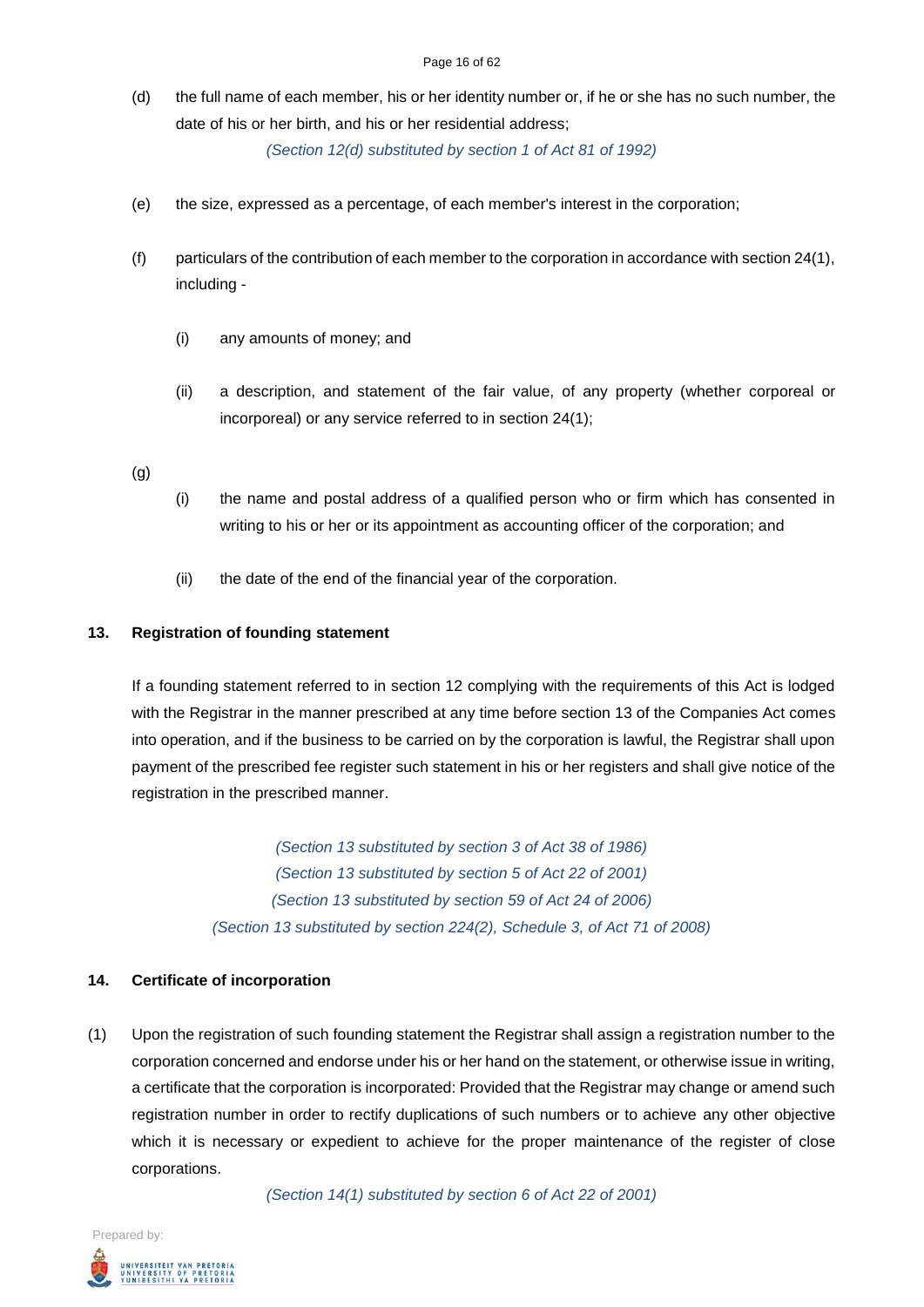(2) A certificate of incorporation given by the Registrar in terms of subsection  $(1)$  or section  $27(4)(c)$ , or a copy thereof, as the case may be, shall upon its mere production, in the absence of proof of fraud or error, be conclusive evidence that all the requirements of this Act in respect of registration of the corporation concerned and of matters precedent and incidental thereto have been complied with, and that the corporation concerned is duly incorporated under this Act.

*(Section 14(2) substituted by section 4 of Act 38 of 1986)*

#### **15. Registration of amended founding statement**

(1) If any change is made or occurs in respect of any matter particulars of which are stated in a founding statement of a corporation in accordance with paragraph (b), (d), (e) or (f) of section 12, the corporation shall, subject to the provisions of section 29(3)(c) and (d), within 28 days after such change lodge with the Registrar for registration in his or her registers an amended founding statement, in the prescribed form together with the prescribed fee, signed by or on behalf of every member of the corporation and by or on behalf of any person who will become a member on such registration, and which contains particulars and the date of the change.

> *(Section 15(1) substituted by section 2(a) of Act 81 of 1992) (Section 15(1) substituted by section 7(a) of Act 22 of 2001)*

(2) If any change is made or occurs in respect of any matter particulars of which are so stated in accordance with paragraph (a), (c) or (g) of section 12, an amended founding statement shall in accordance with the requirements of subsection (1) be lodged with the Registrar for registration, and any such change shall only take effect when such statement has been so registered in the relevant registers, or upon a later date mentioned in such statement: Provided that a statement in the prescribed form which may also be in such electronic format as the Registrar may allow and which upon registration thereof shall form part of the founding statement or amended founding statement, shall, instead of an amended founding statement, be lodged with the Registrar for registration if any such change is made or occurs in respect of—

*(Words preceding section 15(2)(a) substituted by section 60(a) of Act 24 of 2006)*

- (a) any matter of which particulars are so stated in accordance with paragraph (c) of section 12, in which case the accounting officer may sign such statement on behalf of the members if the corporation has approved of the said change and the accounting officer so certifies in writing; or
- (b) the name or address of the duly appointed accounting officer, in which case the accounting officer may sign such statement on behalf of the members, and the said change shall take effect upon the date mentioned in the statement.

*(Proviso to section 15(2) added by section 2(b) of Act 81 of 1992)*

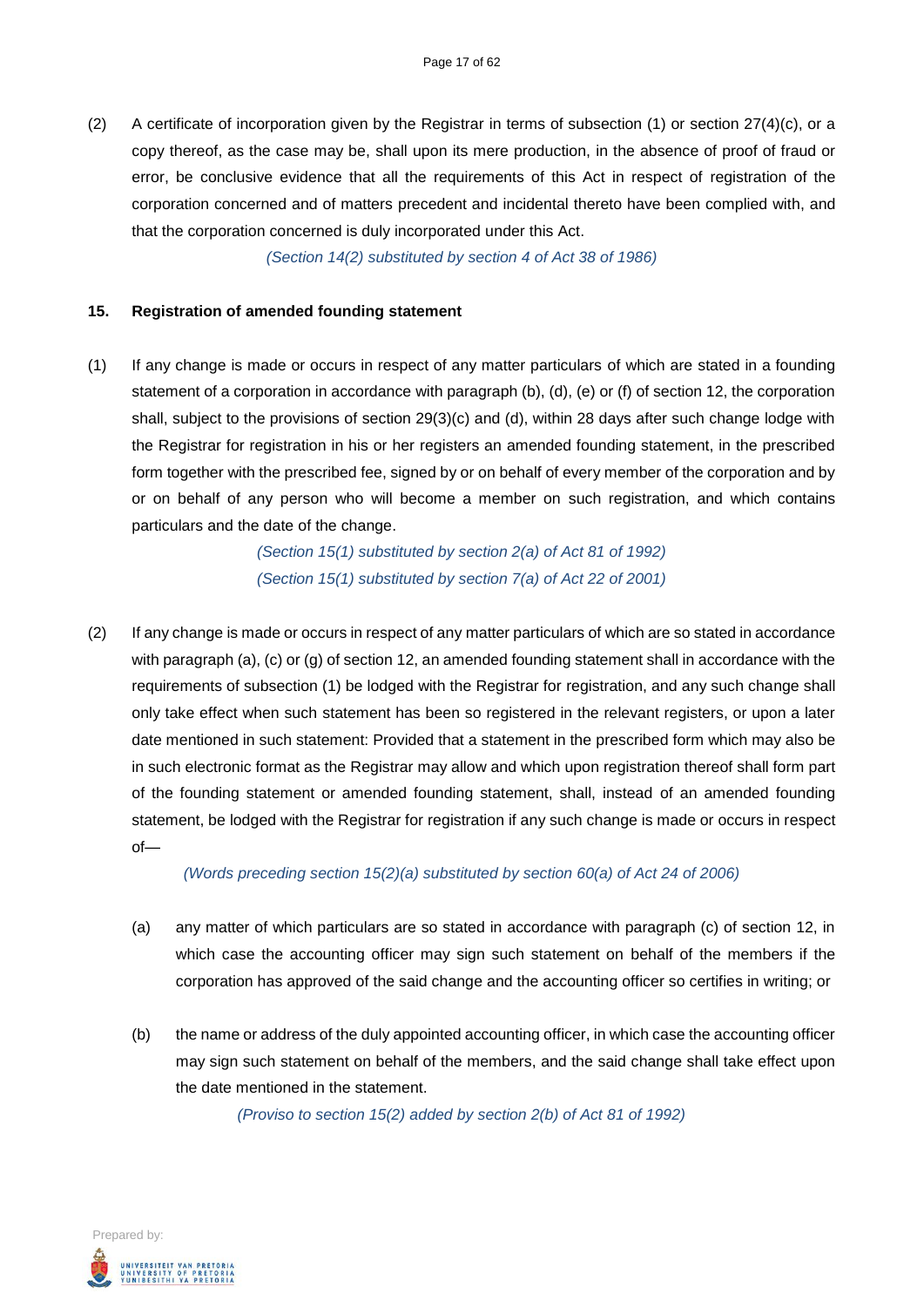(2A) If a founding statement is altered or something is added thereto by an order of court subsection (1), in relation to the lodging of an amended founding statement therein referred to, shall apply with the necessary changes in respect of such founding statement.

> *(Section 15(2A) inserted by section 5(a) of Act 38 of 1986) (Section 15(2A) substituted by section 60(b) of Act 24 of 2006)*

(2B) Upon registration of any amended founding statement in accordance with the requirements of subsection (1), (2) or (2A), the Registrar shall issue a certificate to the effect that the amended founding statement has been registered.

*(Section 15(2B) inserted by section 7(b) of Act 22 of 2001)*

- (3)
- (a) If a corporation fails to lodge an amended founding statement in terms of and in accordance with the provisions of subsection (1), (2) or (2A), as the case may be, the Registrar may on his or her own initiative or on application by any member or creditor of the corporation serve on the members of the corporation in accordance with section 25(2)(a) a reminder by registered post to make good the default within 28 days of the date of the reminder.

*(Section 15(3)(a) substituted by section 5(b) of Act 38 of 1986)*

- (b) If the members concerned fail to comply with any such reminder, the Registrar may direct those members by written notice, so served on the members by registered post, to make good the default within 28 days of the date of the notice.
- (c) If the members concerned fail to comply with any such direction, the Registrar may by further written notice so served on the members by registered post, impose on the members, or any of them, a penalty not exceeding five rand per day from the date upon which the reminder referred to in paragraph (a) was sent.
- (d) When the Registrar has served a notice referred to in paragraph (c) on the members, he or she may not less than 21 days after the date of that notice forward a certified copy thereof to the clerk of the magistrate's court in whose area of jurisdiction the registered office of the corporation is situated, who shall record it, and thereupon such notice shall have the effect of a civil judgment of that magistrate's court against every such member for the amount of the penalty in question.
- (e) On application by one or more of the members concerned the court in question may reduce or rescind the penalty, or exempt any one or some of the members from the effect of the notice.

### **15A. Annual return**

(1) In order to assist the Registrar to determine whether the information required to be disclosed in terms of this Act by a corporation has been disclosed and is still valid, every corporation shall not later than the end of the month following upon the month within which the anniversary of the date of its

Prepared by:

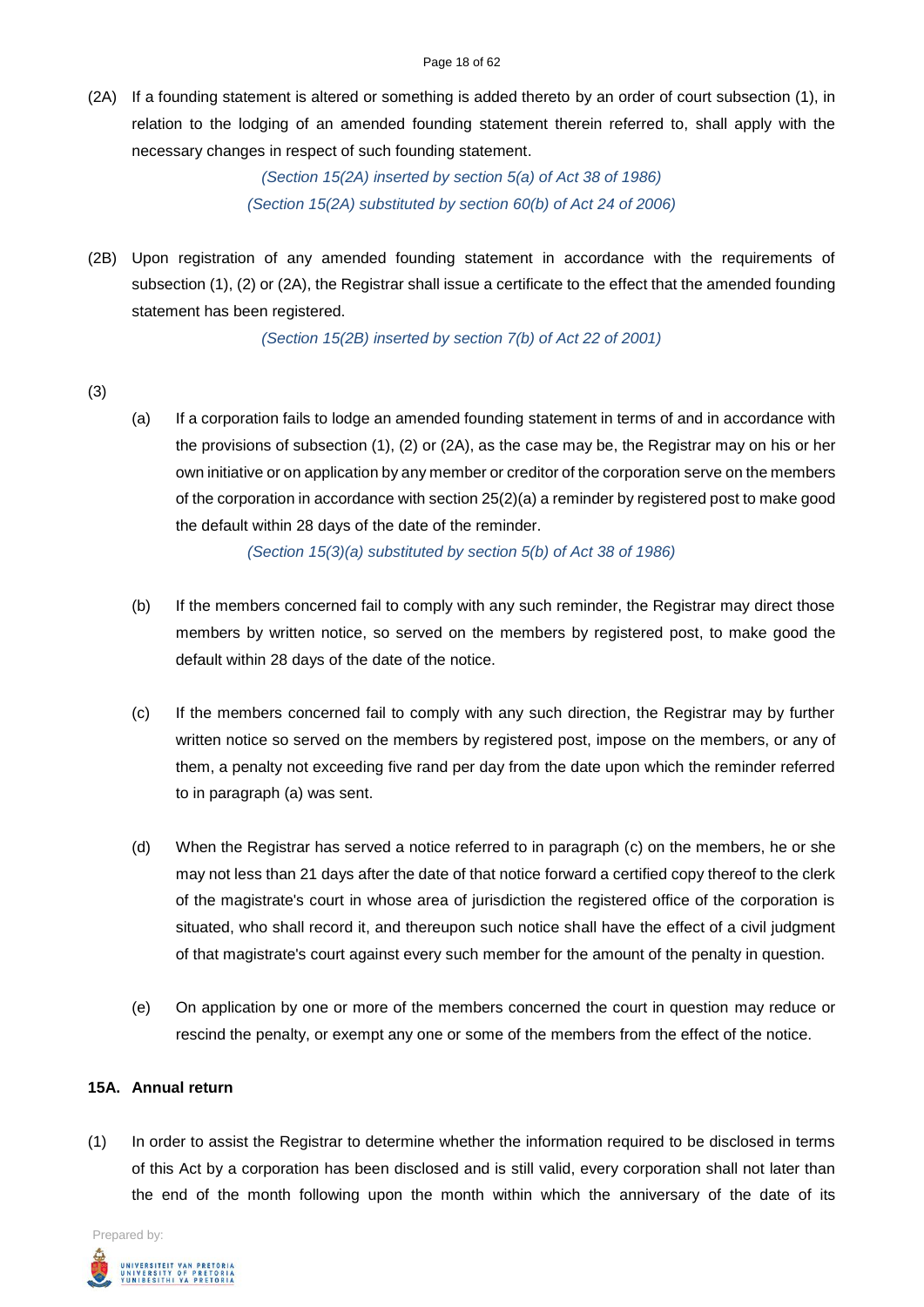#### Page 19 of 62

incorporation occurs, on payment of the prescribed fee, lodge with the Registrar a return in the prescribed form.

- (2) A copy of the annual return contemplated in subsection (1) shall be kept at the registered office of the corporation, and the provisions of section 16 relating to the inspection of the founding statement and proof of its registration shall apply *mutatis mutandis* to the annual return by a corporation.
- (3) Any corporation which has failed to lodge a return required by subsection (1) within the period prescribed therein, may thereafter lodge such return, subject to the payment to the Registrar of the prescribed additional fee in respect of each such failure: Provided that the Registrar may, upon good cause shown, waive payment of the fee concerned.
- (4) The information required to be disclosed in terms of this Act as disclosed in the latest annual return of a corporation will, in the absence of any subsequent compliance with any relevant disclosure requirement of this Act, be regarded as the latest disclosed information in respect of the corporation concerned. *(Section 15A(4) added by section 61 of Act 24 of 2006)*

*(Section 15A inserted by section 8 of Act 39 of 2002)*

## **16. Keeping of copies of founding statements by corporations**

- (1) A corporation shall keep a copy of its founding statement and any proof of its registration at the registered office of the corporation.
- (2) A document referred to in subsection (1) shall during the business hours of the corporation be open to inspection by any person upon payment to the corporation, in the case of a person who is not a member of the corporation, of one rand or such lesser amount as the corporation may determine.
- $(3)$  ………

*(Section 16(3) repealed by section 224(2), Schedule 3, of Act 71 of 2008)*

## **17. No constructive notice of particulars in founding statement and other documents**

No person shall be deemed to have knowledge of any particulars merely because such particulars are stated, or referred to, in any founding statement or other document regarding a corporation registered by the Registrar or lodged with him or her, or which is kept at the registered office of a corporation in accordance with the provisions of this Act.

**18. ……….**

*(Section 18 repealed by section 4 of Act 26 of 1997)*

## **19. Undesirable names and reservation of names**

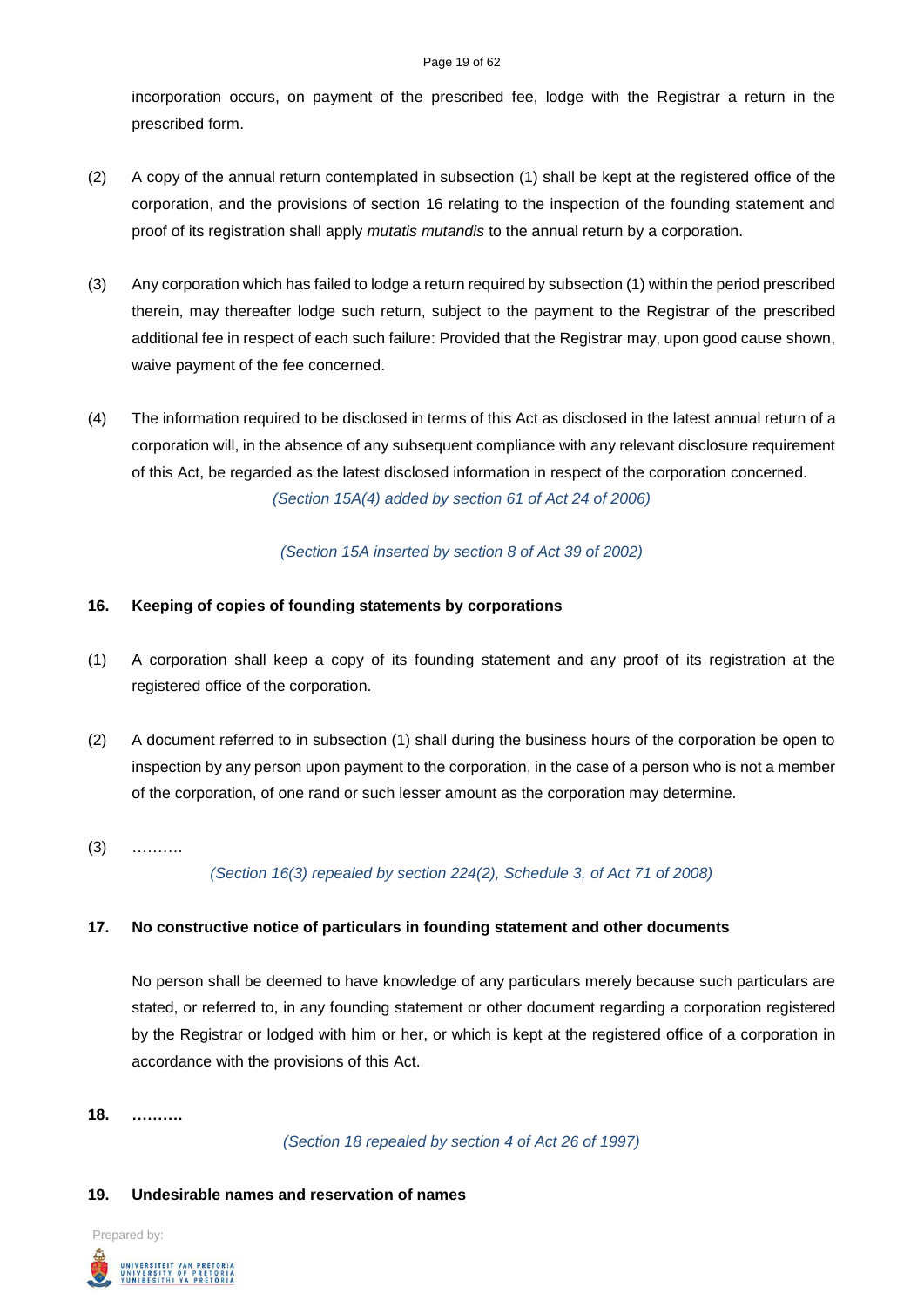- (1) Part A of Chapter 2 of the Companies Act, read with the changes required by the context, applies to a corporation and to an applicant for name reservation in terms of subsection (2), but—
	- (a) a reference in any of those provisions to a company must be regarded as a reference to a corporation for the purposes of this Act; and
	- (b) the application of section 11(4) of the Companies Act to a corporation is subject to the provisions of section 22(1) of this Act.
- (2) Any person who intends to form a corporation or any corporation which intends to change its name may apply to the Registrar for the reservation of a name, on the prescribed form and on payment of the prescribed fee.

*(Section 19 substituted by section 5 of Act 26 of 1997) (Section 19 substituted by section 224(2), Schedule 3, of Act 71 of 2008)*

#### **20. Objections to names**

Sections 14(4), 16(8), and 160 of the Companies Act, each read with the changes required by the context, apply to a corporation or with respect to a reserved name, or an application to reserve a name in terms of section 19(2), but a reference in any of those provisions to a company must be regarded as a reference to a corporation for the purposes of this Act.

> *(Section 20 amended by section 3 of Act 81 of 1992) (Section 20 amended by section 8 of Act 22 of 2001) (Section 20 substituted by section 224(2), Schedule 3, of Act 71 of 2008)*

## **21. Effect of change of name**

- (1) A change in terms of this Act of a name of a corporation shall not affect any right or obligation of the corporation or any legal proceedings instituted by or against the corporation, and any legal proceedings that could have been continued or commenced by or against the corporation prior to the change of name may, notwithstanding such change of name, after the change be continued or commenced by or against the corporation, as the case may be.
- (2) Upon the production by a corporation of a certified copy of a founding statement reflecting a change of name of that corporation to any registrar or other officer charged with the maintenance of a register under any law, and on compliance with all the requirements pursuant to any such law as to the form of application (if any) and the payment of any required fee, such registrar or other officer shall make in his or her register all such alterations as are necessary by reason of the change of name in respect of the corporation.

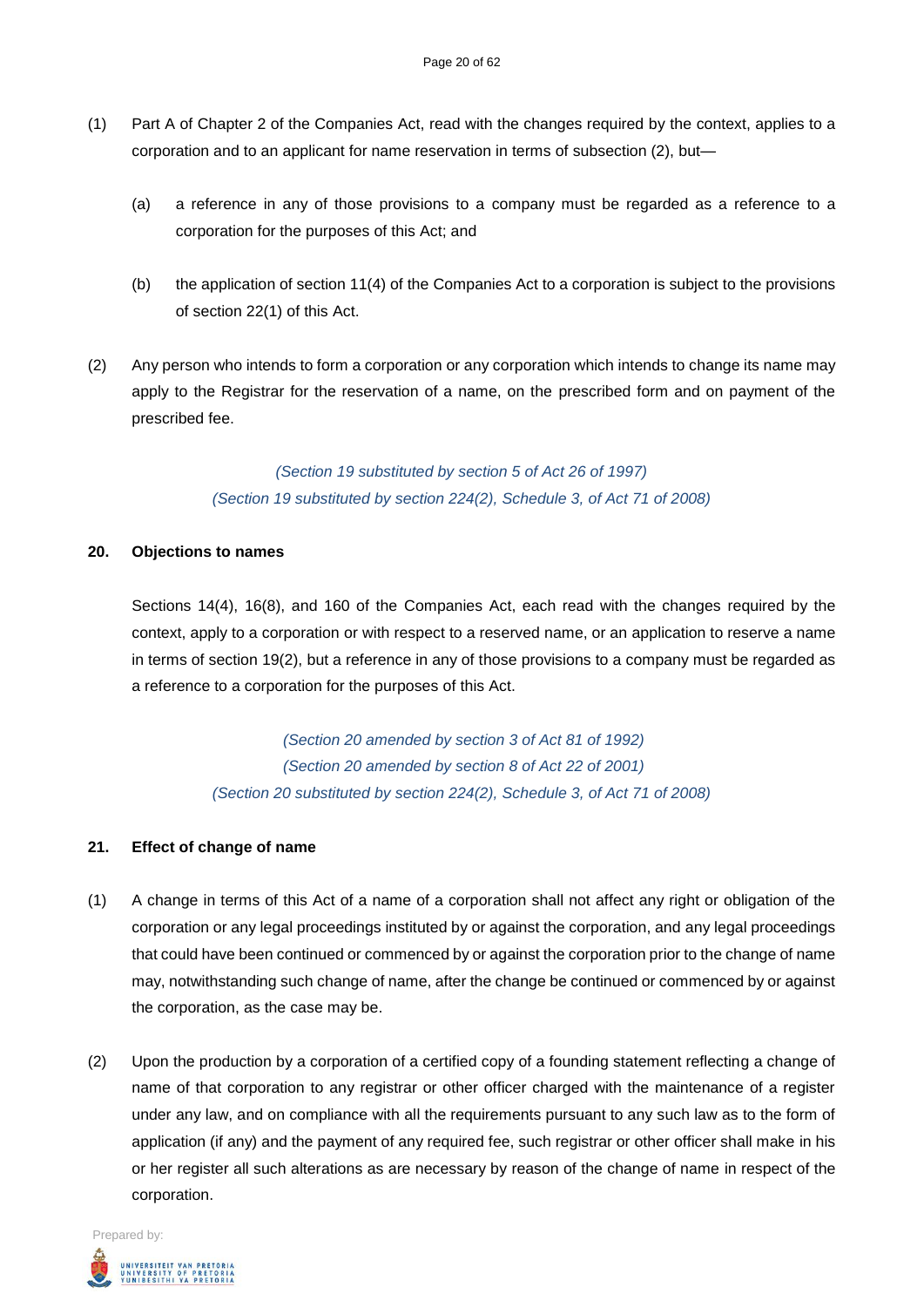## **22. Formal requirements as to names and registration numbers**

(1) The abbreviation CC, in capital letters, or its equivalent in any other official language, shall be subjoined to the name used by a corporation.

*(Section 22(1) substituted by section 6(a) of Act 26 of 1997)*

(2) ……….

*(Section 22(2) repealed by section 224(2), Schedule 3, of Act 71 of 2008)*

- (3) If a corporation is being wound up, the statement "In Liquidation" or "In Voluntary Liquidation", as the case may be, shall for the duration of such winding-up be subjoined to the name used by the corporation. *(Section 22(3) substituted by section 6(b) of Act 26 of 1997)*
- (4) ……….

*(Section 22(4) added by section 6(c) of Act 26 of 1997) (Section 22(4) repealed by section 224(2), Schedule 3, of Act 71 of 2008)*

#### **22A. Improper references to incorporation in terms of Act**

Any person carrying on business under a name or title-

- (a) to which an abbreviation contemplated in section 22(1) is subjoined; or
- (b) of which the words "close corporation" or its equivalent in any other official language or any abbreviation thereof form part in a way which indicates incorporation as a close corporation in terms of this Act,

shall, unless duly incorporated as a close corporation in terms of this Act, be guilty of an offence.

*(Section 22A inserted by section 4 of Act 81 of 1992) (Section 22A substituted by section 7 of Act 26 of 1997)*

#### **23. Use and publication of names**

Section 32 of the Companies Act, read with the changes required by the context, applies to a corporation, but a reference in that section to a company must be regarded as a reference to a corporation for the purposes of this Act.

> *(Section 23 amended by section 5 of Act 81 of 1992) (Section 23 amended by section 8 of Act 26 of 1997) (Section 23 amended by section 9 of Act 22 of 2001)*

Prepared by: .<br>UNIVERSITEIT VAN PRETORIA<br>YUNIBESITHI YA PRETORIA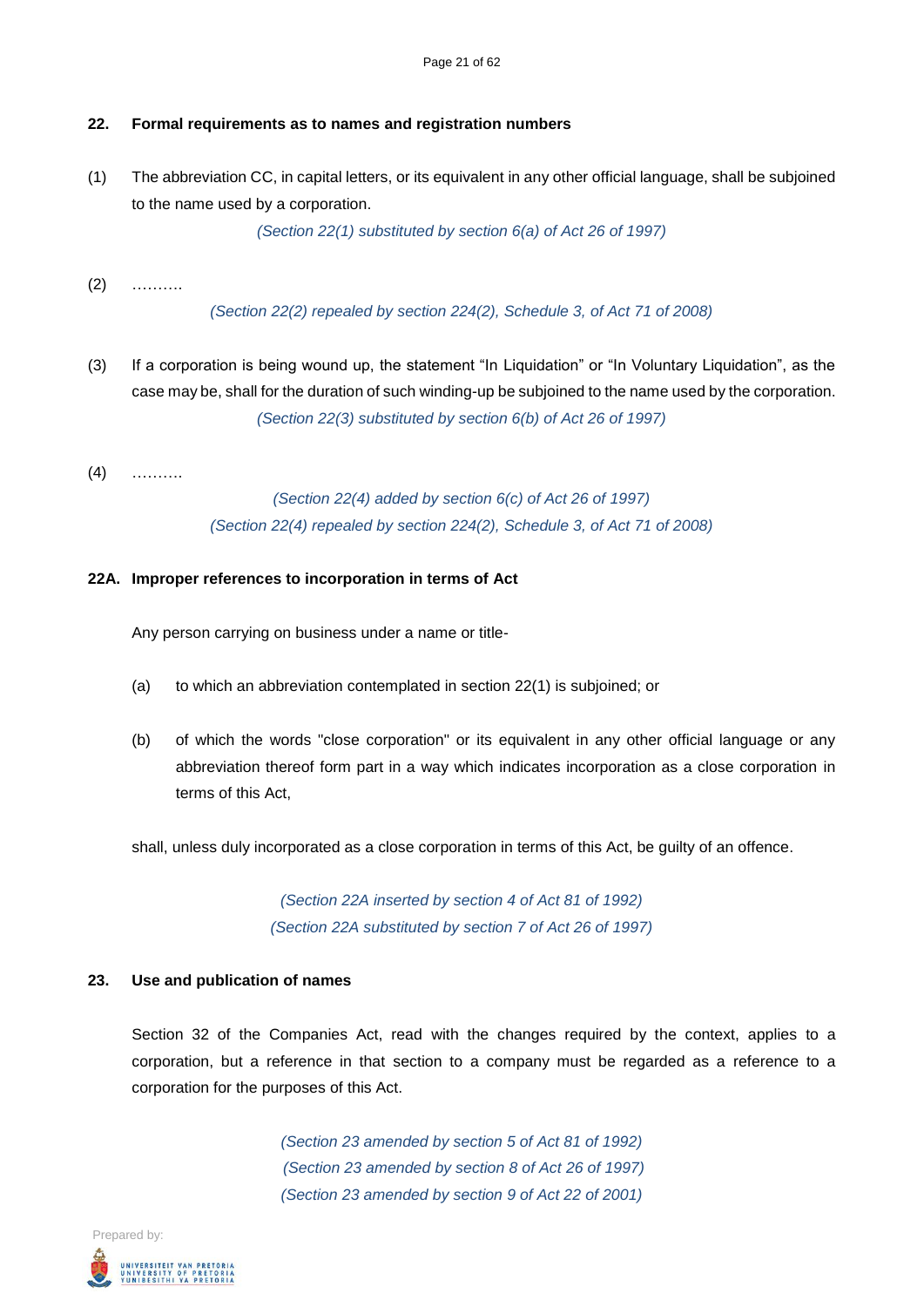#### Page 22 of 62

#### *(Section 23 substituted by section 224(2), Schedule 3, of Act 71 of 2008)*

#### **24. Contributions by members**

- (1) Every person who is to become a member of a corporation upon its registration, shall make to the corporation an initial contribution of money, of property (whether corporeal or incorporeal), or of services rendered in connection with and for the purposes of the formation and incorporation of the corporation, and particulars of such contribution shall be stated in the founding statement of the corporation referred to in section 12, as required by paragraph (f) of that section.
- (2) The amount or value of the members' contributions, or of the contribution of any one or more members, may from time to time by agreement among all the members -
	- (a) be increased by additional contributions of money or property (whether corporeal or incorporeal) to the corporation by existing members or, in terms of section 33(1)(b), by a person becoming a member of a registered corporation; or
	- (b) be reduced, provided that a reduction by way of a repayment to any member shall comply with the provisions of section 51(1).
- (3) Particulars of any increase or reduction of a member's contribution in terms of subsection (2) shall be furnished in an amended founding statement referred to in section 15(1).
- (4) Money or property referred to in subsection (1) or (2)(a) shall, in order to vest ownership thereof in the corporation, be paid, delivered or transferred, as the case may be, to the corporation within a period of 90 days -
	- (a) after the date of registration of the corporation, in the case of an initial contribution referred to in subsection (1); or
	- (b) after the date of the registration of an amended founding statement in connection with any additional contribution referred to in subsection (2)(a).
- (5) An undertaking by a member to make an initial or an additional contribution to a corporation shall be enforceable by the corporation in legal proceedings.

## **25. Postal address and registered office**

(1) Every corporation shall have in the Republic a postal address and an office to which, subject to subsection (2), all communications and notices to the corporation may be addressed.



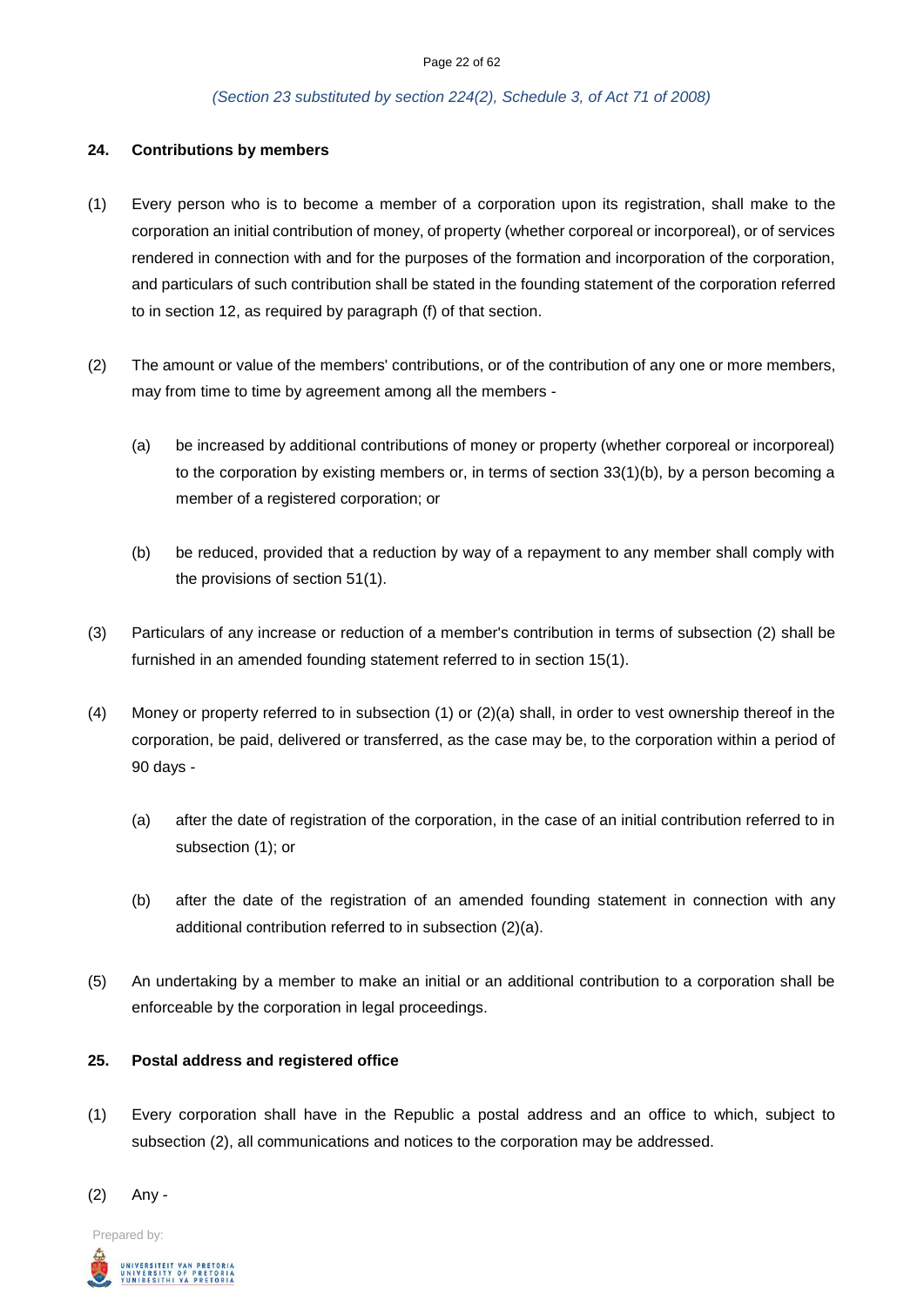- (a) notice, order, communication or other document which is in terms of this Act required or permitted to be served upon any corporation or member thereof, shall be deemed to have been served if it has been delivered at the registered office, or has been sent by certified or registered post to the registered office or postal address, of the corporation; and
- (b) process which is required to be served upon any corporation or member thereof shall, subject to applicable provisions in respect of such service in any law, be served by so delivering or sending it.

#### **26. Deregistration**

Sections 81(1)(f), 81(3), 82(3) to (4), and 83 of the Companies Act, each read with the changes required by the context, apply with respect to the deregistration of a corporation, but a reference in any of those provisions to a company must be regarded as a reference to a corporation for the purposes of this Act.

> *(Section 26 amended by section 6 of Act 38 of 1986) (Section 26 amended by section 9 of Act 39 of 2002) (Section 26 amended by section 1 of Act 25 of 2005) (Section 26 amended by section 62 of Act 24 of 2006) (Section 26 substituted by section 224(2), Schedule 3, of Act 71 of 2008)*

**27. ……….**

*(Section 27 amended by section 7 of Act 38 of 1986) (Section 27 amended by section 2 of Act 64 of 1988) (Section 27 amended by section 6 of Act 81 of 1992) (Section 27 amended by section 10 of Act 22 of 2001) (Section 27 amended by section 63 of Act 24 of 2006) (Section 27 repealed by section 224(2), Schedule 3, of Act 71 of 2008)*

# **PART IV MEMBERSHIP**

#### **28. Number of members**

A corporation may at its incorporation have one or more members, but at no time shall the number of members exceed ten.

#### **29. Requirements for membership**

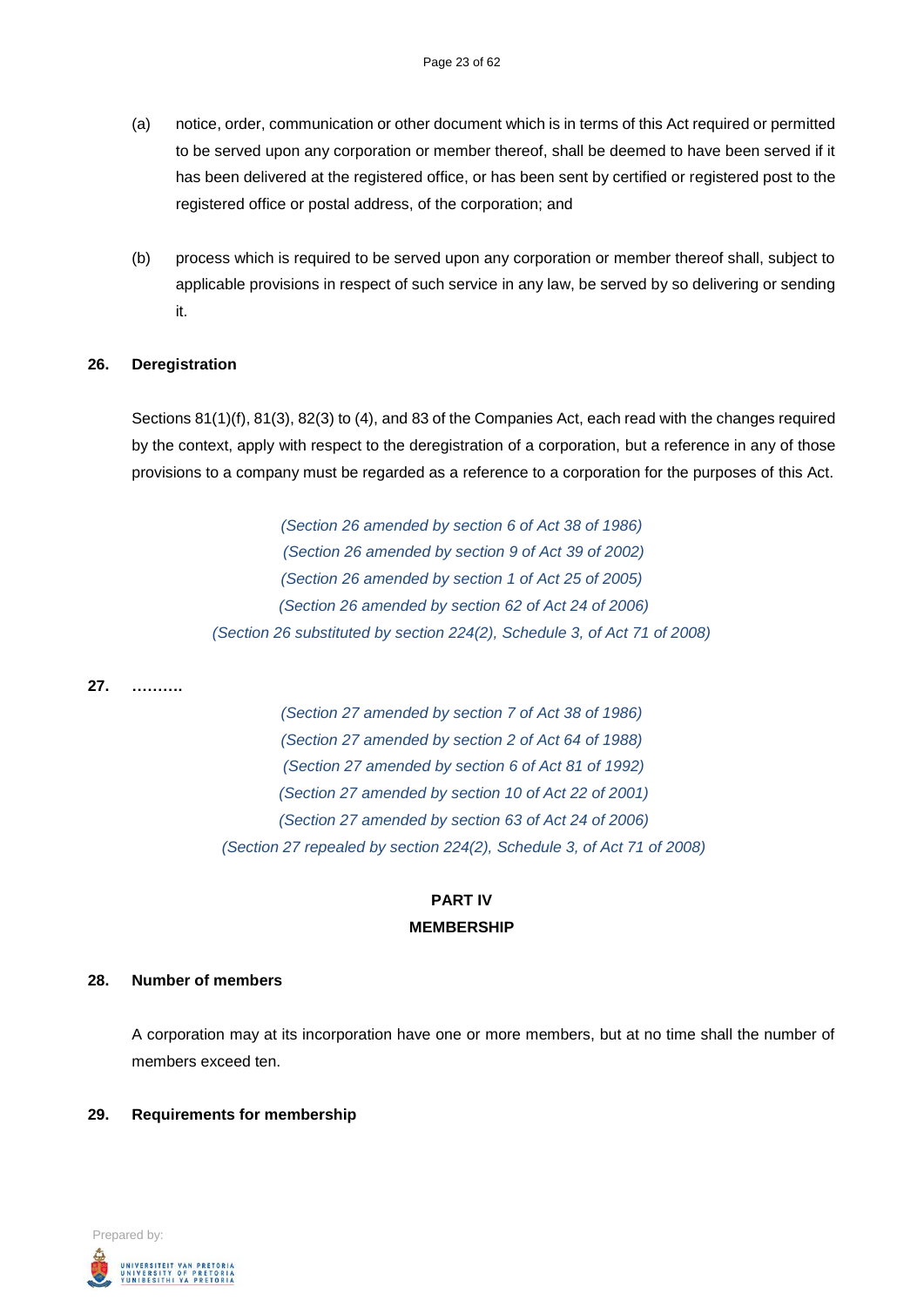(1) Subject to subsection (1A) or (2)(b) and (c), only natural persons may be members of a corporation and no juristic person or trustee of a trust *inter vivos* in that capacity shall directly or indirectly (whether through the instrumentality of a nominee or otherwise) hold a member's interest in a corporation.

*(Section 29(1) substituted by section 3(1) of Act 64 of 1988, deemed to have come into operation on 13 April* 

*1987)*

*(Section 29(1) substituted by section 2 of Act 25 of 2005)*

- (1A) A natural or juristic person in the capacity of a trustee of a trust *inter vivos* may be a member of a corporation: Provided that—
	- (a) no juristic person shall directly or indirectly be a beneficiary of that trust:
	- (b) the member concerned shall, as between himself or herself and the corporation, personally have all the obligations and rights of a member;
	- (c) the corporation shall not be obliged to observe or have any obligation in respect of any provision of or affecting the trust or any agreement between the trust and the member concerned of the corporation; and
	- (d) if at any time the number of natural persons at that time entitled to receive any benefit from the trust shall, when added to the number of members of the corporation at that time, exceed 10, the provisions of, and exemption under, this subsection shall cease to apply and shall not again become applicable notwithstanding any diminution in the number of members or beneficiaries.

*(Section 29(1A) inserted by section 1 of Act 17 of 1990) (Section 29(1A) substituted by section 2 of Act 25 of 2005)*

- (2) The following persons shall qualify for membership of a corporation:
	- (a) Any natural person entitled to a member's interest;
	- (b) a natural or juristic person, *nomine officii*, who is a trustee of a testamentary trust entitled to a member's interest, provided that -
		- (i) no juristic person is a beneficiary of such trust; and
		- (ii) if the trustee is a juristic person, such juristic person is not directly or indirectly controlled by any beneficiary of the trust; and
	- (c) a natural or juristic person, *nomine officii*, who, in the case of a member who is insolvent, deceased, mentally disordered or otherwise incapable or incompetent to manage his or her affairs, is a trustee of his or her insolvent estate or an administrator, executor or curator in respect

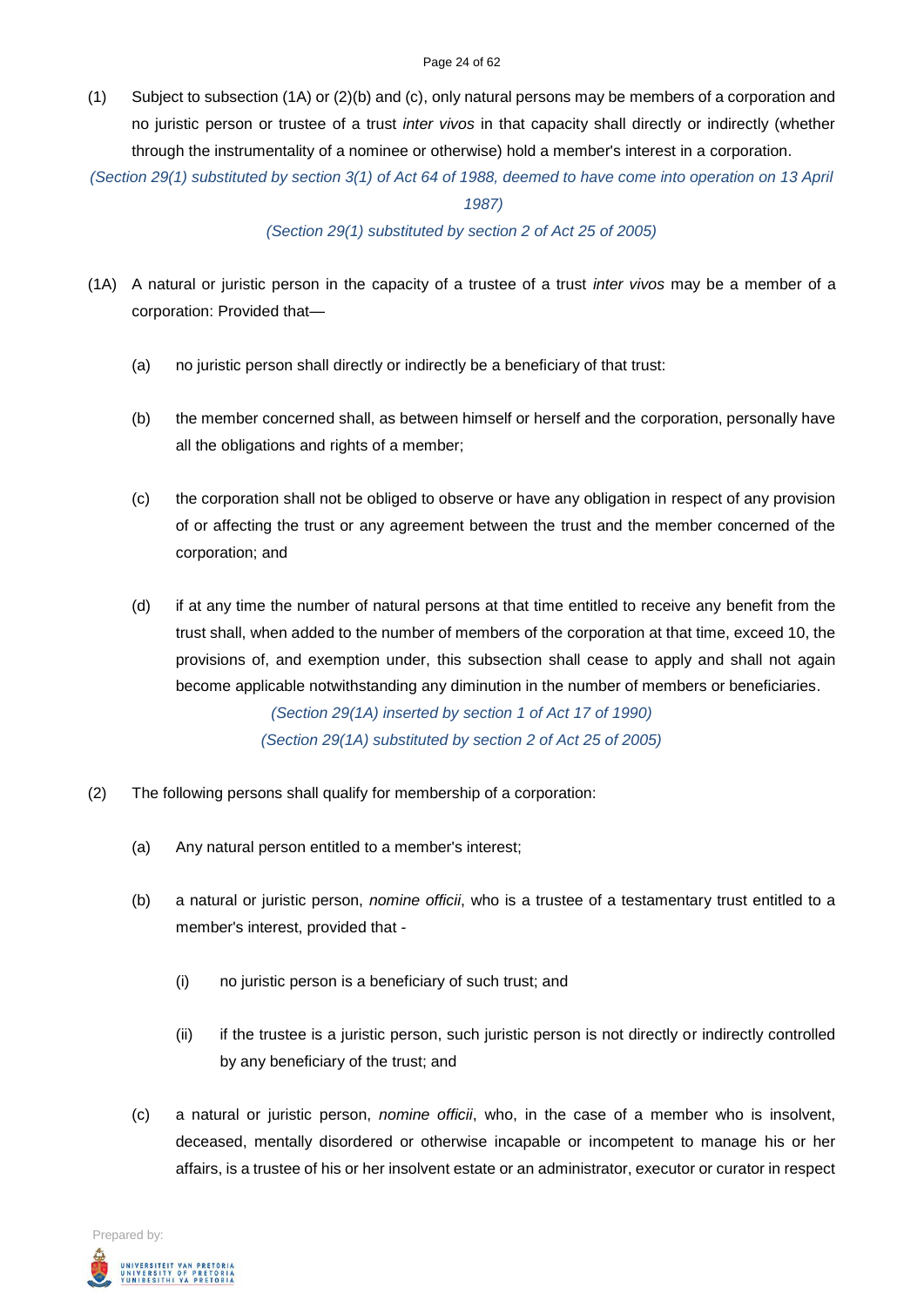#### Page 25 of 62

of such member or is otherwise a person who is his or her duly appointed or authorized legal representative.

- (3)
- (a) The membership of any person qualified therefor in terms of subsection (2) shall commence on the date of the registration of a founding statement of the corporation containing the particulars required by section 12 in regard to such person and his or her member's interest.
- (b) Where any person is to become a member of a registered corporation the existing member or members of the corporation shall ensure that the requirements of section 15(1) regarding the lodging of an amended founding statement with the Registrar are complied with.
- (c) A trustee of an insolvent estate, administrator, executor or curator, or other legal representative, referred to in subsection (2)(c), in respect of any member of a corporation, who is not obliged or who does not intend to transfer the interest of the member in the corporation in accordance with the provisions of this Act within 28 days of his or her assuming office to any other person, shall within that period, or any extended period allowed by the Registrar on application by him or her, request the existing member or members of the corporation to lodge with the Registrar in accordance with section 15(1) an amended founding statement designating him or her, *nomine officii*, as representative of the member of the corporation in question.
- (d) Where the corporation has no other member, any such representative himself or herself shall, in the circumstances contemplated in paragraph (c), act on behalf of the corporation in accordance with the provisions of section 15(1), read with the said paragraph (c).
- (e) The provisions of paragraphs (c) and (d) shall not affect the power of such representative, as from the date of his or her assuming office, and whether or not any such amended founding statement has been lodged, to represent the member concerned in all matters in which he or she himself or herself as a member could have acted, until the interest of that member in the corporation has in accordance with the provisions of this Act been transferred to any other qualified person.
- (4) A corporation is not concerned with the execution of any trust in respect of any member's interest in the corporation.

#### **30. Nature of member's interest**

- (1) The interest of any member in a corporation shall be a single interest expressed as a percentage and shall be moveable property which shall be transferable in the manner provided by this Act. *(Section 30(1) substituted by section 9 of Act 26 of 1997)*
- (2) Two or more persons shall not be joint holders of the same member's interest in a corporation.

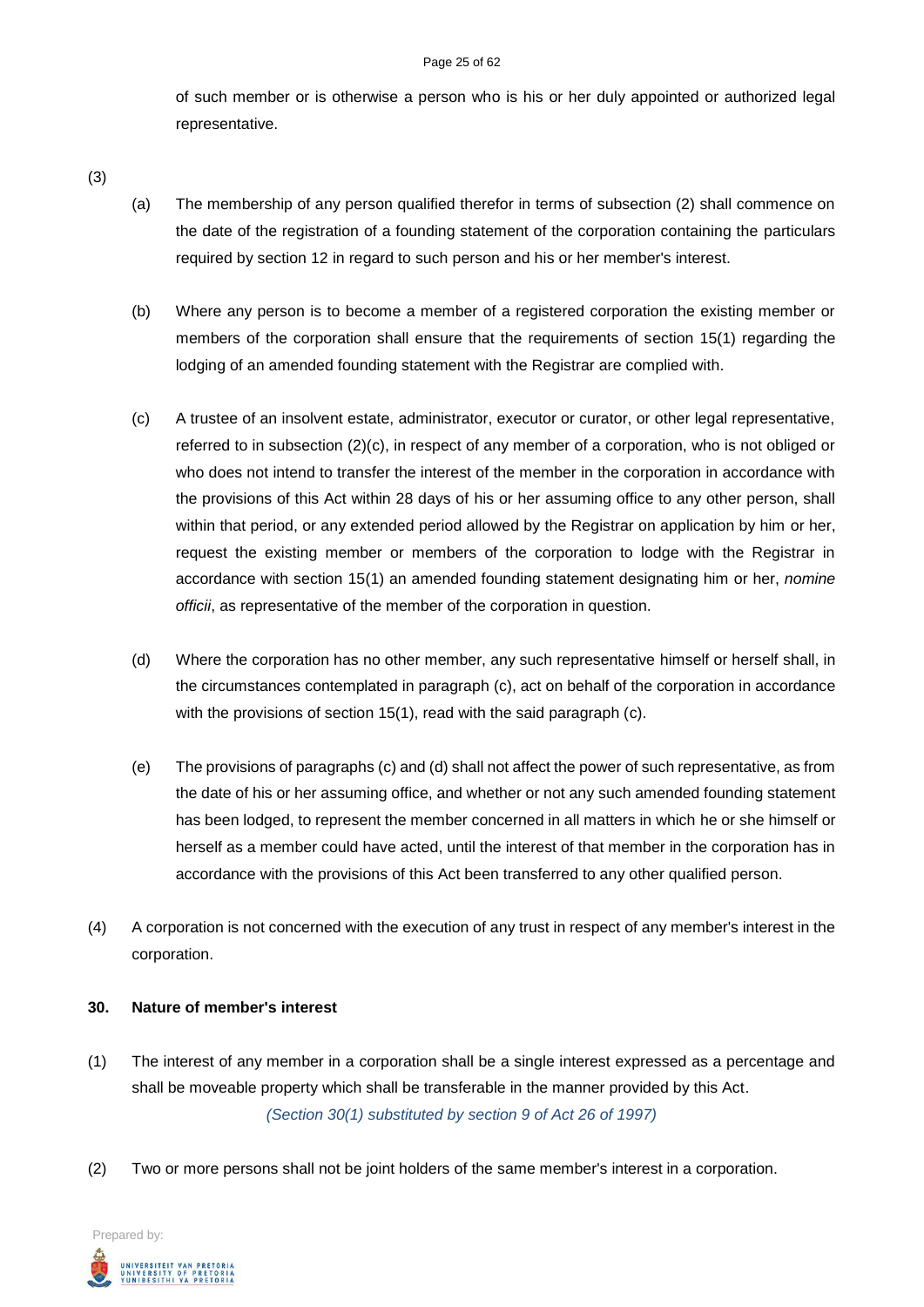#### **31. Certificate of member's interest**

Each member of a corporation shall be issued with a certificate, signed by or on behalf of every member of that corporation, and stating the current percentage of such member's interest in the corporation.

#### **32. Representation of members**

- (1) A minor who is a member of a corporation, other than a minor whose guardian has lodged a written consent referred to in section 47(1)(a)(ii), shall be represented in the corporation by his or her guardian.
- (2) ……….

#### *(Section 32(2) deleted by section 11 of Act 22 of 2001)*

(3) A member subject to any other legal disability shall be represented in the corporation by his or her duly appointed or authorized legal representative referred to in paragraph (c) of subsection (2) of section 29.

#### **33. Acquisition of member's interest by new member**

- (1) A person becoming a member of a registered corporation shall acquire his or her member's interest required for membership -
	- (a) from one or more of the existing members or his or her or their deceased or insolvent estates; or
	- (b) pursuant to a contribution made by such person to the corporation, in which case the percentage of his or her member's interest is determined by agreement between him or her and the existing members, and the percentages of the interests of the existing members in the corporation shall be reduced in accordance with the provisions of section 38(b).
- (2) The contribution referred to in subsection (1)(b) may consist of an amount of money, or of any property (whether corporeal or incorporeal) of a value agreed upon by the person concerned and the existing members.

#### **34. Disposal of interest of insolvent member**

- (1) Notwithstanding any provision to the contrary in any association agreement or other agreement between members, a trustee of the insolvent estate of a member of a corporation may, in the discharge of his or her duties, sell that member's interest -
	- (a) to the corporation, if there are one or more members other than the insolvent member;
	- (b) to the members of the corporation other than the insolvent member, in proportion to their members' interests or as they may otherwise agree upon; or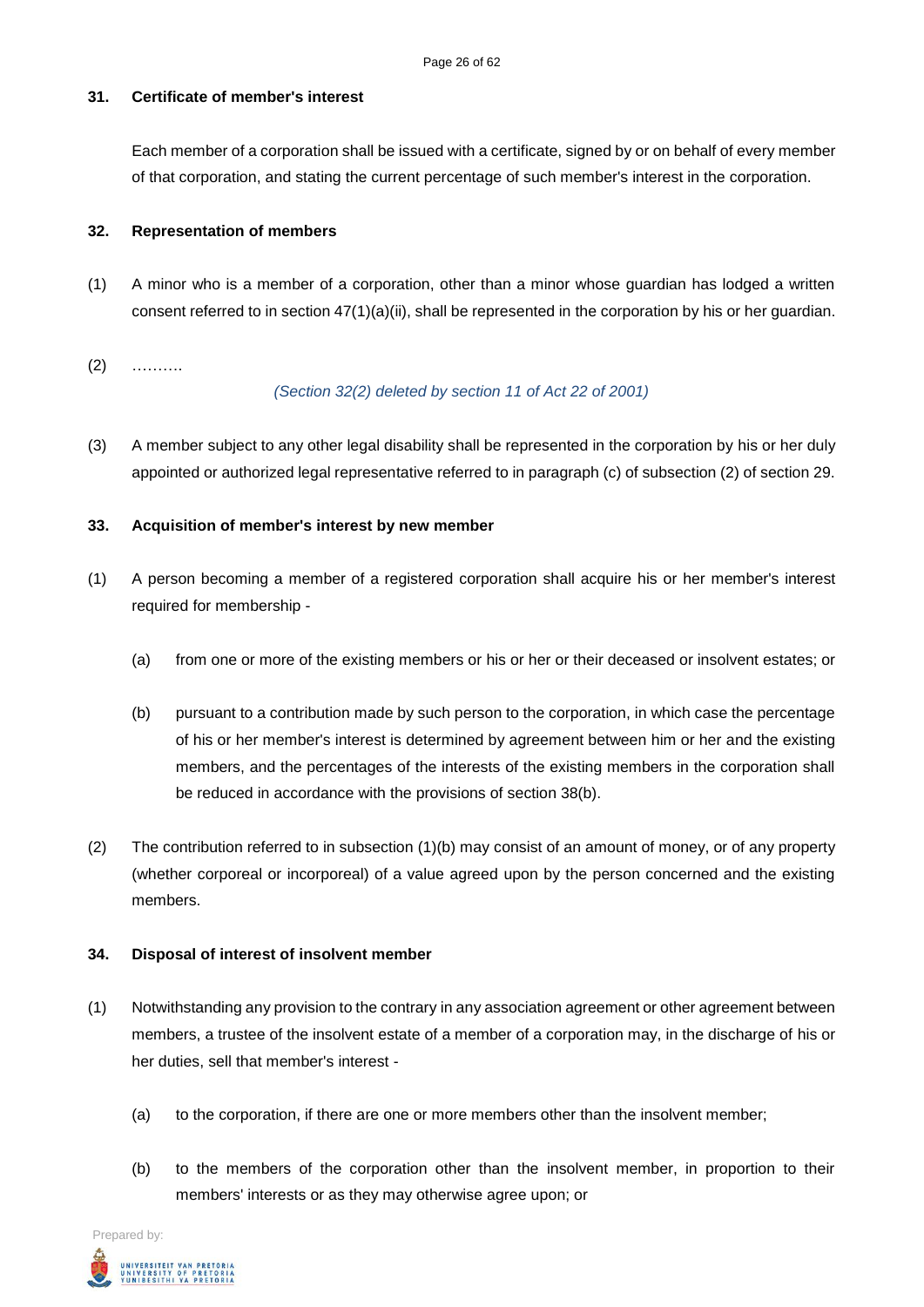- (c) subject to the provisions of subsection (2), to any other person who qualifies for membership of a corporation in terms of section 29.
- (2) If the corporation concerned has one or more members other than the insolvent, the following provisions shall apply to a sale in terms of subsection (1)(c) of the insolvent member's interest:
	- (a) The trustee shall deliver to the corporation a written statement giving particulars of the name and address of the proposed purchaser, the purchase price and the time and manner of payment thereof;
	- (b) for a period of 28 days after the receipt by the corporation of the written statement the corporation or the members, in such proportions as they may agree upon, shall have the right, exercisable by written notice to the trustee, to be substituted as purchasers of the whole, and not a part only, of the insolvent member's interest at the price and on the terms set out in the trustee's written statement; and
	- (c) if the insolvent member's interest is not purchased in terms of paragraph (b), the sale referred to in the trustee's written statement shall become effective and be implemented.

#### **34A. Attachment and sale in execution of member's interest**

The provisions of section 34 shall apply *mutatis mutandis* to any attachment and sale in execution of a member's interest in a corporation.

#### *(Section 34A inserted by section 10 of Act 26 of 1997)*

#### **35. Disposal of interest of deceased member**

Subject to any other arrangement in an association agreement, an executor of the estate of a member of a corporation who is deceased shall, in the performance of his or her duties -

- (a) cause the deceased member's interest in the corporation to be transferred to a person who qualifies for membership of a corporation in terms of section 29 and is entitled thereto as legatee or heir or under a redistribution agreement, if the remaining member or members of the corporation (if any) consent to the transfer of the member's interest to such person; or
- (b) if any consent referred to in paragraph (a) is not given within 28 days after it was requested by the executor, sell the deceased member's interest -
	- (i) to the corporation, if there is any other member or members than the deceased member;

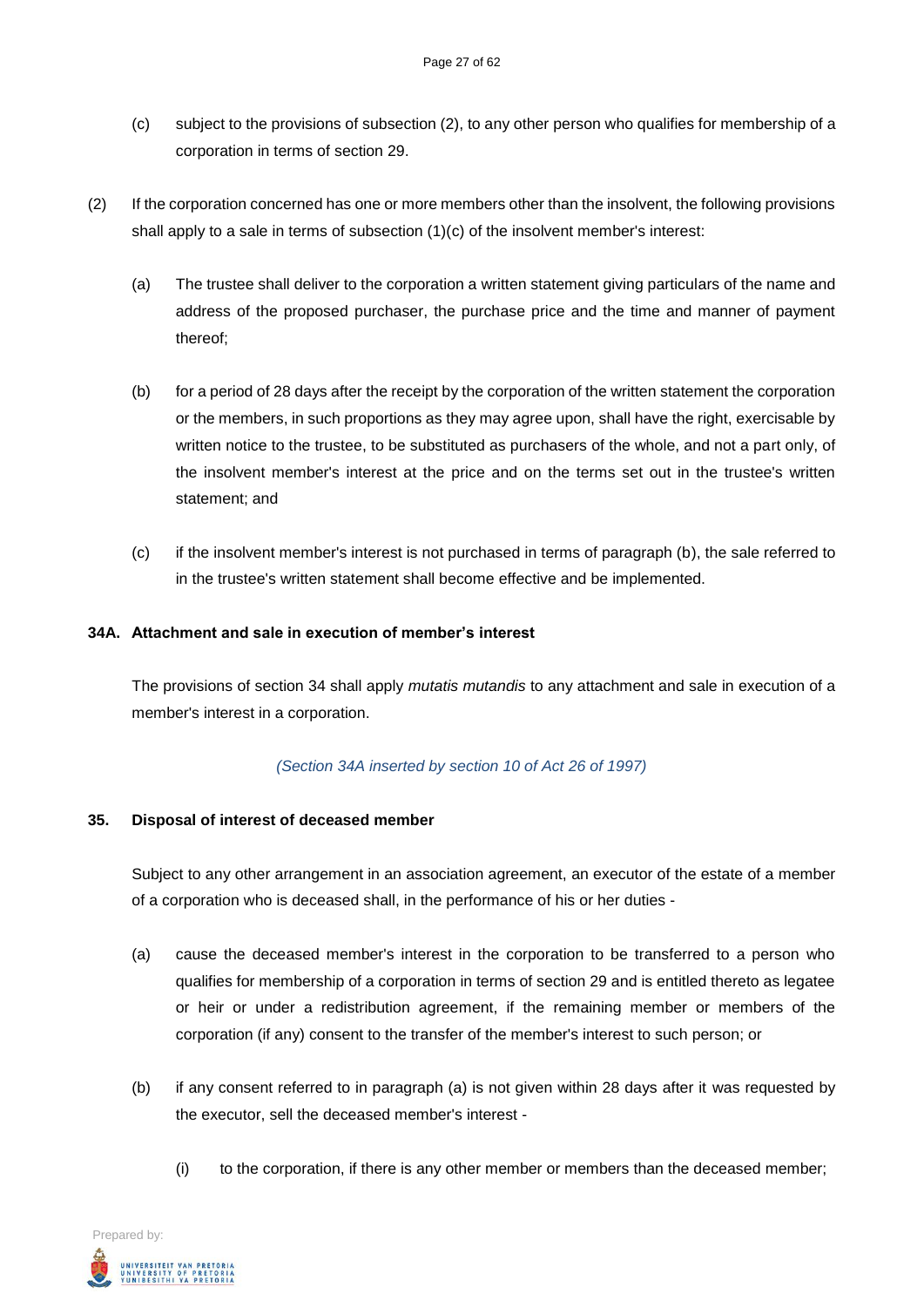- (ii) to any other remaining member or members of the corporation in proportion to the interests of those members in the corporation or as they may otherwise agree upon; or
- (iii) to any other person who qualifies for membership of a corporation in terms of section 29, in which case the provisions of subsection (2) of section 34 shall *mutatis mutandis* apply in respect of any such sale.

## **36. Cessation of membership by order of Court**

- (1) On application by any member of a corporation a Court may on any of the following grounds order that any member shall cease to be a member of the corporation:
	- (a) Subject to the provisions of the association agreement (if any), that the member is permanently incapable, because of unsound mind or any other reason, of performing his or her part in the carrying on of the business of the corporation;
	- (b) that the member has been guilty of such conduct as taking into account the nature of the corporation's business, is likely to have a prejudicial effect on the carrying on of the business;
	- (c) that the member so conducts himself or herself in matters relating to the corporation's business that it is not reasonably practicable for the other member or members to carry on the business of the corporation with him or her; or
	- (d) that circumstances have arisen which render it just and equitable that such member should cease to be a member of the corporation:

Provided that such application to a Court on any ground mentioned in paragraph (a) or (d) may also be made by a member in respect of whom the order shall apply.

- (2) A Court granting an order in terms of subsection (1) may make such further orders as it deems fit in regard to -
	- (a) the acquisition of the member's interest concerned by the corporation or by members other than the member concerned; or
	- (b) the amounts (if any) to be paid in respect of the member's interest concerned or the claims against the corporation of that member, the manner and times of such payments and the persons to whom they shall be made; or
	- (c) any other matter regarding the cessation of membership which the Court deems fit.

#### **37. Other dispositions of members' interests**

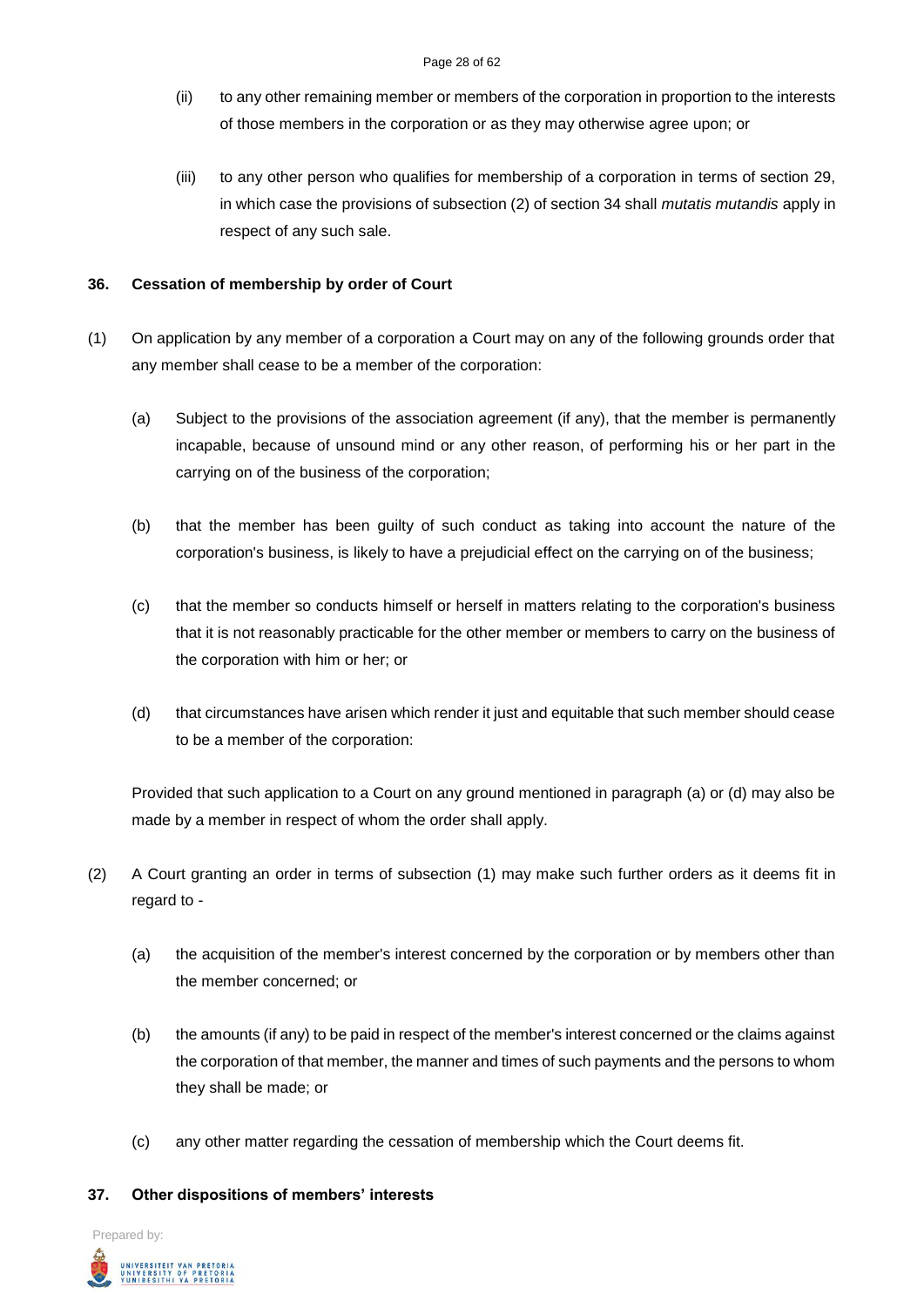Every disposition by a member of a corporation of his or her interest, or a portion thereof, in the corporation, other than a disposition provided for in section 34, 35 or 36, whether to the corporation, any other member or any other person qualifying for membership in terms of section 29, shall be done -

- (a) in accordance with the association agreement (if any); or
- (b) with the consent of every other member of the corporation:

Provided that no member's interest shall be acquired by the corporation unless it has one or more other members.

## **38. Maintenance of aggregate of members' interests**

The aggregate of the members' interests in a corporation expressed as a percentage shall at all times be one hundred per cent, and for that purpose -

- (a) any transfer of the whole, or a portion, of a member's interest shall be effected by the cancellation or the reduction, as the case may be, of the interest of the member concerned and the allocation in the name of the transferee, if not already a member, of a member's interest of the percentage concerned, or the addition to the interest of an existing member of the percentage concerned;
- (b) when a person becomes a member of a registered corporation pursuant to a contribution made by him or her to the corporation, the percentage of his or her member's interest shall be agreed upon by him or her and the existing members, and the percentages of the interests of the existing members shall be reduced proportionally or as they may otherwise agree; and
- (c) any member's interest acquired by the corporation shall be added to the respective interests of the other members in proportion to their existing interests or as they may otherwise agree.

## **39. Payment by corporation for members' interests acquired**

- (1) Payment by a corporation in respect of its acquisition of a member's interest in the corporation shall be made only -
	- (a) with the previously obtained written consent of every member of the corporation, other than the member whose interest is acquired, for the specific payment;
	- (b) if, after such payment is made, the corporation's assets, fairly valued, exceed all its liabilities;
	- (c) if the corporation is able to pay its debts as they become due in the ordinary course of its business; and

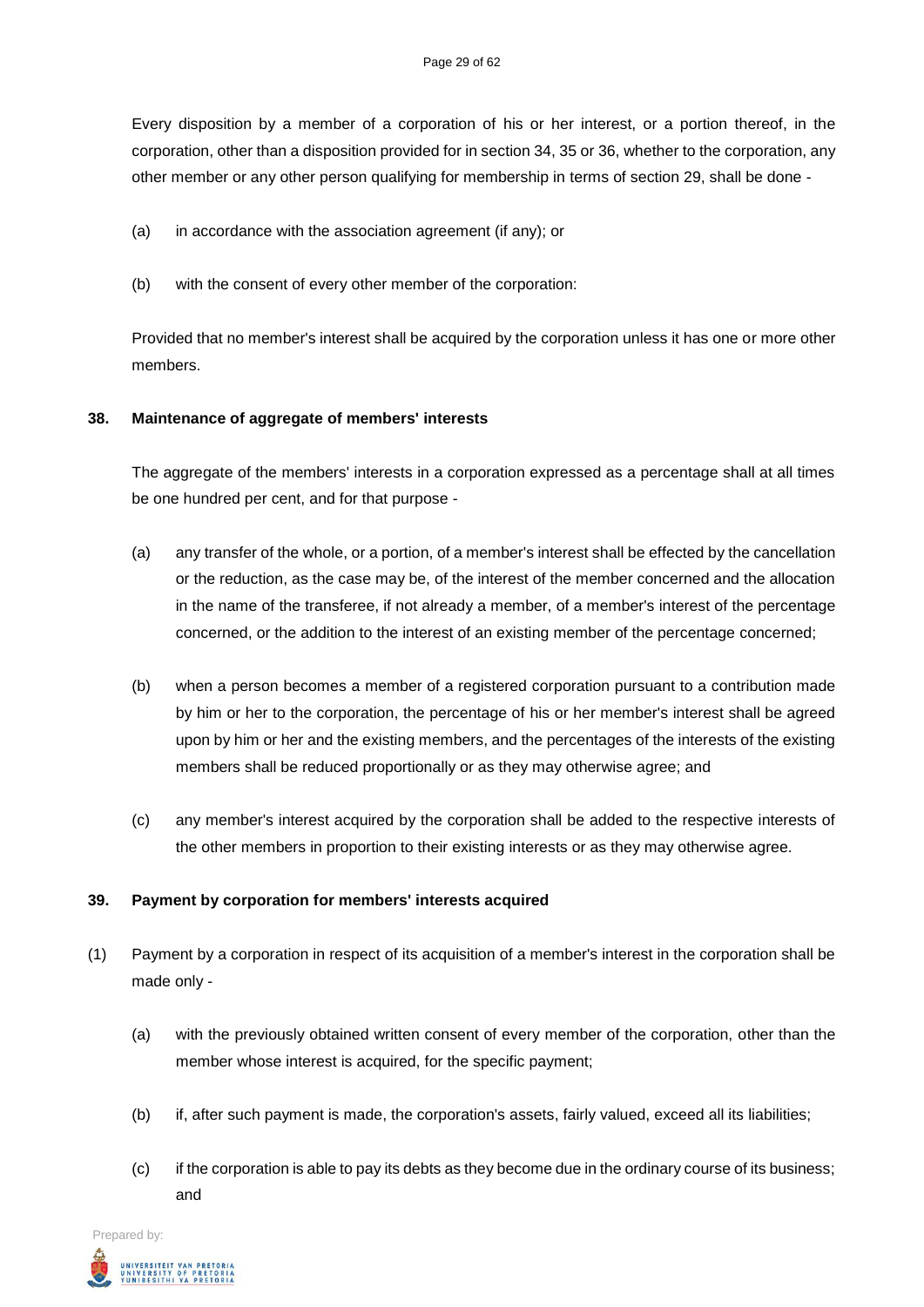- (d) if such payment will in the particular circumstances not in fact render the corporation unable to pay its debts as they become due in the ordinary course of its business.
- (2) For the purposes of subsection (1) "payment" shall include the delivery or transfer of any property.

### **40. Financial assistance by corporation in respect of acquisition of members' interests**

A corporation may give financial assistance (whether directly or indirectly and whether by means of a loan, guarantee, the provision of security or otherwise) for the purpose of, or in connection with, any acquisition of a member's interest in that corporation by any person, only -

- (a) with the previously obtained written consent of every member of the corporation for the specific assistance;
- (b) if, after such assistance is given, the corporation's assets, fairly valued, exceed all its liabilities;
- (c) if the corporation is able to pay its debts as they become due in the ordinary course of its business; and
- (d) if such assistance will in the particular circumstances not in fact render the corporation unable to pay its debts as they become due in the ordinary course of its business.

#### **41. ……….**

# *(Section 41 amended by section 12 of Act 22 of 2001) (Section 41 repealed by section 224(2), Schedule 3, of Act 71 of 2008)*

# **PART V INTERNAL RELATIONS**

## **42. Fiduciary position of members**

- (1) Each member of a corporation shall stand in a fiduciary relationship to the corporation.
- (2) Without prejudice to the generality of the expression "fiduciary relationship", the provisions of subsection (1) imply that a member -
	- (a) shall in relation to the corporation act honestly and in good faith, and in particular
		- (i) shall exercise such powers as he or she may have to manage or represent the corporation in the interest and for the benefit of the corporation; and

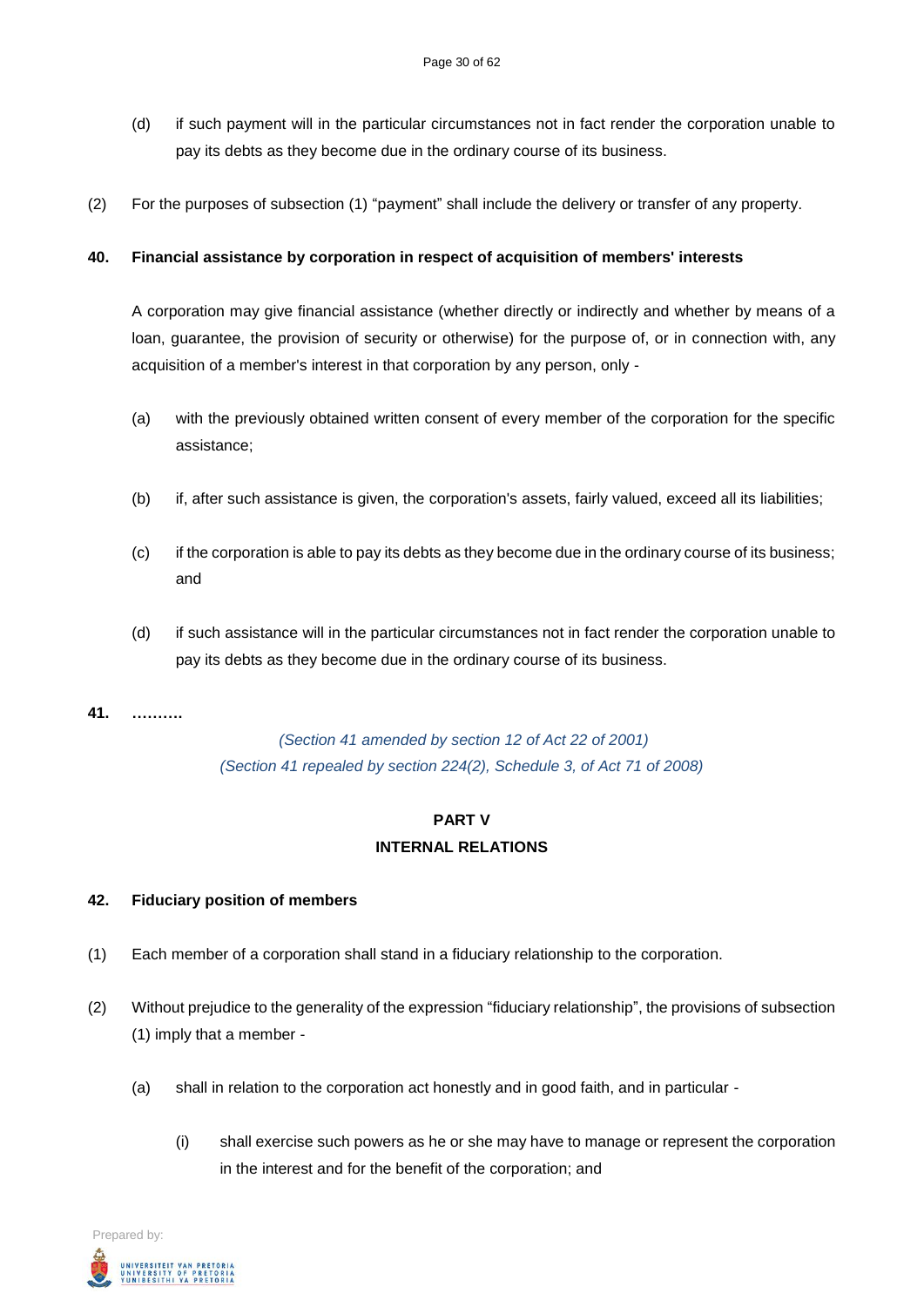- (ii) shall not act without or exceed the powers aforesaid; and
- (b) shall avoid any material conflict between his or her own interests and those of the corporation, and in particular -
	- (i) shall not derive any personal economic benefit to which he or she is not entitled by reason of his or her membership of or service to the corporation, from the corporation or from any other person in circumstances where that benefit is obtained in conflict with the interests of the corporation;
	- (ii) shall notify every other member, at the earliest opportunity practicable in the circumstances, of the nature and extent of any direct or indirect material interest which he or she may have in any contract of the corporation; and
	- (iii) shall not compete in any way with the corporation in its business activities.

#### (3)

- (a) A member of a corporation whose act or omission has breached any duty arising from his or her fiduciary relationship shall be liable to the corporation for -
	- (i) any loss suffered as a result thereof by the corporation; or
	- (ii) any economic benefit derived by the member by reason thereof.
- (b) Where a member fails to comply with the provisions of subparagraph (ii) of paragraph (b) of subsection (2) and it becomes known to the corporation that the member has an interest referred to in that subparagraph in any contract of the corporation, the contract in question shall, at the option of the corporation, be voidable: Provided that where the corporation chooses not to be bound a Court may on application by any interested person, if the Court is of the opinion that in the circumstances it is fair to order that such contract shall nevertheless be binding on the parties, give an order to that effect, and may make any further order in respect thereof which it may deem fit.
- (4) Except as regards his or her duty referred to in subsection (2)(a)(i), any particular conduct of a member shall not constitute a breach of a duty arising from his or her fiduciary relationship to the corporation, if such conduct was preceded or followed by the written approval of all the members where such members were or are cognisant of all the material facts.

#### **43. Liability of members for negligence**

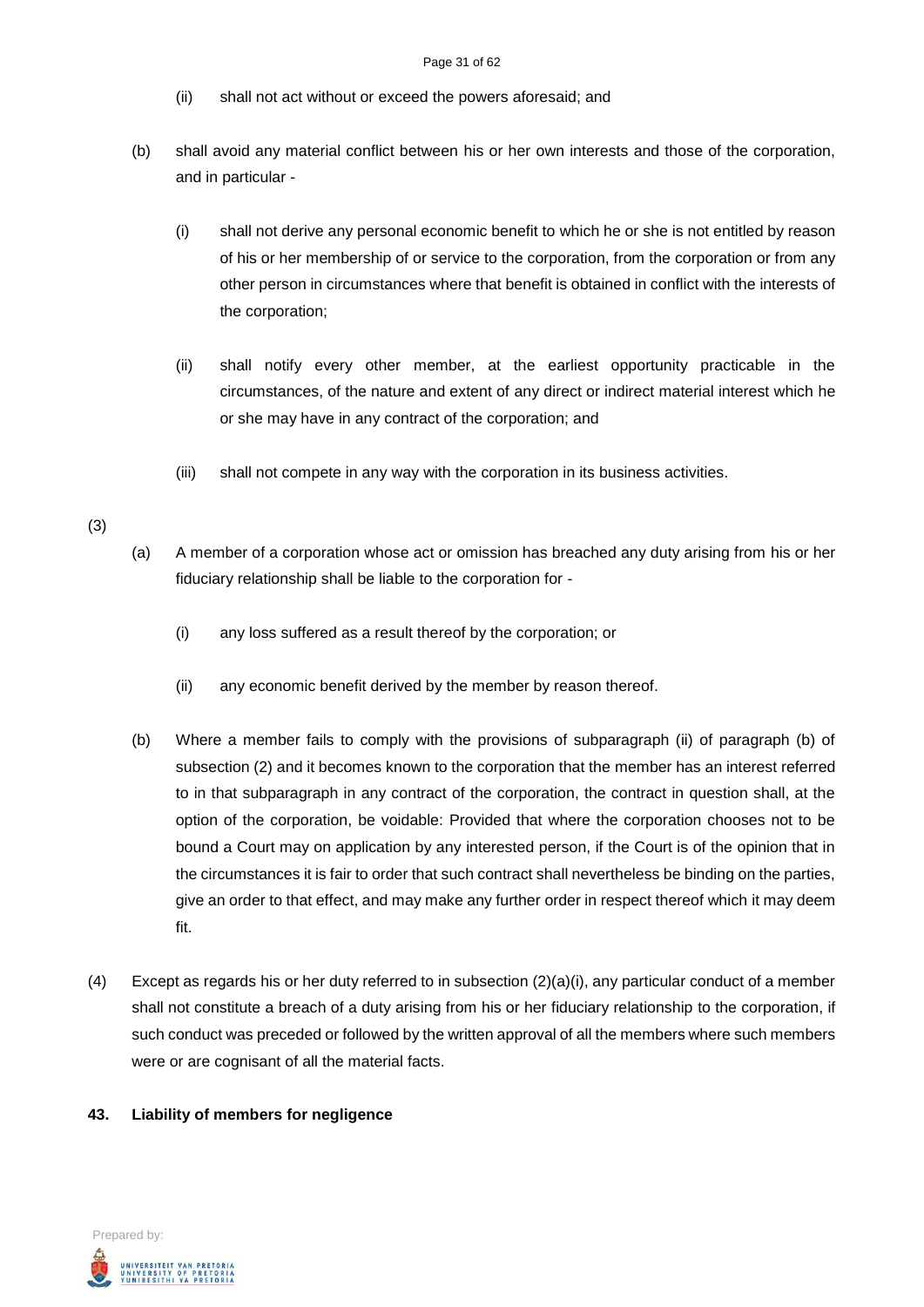- (1) A member of a corporation shall be liable to the corporation for loss caused by his or her failure in the carrying on of the business of the corporation to act with the degree of care and skill that may reasonably be expected from a person of his or her knowledge and experience.
- (2) Liability referred to in subsection (1) shall not be incurred if the relevant conduct was preceded or followed by the written approval of all the members where such members were or are cognisant of all the material facts.

### **44. Association agreements**

- (1) The members of a corporation having two or more members may at any time enter into a written association agreement signed by or on behalf of each member, which regulates -
	- (a) any matter which in terms of this Act may be set out or agreed upon in an association agreement; and
	- (b) any other matter relating to the internal relationship between the members, or the members and the corporation, in a manner not inconsistent with the provisions of this Act.
- (2) A corporation shall keep any association agreement at the registered office of the corporation where any member may inspect it and may make extracts therefrom or copies thereof.
- (3) Whether or not an association agreement exists, any other agreement, express or implied, between all the members of a corporation on any matter that may be regulated by an association agreement shall be valid, provided that such express or implied agreement -
	- (a) is not inconsistent with any provision of an association agreement;
	- (b) does not affect any person other than the corporation or a member who is a party to it; and
	- (c) ceases to have any effect when any party to it ceases to be a member of the corporation.
- (4) Subject to the provisions of this Act, an association agreement or an agreement referred to in subsection (3) shall bind the corporation to every member in his or her capacity as a member of that corporation and, in such capacity, every member to the corporation and to every other member.
- (5) A new member of a corporation shall be bound by an existing association agreement between the other members as if he or she has signed it as a party thereto.
- (6) Any amendment to, or the dissolution of, an association agreement shall be in writing and signed by or on behalf of each member, including a new member referred to in subsection (5).

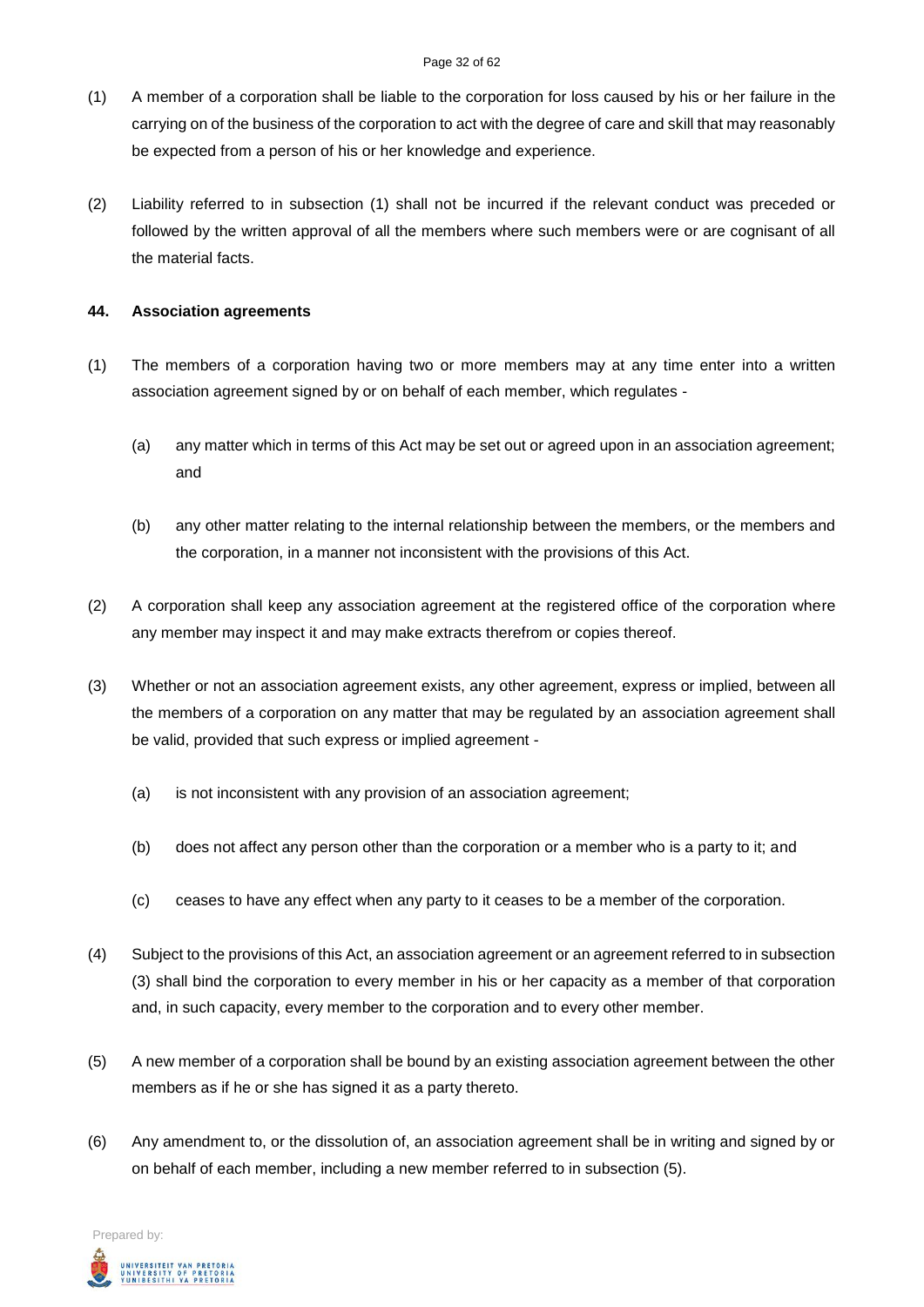#### **45. No access to or constructive notice of association agreements**

No person who is not a member of a corporation shall, except by virtue of a provision of this Act, be entitled to inspect any association agreement in respect of that corporation, and no person dealing with the corporation shall be deemed to have knowledge of any particular thereof merely because it is stated or referred to therein, whether or not the agreement is in accordance with section 44(2) kept at the registered office of the corporation.

#### **46. Variable rules regarding internal relations**

The following rules in respect of internal relations in a corporation shall apply in so far as this Act or an association agreement in respect of the corporation does not provide otherwise:

- (a) Every member shall be entitled to participate in the carrying on of the business of the corporation;
- (b) subject to the provision of section 47, members shall have equal rights in regard to the management of the business of the corporation and in regard to the power to represent the corporation in the carrying on of its business: Provided that the consent in writing of a member holding a member's interest of at least 75 per cent, or of members holding together at least that percentage of the members' interests, in the corporation, shall be required for-

*(Proviso preceding section 46(b)(i) substituted by section 8 of Act 38 of 1986)*

- (i) a change in the principal business carried on by the corporation;
- (ii) a disposal of the whole, or substantially the whole, undertaking of the corporation;
- (iii) a disposal of all, or the greater portion of, the assets of the corporation; and
- (iv) any acquisition or disposal of immovable property by the corporation;
- (c) differences between members as to matters connected with a corporation's business shall be decided by majority vote at a meeting of members of the corporation;
- (d) at any meeting of members of a corporation each member shall have the number of votes that corresponds with the percentage of his or her interest in the corporation;
- (e) a corporation shall indemnify every member in respect of expenditure incurred or to be incurred by him or her -
	- (i) in the ordinary and proper conduct of the business of the corporation; and

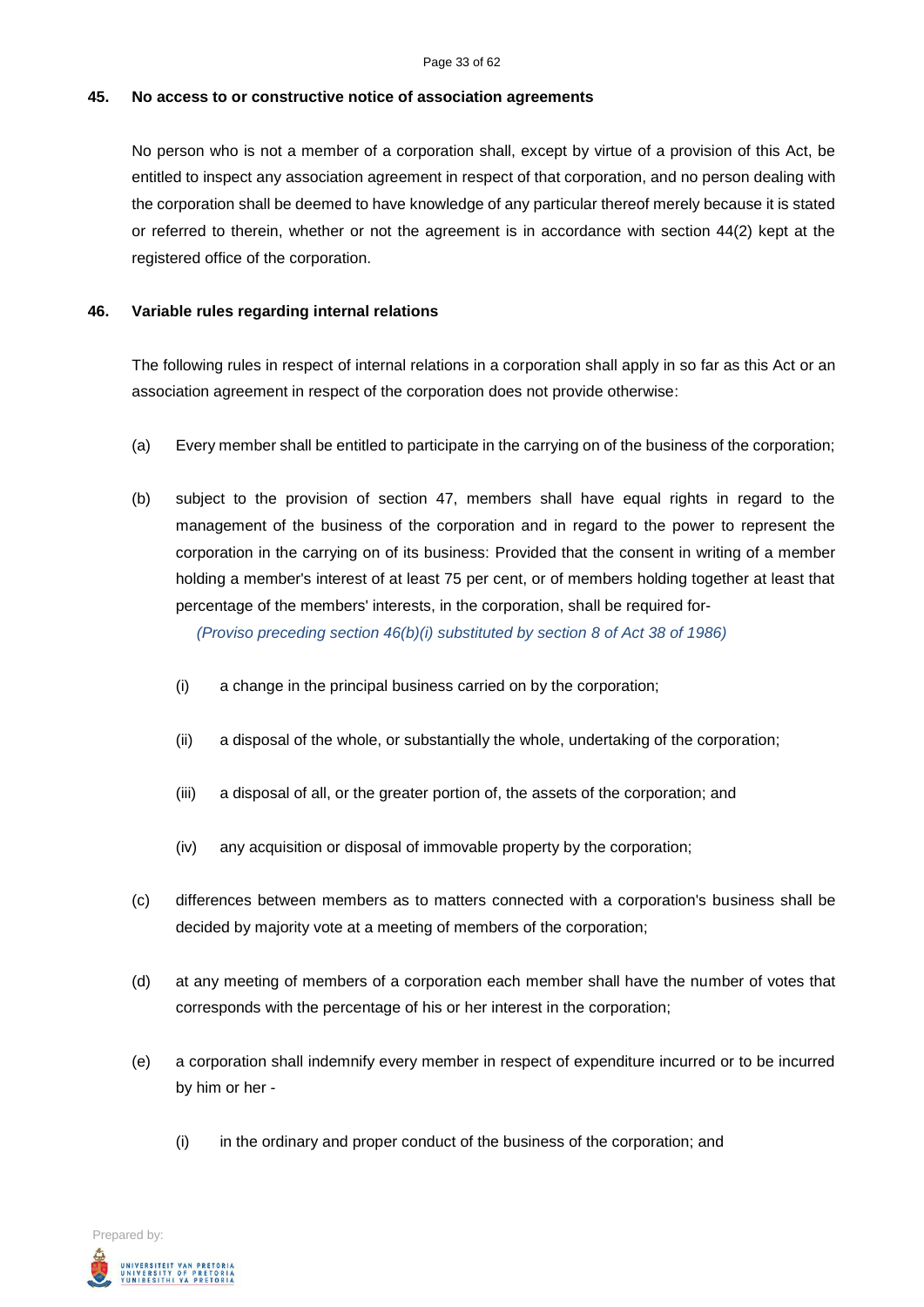- (ii) in regard to anything done or to be done for the preservation of the business or property of the corporation; and
- (f) payments by a corporation to its members by reason only of their membership in terms of section 51(1) shall be of such amounts and be effected at such times as the members may from time to time agree upon, and such payments shall be made to members in proportion to their respective interests in the corporation.

## **47. Disqualified persons regarding management of corporation**

*(Heading of section 47 substituted by section 11(a) of Act 26 of 1997)*

(1) Notwithstanding any other provision of this Act or in any association agreement or any other agreement to the contrary, the following persons shall be disqualified from taking part in the management of a corporation:

*(Words preceding section 47(1)(a) substituted by section 11(b) of Act 26 of 1997)*

- (a) Any person under legal disability, except
	- (i) ………. *(Section 47(1)(a)(i) deleted by section 13 of Act 22 of 2001)*
	- (ii) a minor who has attained at least the age of 18 years and whose guardian has lodged with the corporation a written consent to the minor's participation in the management of the business of the corporation;
- (b) save under authority of a Court
	- (i) an unrehabilitated insolvent;
	- (ii) ……….

*(Section 47(1)(b)(ii) repealed by section 224(2), Schedule 3, of Act 71 of 2008)*

- (iii) ………. *(Section 47(1)(b)(iii) substituted by section 36, Schedule, of Act 12 of 2004) (Section 47(1)(b)(iii) repealed by section 224(2), Schedule 3, of Act 71 of 2008)*
- (c) any person who is disqualified from being a director of a company in terms of section 69(8) to (11) of the Companies Act, subject to subsection (1B). *(Section 47(1)(c) substituted by section 224(2), Schedule 3, of Act 71 of 2008)*

Prepared by: .<br>Iniversiteit van Pretoria<br>Iniversity of Pretoria<br>Iunibesithi ya Pretoria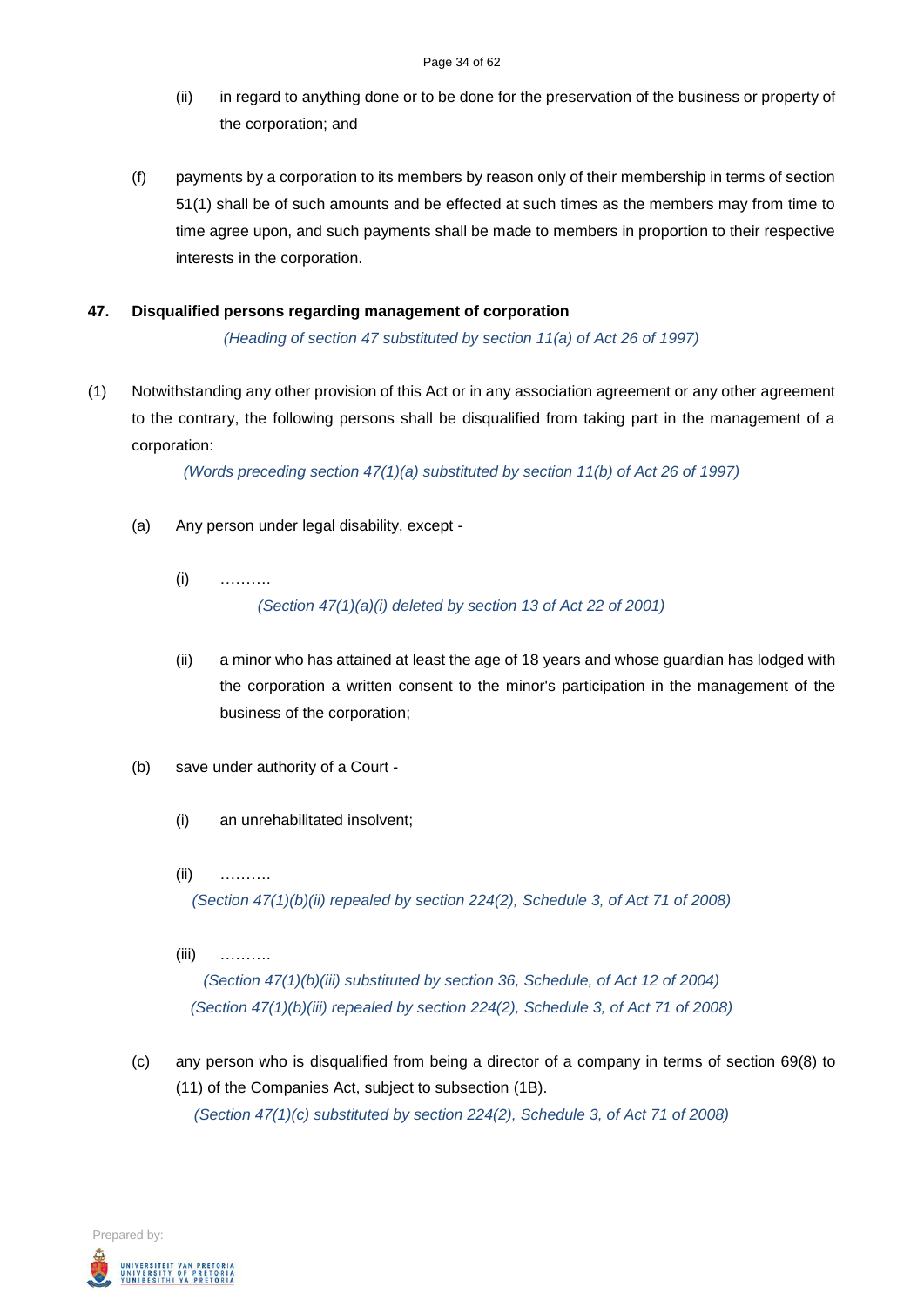(1A) A person who has been placed under probation by a court in terms of section 162 of the Companies Act or subsection (1C), must not participate in the management of the business of a corporation, except to the extent permitted in the order of probation.

*(Section 47(1A) inserted by section 224(2), Schedule 3, of Act 71 of 2008)*

- (1B) Despite being disqualified in terms of section 69(8)(b) of the Companies Act, read with subsection (1)(c), a person may participate in the management of a corporation if 100% of the members' interest in the corporation is held by—
	- (a) that person; or
	- (b) that person and other persons, all of whom are related to that disqualified person, and each such person has consented in writing to that disqualified person participating in the management of the corporation.

*(Section 47(1B) inserted by section 224(2), Schedule 3, of Act 71 of 2008)*

- (1C) Section 162 of the Companies Act, read with the changes required by the context, applies to a corporation, but a reference in that section to—
	- (a) a company must be regarded as referring to a company or a corporation; or
	- (b) a director, must be regarded as referring to a director of a company, or a member participating in the management of a corporation. *(Section 47(1C) inserted by section 224(2), Schedule 3, of Act 71 of 2008)*
- $(2)$  ………

*(Section 47(2) substituted by section 11(c) of Act 26 of 1997) (Section 47(2) repealed by section 224(2), Schedule 3, of Act 71 of 2008)*

## **48. Meetings of members**

- (1) Any member of a corporation may by notice to every other member and every other person entitled to attend a meeting of members, call a meeting of members for any purpose disclosed in the notice.
- (2) Unless an association agreement provides otherwise
	- (a) a notice referred to in subsection (1) shall, as regards the date, time and venue of the meeting, fix a reasonable date and time, and a venue which is reasonably suitable for all persons entitled to attend the particular meeting;

*(Section 48(2)(a) amended by section 9(a) of Act 38 of 1986)*

(b) three-fourths of the members present in person at the meeting, shall constitute a quorum; and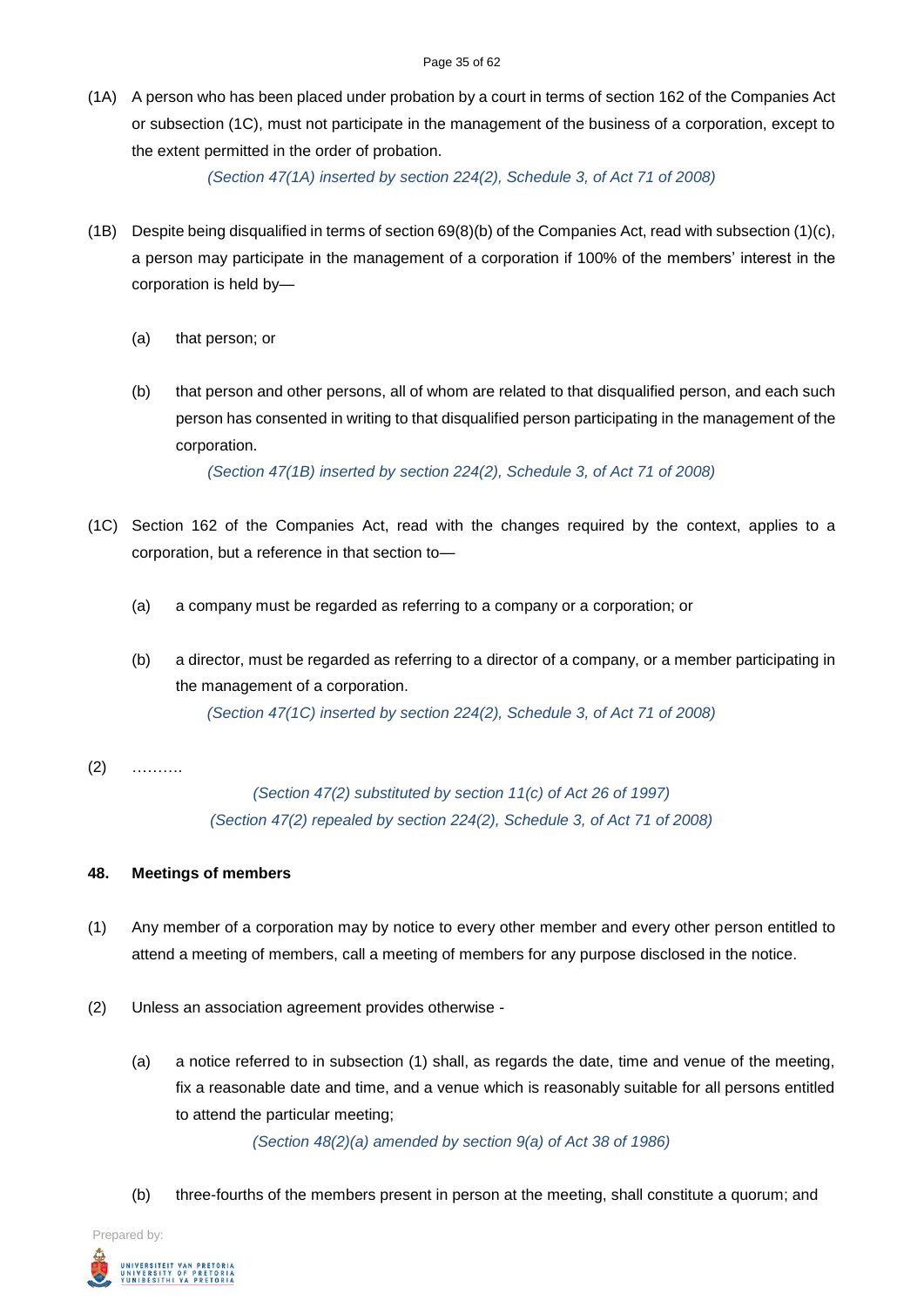#### *(Section 48(2)(b) amended by section 9(b) of Act 38 of 1986)*

(c) only members present in person at the meeting may vote at that meeting.

*(Section 48(2)(c) added by section 9(c) of Act 38 of 1986)*

(2A) Unless an association agreement provides otherwise, a meeting at which a quorum is not present within half an hour after the time appointed for the meeting, shall be adjourned to a day not earlier than seven days and not later than 21 days after the date of that meeting, and if at such adjourned meeting a quorum is not present within half an hour after the time appointed for the meeting, the members present in person shall constitute a quorum.

*(Section 48(2A) inserted by section 12 of Act 26 of 1997)*

- (2B) Where a meeting has been adjourned as contemplated in subsection (2A), the member who adjourned the meeting shall, upon a date not more than three days after the adjournment, send a written notice to each member of the corporation stating-
	- (a) the date, time and place to which the meeting has been adjourned;
	- (b) the matters before the meeting when it was adjourned; and
	- (c) the grounds for the adjournment. *(Section 48(2B) inserted by section 12 of Act 26 of 1997)*

#### (3)

- (a) A corporation shall record a report of the proceedings at a meeting of its members within 14 days after the date on which the meeting was held in a minute book which shall be kept at the registered office of the corporation.
- (b) A resolution in writing, signed by all the members and entered into the minute book, shall be as valid and effective as if it were passed at a meeting of the members duly convened and held.

#### **49. Unfairly prejudicial conduct**

- (1) Any member of a corporation who alleges that any particular act or omission of the corporation or of one or more other members is unfairly prejudicial, unjust or inequitable to him or her, or to some members including him or her, or that the affairs of the corporation are being conducted in a manner unfairly prejudicial, unjust or inequitable to him or her, or to some members including him or her, may make an application to a Court for an order under this section.
- (2) If on any such application it appears to the Court that the particular act or omission is unfairly prejudicial, unjust or inequitable as contemplated in subsection (1), or that the corporation's affairs are being conducted as so contemplated, and if the Court considers it just and equitable, the Court may with a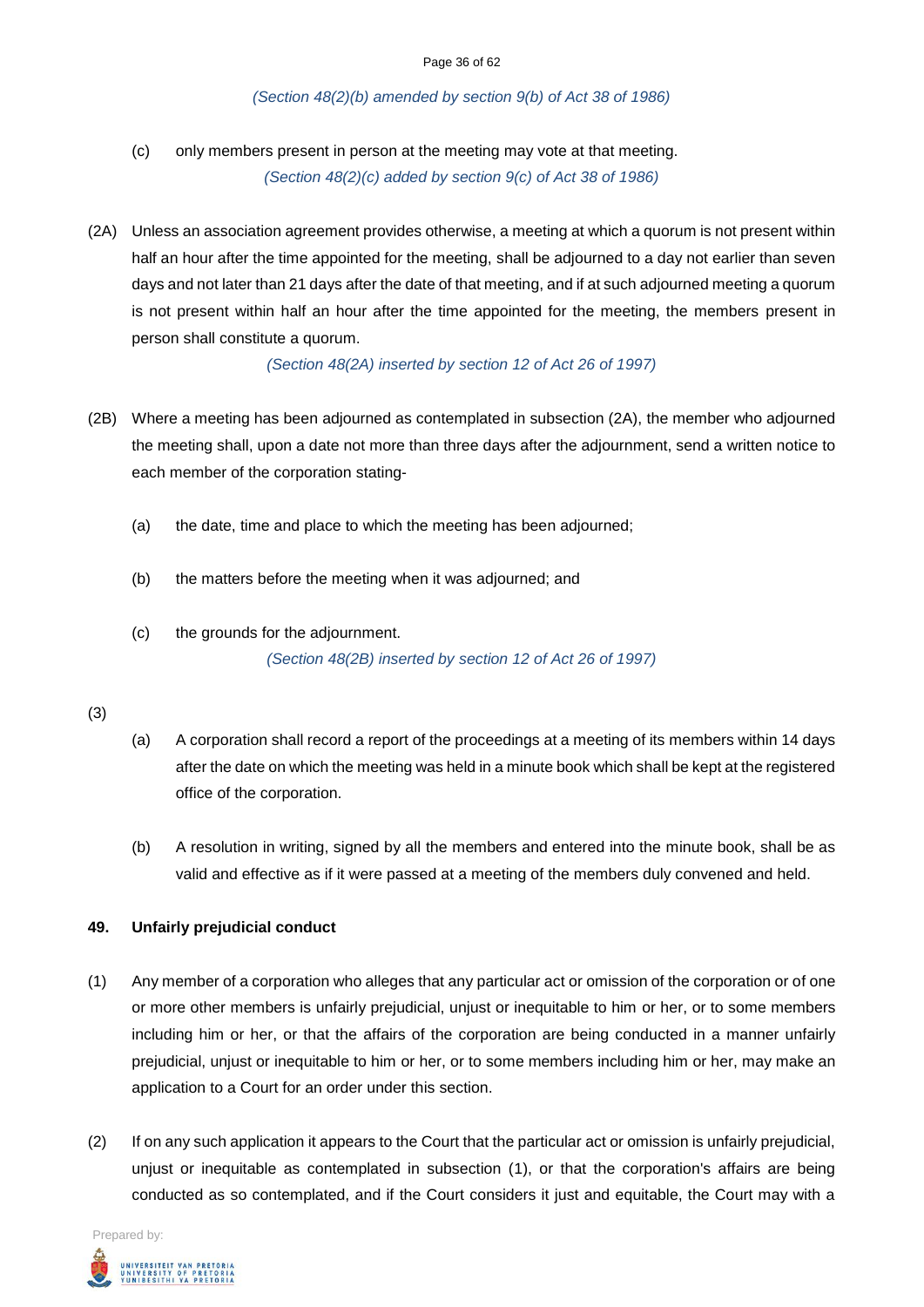#### Page 37 of 62

view to settling the dispute make such order as it thinks fit, whether for regulating the future conduct of the affairs of the corporation or for the purchase of the interest of any member of the corporation by other members thereof or by the corporation.

- (3) When an order under this section makes any alteration or addition to the relevant founding statement or association agreement, or replaces any association agreement, the alteration or addition or replacement shall have effect as if it were duly made by agreement of the members concerned.
- (4) A copy of an order made under this section which
	- (a) alters or adds to a founding statement shall within 28 days of the making thereof be lodged by the corporation with the Registrar for registration; or
	- (b) alters or adds to or replaces any association agreement, shall be kept by the corporation at its registered office where any member of the corporation may inspect it.
- (5) ………. *(Section 49(5) repealed by section 224(2), Schedule 3, of Act 71 of 2008)*

## **50. Proceedings against fellow-members on behalf of corporation**

- (1) Where a member or a former member of a corporation is liable to the corporation
	- (a) to make an initial contribution or any additional contribution contemplated in subsection (1) and (2)(a), respectively, of section 24; or
	- (b) on account of
		- (i) the breach of a duty arising from his or her fiduciary relationship to the corporation in terms of section 42; or
		- (ii) negligence in terms of section 43,

any other member of the corporation may institute proceedings in respect of any such liability on behalf of the corporation against such member or former member after notifying all other members of the corporation of his or her intention to do so.

(2) After the institution of such proceedings by a member the leave of the Court concerned shall be required for a withdrawal of the proceedings or for any settlement of the claim, and the Court may in connection with such withdrawal or settlement make such orders as it may deem fit.

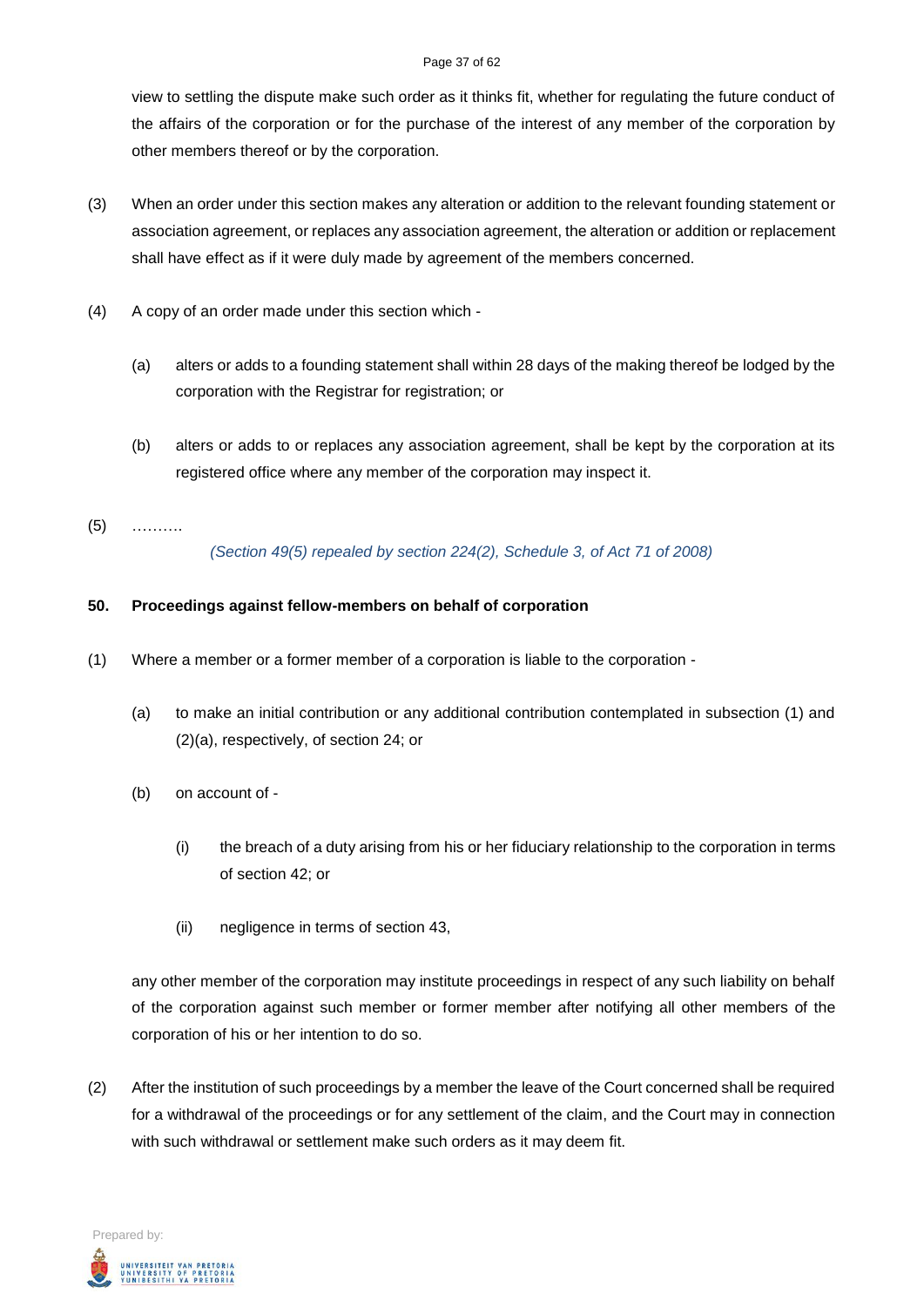(3) If a Court in any particular case finds that the proceedings, if unsuccessful, have been instituted without *prima facie* grounds, it may order the member who has instituted them on behalf of the corporation, himself or herself to pay the costs of the corporation and of the defendant in question in such manner as the Court may determine.

#### **51. Payments by corporation to members**

- (1) Any payment by a corporation to any member by reason only of his or her membership, may be made only -
	- (a) if, after such payment is made, the corporation's assets, fairly valued, exceed all its liabilities;
	- (b) if the corporation is able to pay its debts as they become due in the ordinary course of its business; and
	- (c) if such payment will in the particular circumstances not in fact render the corporation unable to pay its debts as they become due in the ordinary course of its business.
- (2) A member shall be liable to a corporation for any payment received contrary to any provision of subsection (1).
- (3) For the purposes of this section
	- (a) without prejudice to the generality of the expression "payment by a corporation to any member by reason only of his or her membership", that expression -
		- (i) shall include a distribution, or a repayment of any contribution, or part thereof, to a member;
		- (ii) shall exclude any payment to a member in his or her capacity as a creditor of the relevant corporation and, in particular, a payment as remuneration for services rendered as an employee or officer of the corporation, a repayment of a loan or of interest thereon or a payment of rental; and
	- (b) "payment" shall include the delivery or transfer of any property.

#### **52. Prohibition of loans and furnishing of security to members and others by corporation**

- (1) A corporation shall not, directly or indirectly, make a loan
	- (a) to any of its members;

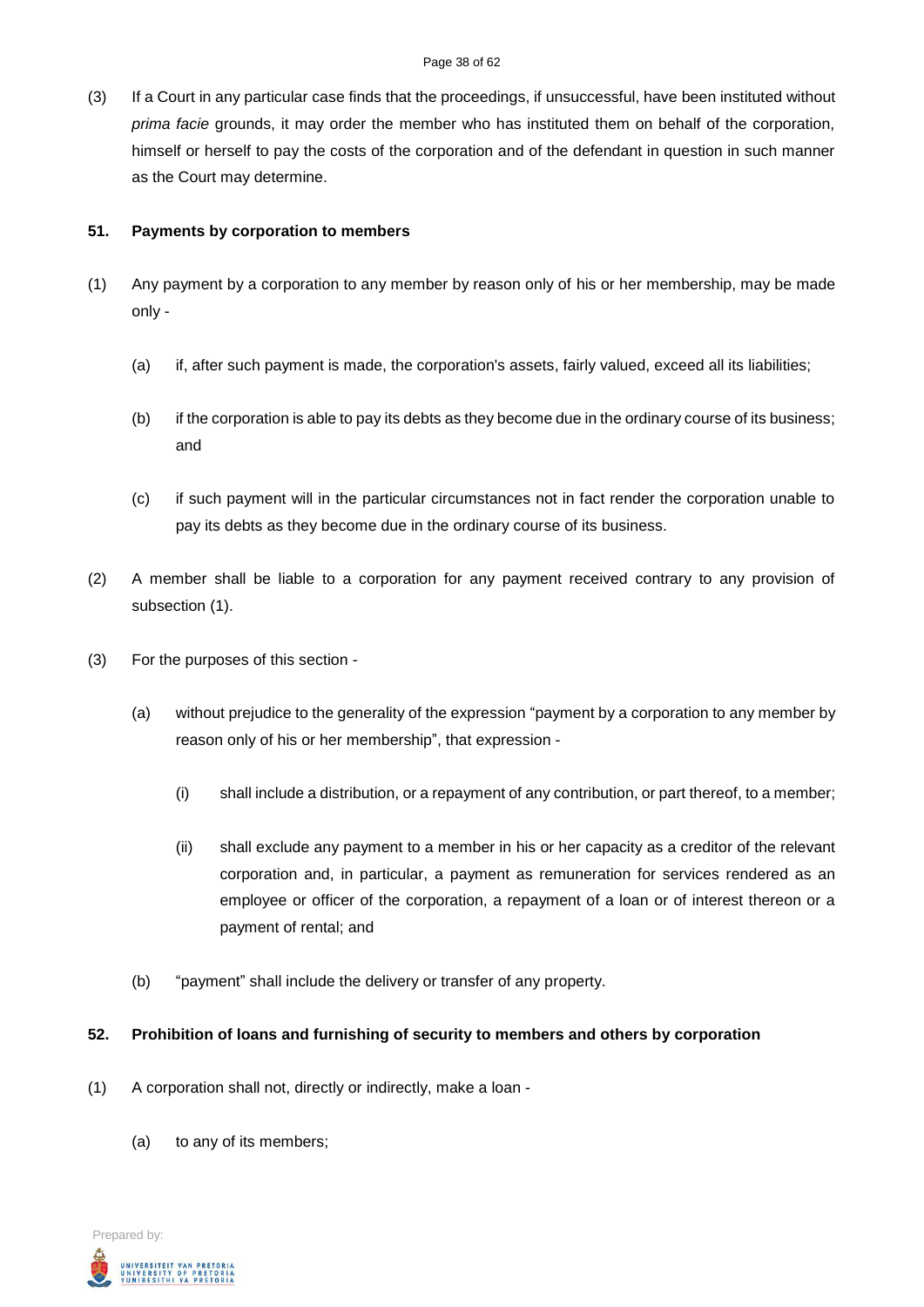- (b) to any other corporation in which one or more of its members together hold more than a 50 per cent interest; or
- (c) to any company or other juristic person (except a corporation) controlled by one or more members of the corporation,

and shall not provide any security to any person in connection with any obligation of any such member, or other corporation, company or other juristic person.

- (2) The provisions of subsection (1) shall not apply in respect of the making of any particular loan or the provision of any particular security with the express previously obtained consent in writing of all the members of a corporation.
- (3) Any member of a corporation who authorizes or permits or is a party to the making of any loan or the provision of any security contrary to any provision of this section -
	- (a) shall be liable to indemnify the corporation and any other person who had no actual knowledge of the contravention against any loss directly resulting from the invalidity of such loan or security; and
	- (b) shall be guilty of an offence.
- (4) For the purposes of this section
	- (a) "loan" includes
		- (i) a loan of any property; and
		- (ii) any credit extended by a corporation where the debt concerned is not payable or is not being paid in accordance with normal business practice in respect of the payment of debts of the same kind;
	- (b) one or more members of a corporation shall only be deemed to control a company or other juristic person as contemplated in subsection  $(1)(c)$ , if the circumstances envisaged in section 226 $(1A)(b)$ of the Companies Act in relation to a director or manager or his or her nominee, or directors or managers or their nominees, referred to in that section, and a company or body corporate, are present in respect of any such member or his or her nominee, or such members or their nominees, and any such company or other juristic person; and
	- (c) "security" includes a guarantee.

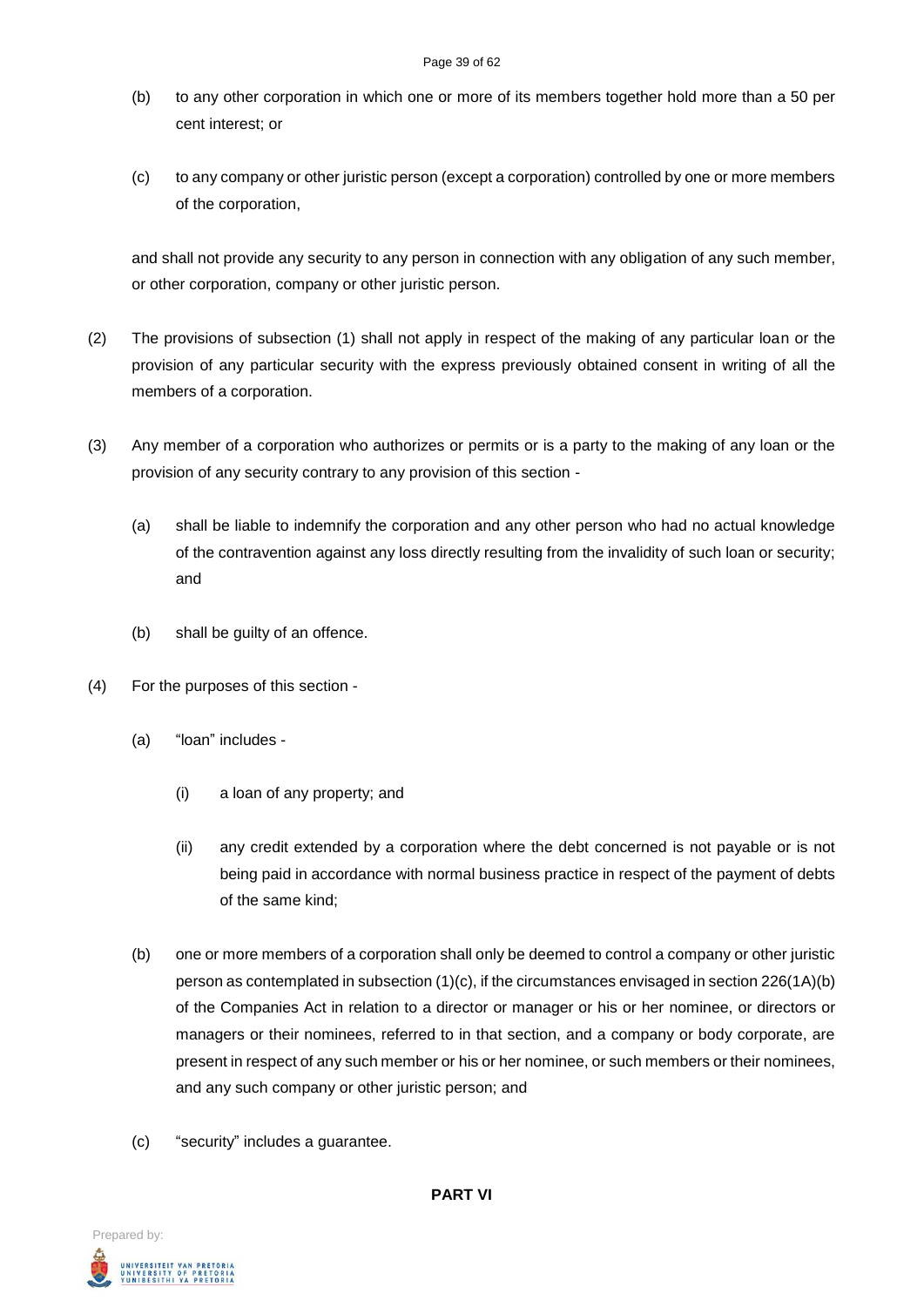#### **EXTERNAL RELATIONS**

#### **53. Pre-incorporation contracts**

- (1) Any contract in writing entered into by a person professing to act as an agent or a trustee for a corporation not yet formed, may after its incorporation be ratified or adopted by such corporation as if the corporation had been duly incorporated at the time when the contract was entered into.
- (2) The ratification or adoption by a corporation referred to in subsection (1) shall be in the form of a consent in writing of all the members of the corporation, given within a time specified in the contract or, if no time is specified, within a reasonable time after incorporation.

#### **54. Power of members to bind corporation**

- (1) Subject to the provisions of this section, any member of a corporation shall in relation to a person who is not a member and is dealing with the corporation, be an agent of the corporation.
- (2) Any act of a member shall bind a corporation whether or not such act is performed for the carrying on of the business of the corporation unless the member so acting has in fact no power to act for the corporation in the particular matter and the person with whom the member deals has, or ought reasonably to have, knowledge of the fact that the member has no such power.

*(Section 54 amended by section 10 of Act 38 of 1986) (Section 54 substituted by section 13 of Act 26 of 1997)*

#### **55. ……….**

*(Section 55 amended by section 2 of Act 17 of 1990) (Section 55 repealed by section 224(2), Schedule 3, of Act 71 of 2008)*

# **PART VII ACCOUNTING AND DISCLOSURE**

#### **56. Accounting records**

- (1) A corporation shall keep in one of the official languages of the Republic such accounting records as are necessary fairly to present the state of affairs and business of the corporation, and to explain the transactions and financial position of the business of the corporation, including -
	- (a) records showing its assets and liabilities, members' contributions, undrawn profits, revaluations of fixed assets and amounts of loans to and from members;

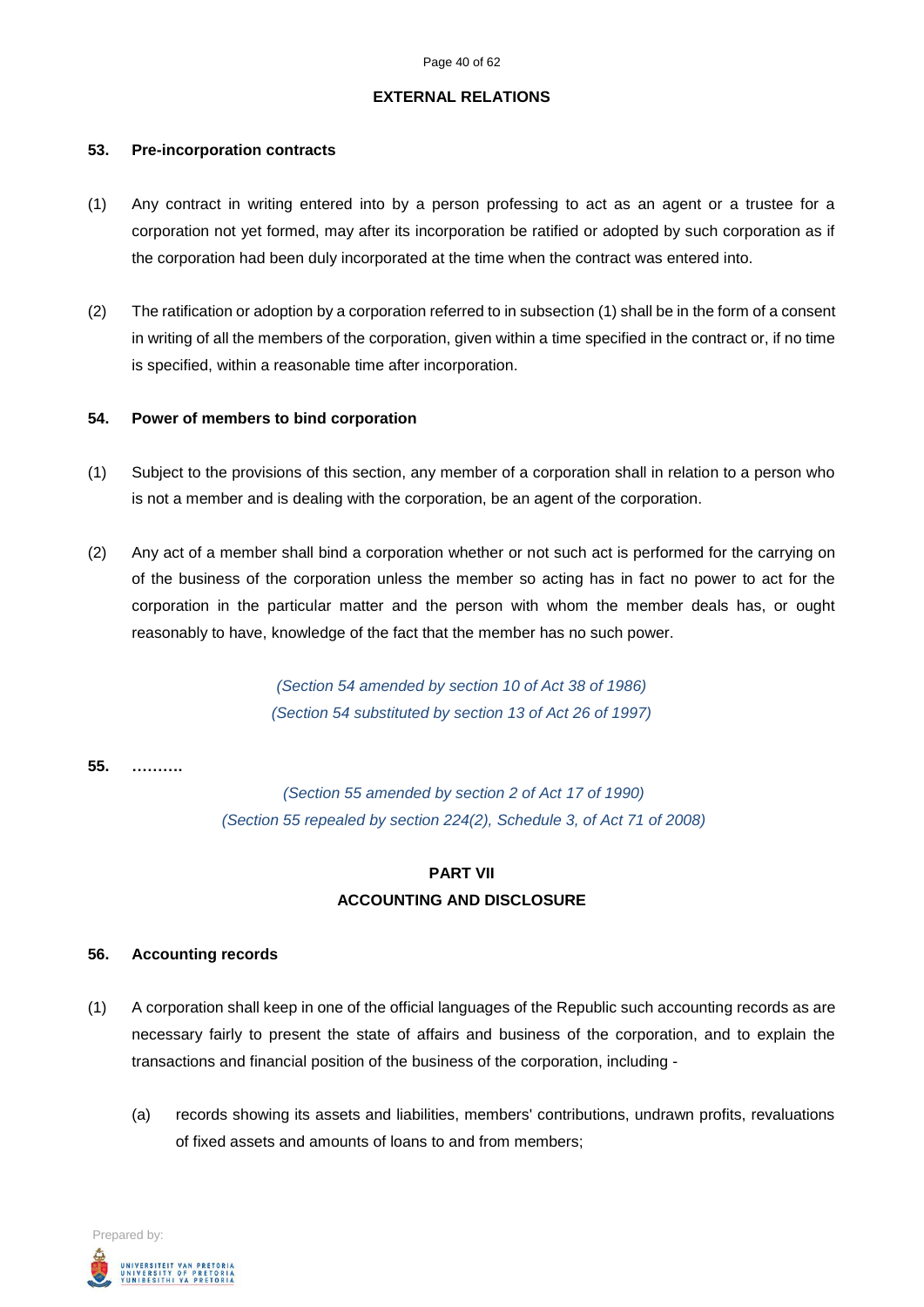(b) a register of fixed assets showing in respect thereof the respective dates of any acquisition and the cost thereof, depreciation (if any), and where any assets have been revalued, the date of the revaluation and the revalued amount thereof, the respective dates of any disposals and the consideration received in respect thereof: Provided that in the case of a corporation which has been converted from a company in terms of section 27, the existing fixed asset register of the company shall be deemed to be such a register in respect of the corporation, and such particulars therein shall be deemed to apply in respect of it;

*(Words preceding proviso of section 56(1)(b) substituted by section 7 of Act 81 of 1992)*

- (c) records containing entries from day to day of all cash received and paid out, in sufficient detail to enable the nature of the transactions and, except in the case of cash sales, the names of the parties to the transactions to be identified;
- (d) records of all goods purchased and sold on credit, and services received and rendered on credit, in sufficient detail to enable the nature of those goods or services and the parties to the transactions to be identified;
- (e) statements of the annual stocktaking, and records to enable the value of stock at the end of the financial year to be determined; and
- (f) vouchers supporting entries in the accounting records.
- (2) The accounting records relating to
	- (a) contributions by members;
	- (b) loans to and from members; and
	- (c) payments to members,

shall contain sufficient detail of individual transactions to enable the nature and purpose thereof to be clearly identified.

- (3) The accounting records referred to in subsection (1) shall be kept in such a manner as to provide adequate precautions against falsification and to facilitate the discovery of any falsification.
- (4) The accounting records shall be kept at the place or places of business or at the registered office of the corporation and shall, wherever kept, be open at all reasonable times for inspection by any member.
- (5)
- (a) Any corporation which fails to comply with any provision of any of the preceding subsections of this section, and every member thereof who is a party to such failure or who fails to take all

Prepared by:

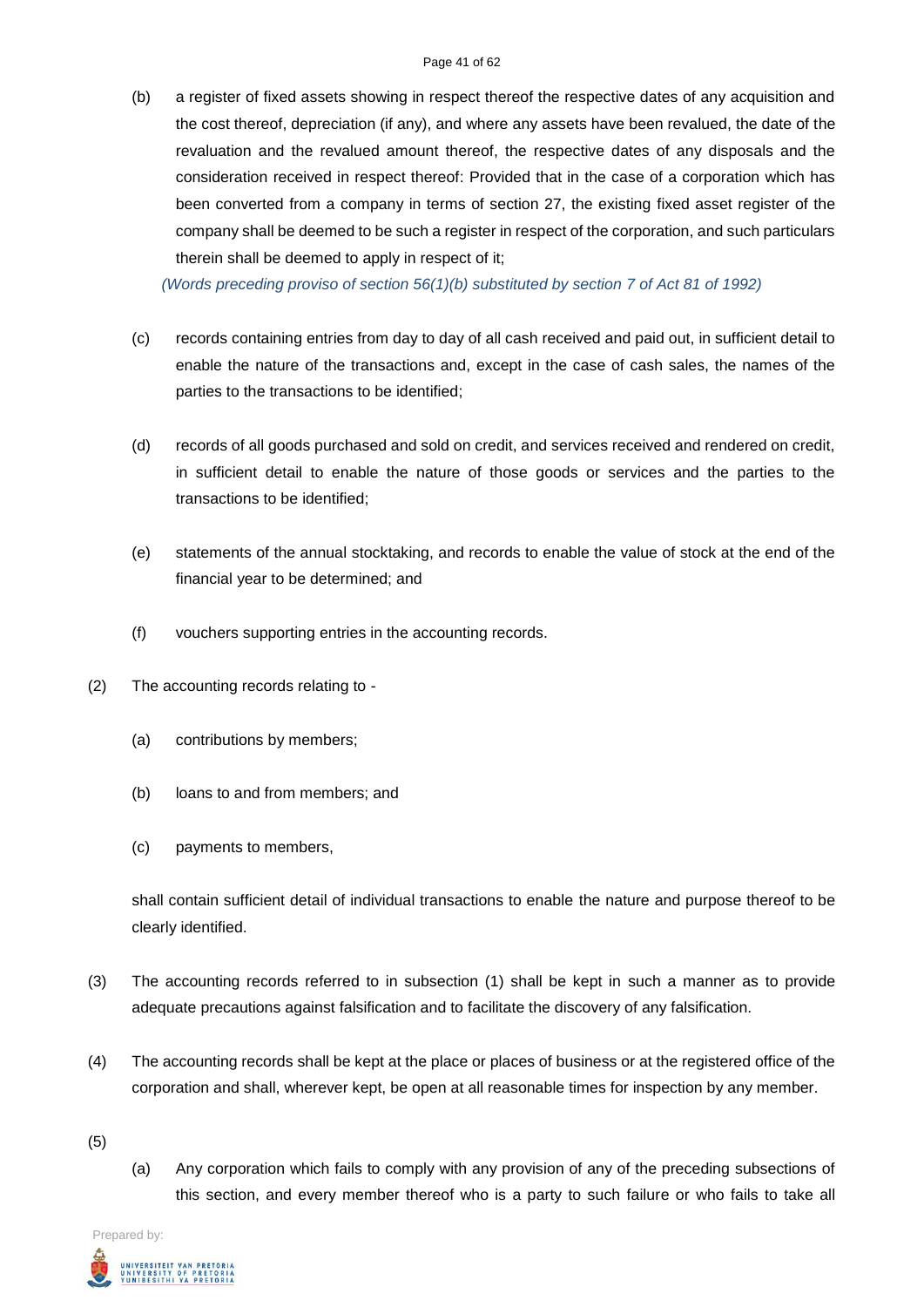#### Page 42 of 62

reasonable steps to secure compliance by the corporation with any such provision, shall be guilty of an offence.

(b) In any proceedings against any member of a corporation in respect of an offence consisting of a failure to take reasonable steps to secure compliance by a corporation with any provision referred to in paragraph (a), it shall be a defence if it is proved that the accused had reasonable grounds for believing and did believe that a competent and reliable person was charged with the duty of seeing that any such provision was complied with, and that such person was in a position to discharge that duty, and that the accused had no reason to believe that such person had in any way failed to discharge that duty.

## **57. Financial year of corporation**

- (1)
- (a) A corporation shall fix a date on which, in each year, its financial year will end.
- (b) The financial year of a corporation shall be its annual accounting period.
- (2) The date referred to in subsection (1)(a) may, subject to the provisions of section 15(2), be changed by the corporation to any other date: Provided that the corporation may not change the date referred to in subsection (1)(a) more than once in any financial year.

*(Proviso to section 57(2) added by section 3(a) of Act 17 of 1990)*

- (3) Subject to any increase or reduction of the duration of a financial year by reason of the provisions of subsection (4), the duration of each financial year of a corporation shall be 12 months ending on the date or other date referred to in subsection (1)(a) or (2).
- (4) Notwithstanding the provisions of subsection (3)
	- (a) the first financial year of a corporation shall commence on the date of its registration and shall end on the date referred to in subsection (1)(a) occurring not less than 3 nor more than 15 months after the date of registration: Provided that the first financial year of a corporation converted from a company in terms of section 27, shall end on the date on which the financial year of the company would have ended had it not been so converted; and

*(Proviso to section 57(4)(a) added by section 11 of Act 38 of 1986)*

(b) in the case of a corporation which has in terms of subsection (2) changed the date referred to in subsection (1)(a), the financial year shall commence at the end of the previous financial year and shall end on the date as changed occurring not less than 3 or more than 18 months after the end of that previous financial year.

*(Section 57(4)(b) substituted by section 3(b) of Act 17 of 1990)*

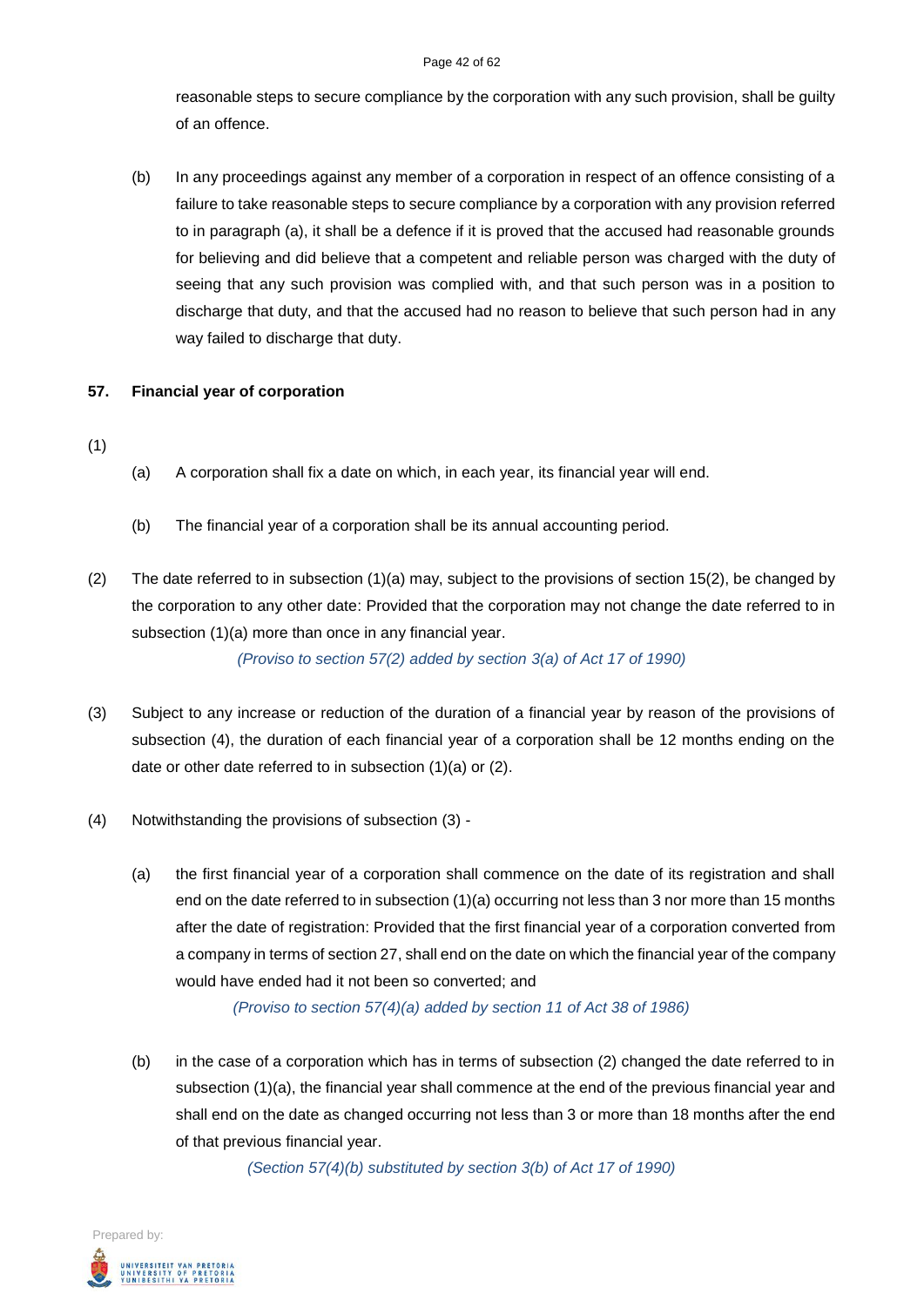## **58. Annual financial statements**

(1) The members of a corporation shall within six months after the end of every financial year of the corporation cause annual financial statements in respect of that financial year to be made out in one of the official languages of the Republic.

> *(Section 58(1) amended by section 4(a) of Act 64 of 1988) (Section 58(1) substituted by section 224(2), Schedule 3, of Act 71 of 2008)*

#### (2) The annual financial statements of a corporation -

*(Words preceding section 58(2)(a) amended by section 4(a) of Act 64 of 1988)*

- (a) shall consist of
	- (i) a balance sheet and any notes thereon; and
	- (ii) an income statement or any similar financial statement where such form is appropriate, and any notes thereon;
- (b) shall in conformity with generally accepted accounting practice, appropriate to the business of the corporation, fairly present the state of affairs of the corporation as at the end of the financial year concerned, and the results of its operations for that year;

*(Section 58(2)(b) amended by section 12(1)(a) of Act 38 of 1986, deemed to have come into operation on 1 January 1985)*

- (c) shall disclose separately the aggregate amounts, as at the end of the financial year, of contributions by members, undrawn profits, revaluations of fixed assets and amounts of loans to or from members, and the movements in these amounts during the year;
- (d) shall be in agreement with the accounting records, which shall be summarised in such a form that-
	- (i) compliance with the provisions of this subsection is made possible; and
	- (ii) an accounting officer is enabled to report to the corporation in terms of section  $62(1)(c)$ without it being necessary to refer to any subsidiary accounting records and vouchers supporting the entries in the accounting records:

Provided that nothing contained in this paragraph shall be construed as preventing an accounting officer, if he or she deems it necessary, from inspecting such subsidiary accounting records and vouchers; and

*(Section 58(2)(d) added by section 12(1)(b) of Act 38 of 1986, deemed to have come into operation on 1 January 1985)*

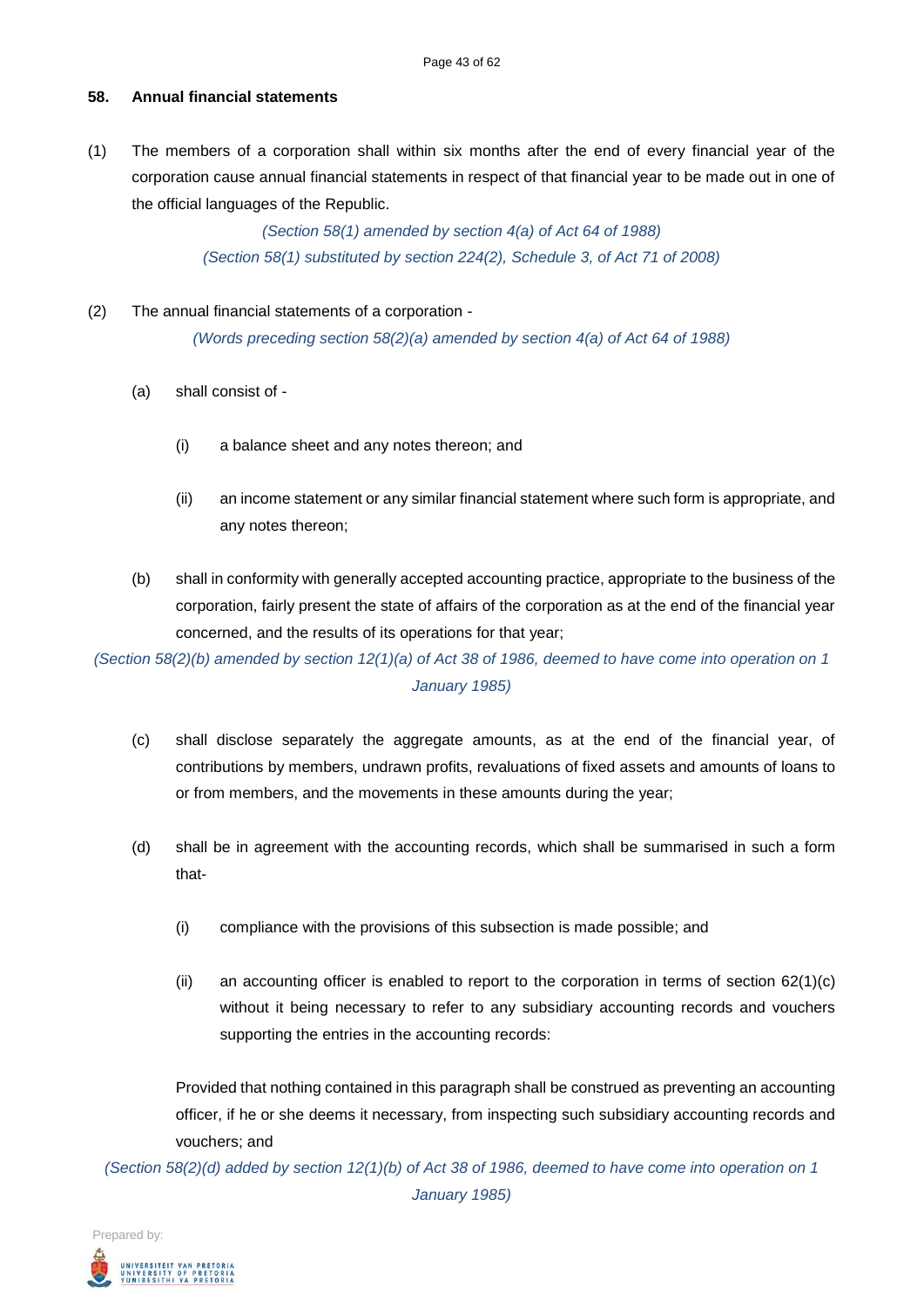(e) shall contain the report of the accounting officer referred to in section  $62(1)(c)$ .

*(Section 58(2)(e) added by section 12(1)(b) of Act 38 of 1986, deemed to have come into operation on 1 January 1985)*

(2A) Section 30(2)(b), and (3) to (6) of the Companies Act, read with the changes required by the context, apply to a corporation that is required by the regulations made in terms of section 30(7) of the Companies Act, to have its annual financial statements audited.

*(Section 58(2A) inserted by section 224(2), Schedule 3, of Act 71 of 2008)*

(3) The annual financial statements shall be approved and signed by or on behalf of a member holding a member's interest of at least 51 per cent, or members together holding members' interests of at least 51 per cent, in the corporation.

*(Section 58(3) substituted by section 4(b) of Act 64 of 1988)*

 $(4)$  ……

*(Section 58(4) amended by section 12(1)(c) of Act 38 of 1986) (Section 58(4) repealed by section 224(2), Schedule 3, of Act 71 of 2008)*

## **59. Appointment of accounting officers**

- (1) Every corporation shall appoint an accounting officer in accordance with the provisions of this Act.
- (2) The appointment of the first accounting officer of a corporation referred to in section  $12(q)(i)$  shall take effect on the date of the registration of the corporation.
- (3) If a vacancy occurs in the office of an accounting officer, whether as a result of a removal, resignation or otherwise, the corporation shall within 28 days appoint another accounting officer and comply with the provisions of subsection (2) of section 15: Provided that the provisions of subsection (3) of the said section 15 shall apply where the said subsection (2) of that section has not so been complied with, whether or not an appointment of such other accounting officer has been made. *(Words preceding the proviso of section 59(3) substituted by section 14(a) of Act 26 of 1997)*
- (4) A corporation shall inform its accounting officer in writing of his or her removal from office.
- (5)
- (a) An accounting officer shall on resignation or removal from office forthwith inform every member of the corporation thereof in writing, and shall send a copy of the letter to the last known address of the registered office of the corporation and shall in addition forthwith by registered post inform the Registrar-
	- (i) that he or she has resigned or been removed from office;

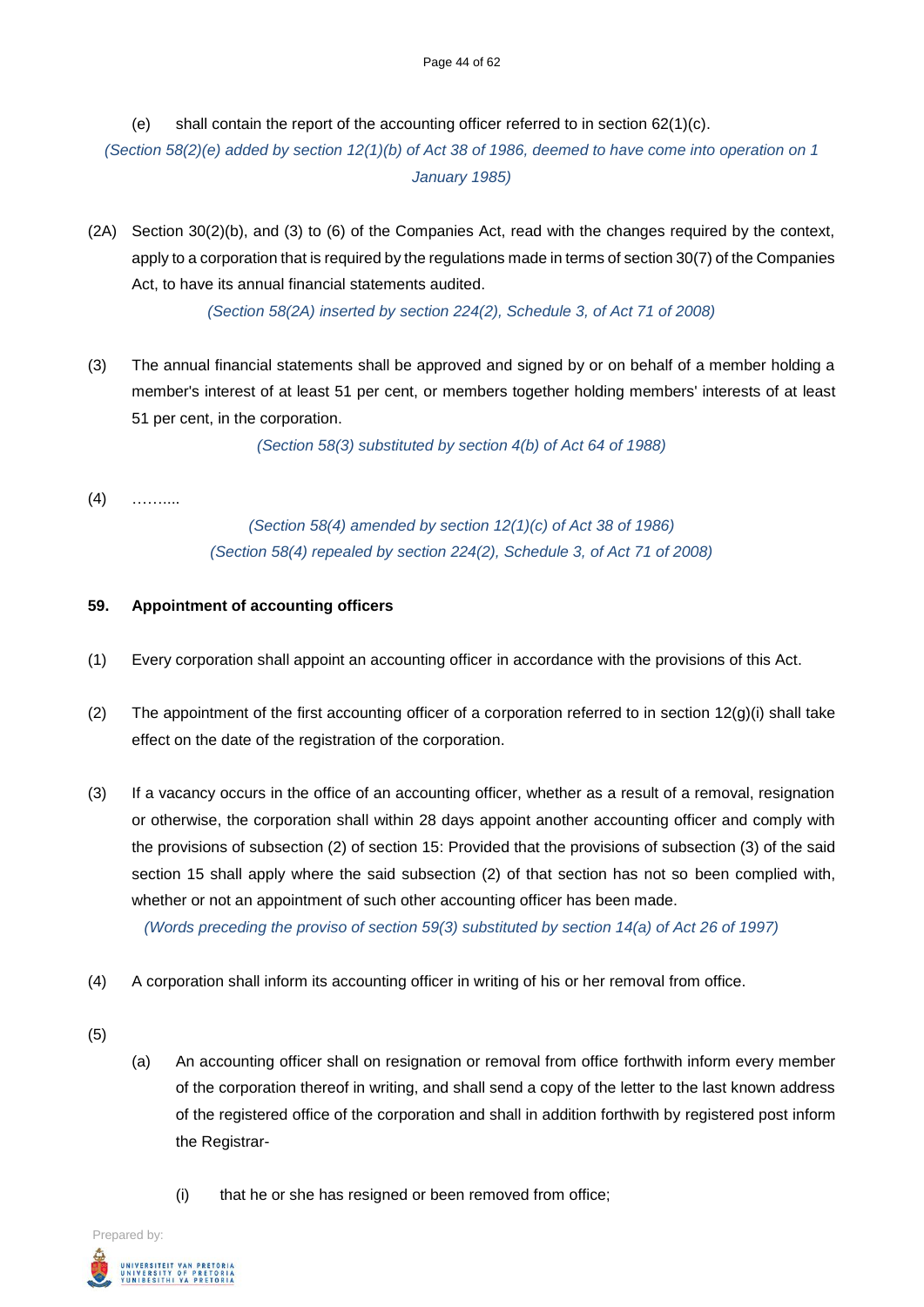- (ii) of the date of his or her resignation or removal from office;
- (iii) of the date up to which he or she performed his or her duties; and
- (iv) whether, at the time of the resignation or removal from office of the accounting officer, that officer was aware of any matters in the financial affairs of the corporation which are in contravention of the provisions of this Act: Provided that an accounting officer who was aware of any such matter shall submit the full particulars thereof in writing to the Registrar. *(Section 59(5)(a)(iv) substituted by section 14(b) of Act 26 of 1997)*

*(Section 59(5)(a) substituted by section 8 of Act 81 of 1992)*

(b) If an accounting officer who has been removed from office is of the opinion that he or she was removed for improper reasons, he or she shall forthwith by registered post inform the Registrar thereof, and shall send a copy of the letter to every member.

#### **60. Qualifications of accounting officers**

(1) No person shall be appointed as or hold the office of an accounting officer of a corporation, unless he or she is a member of a recognized profession which -

*(Words preceding section 60(1)(a) substituted by section 9(a) of Act 81 of 1992)*

- (a) as a condition for membership, requires its members to have passed examinations in accounting and related fields of study which in the opinion of the Minister would qualify such members to perform the duties of an accounting officer under this Act;
- (b) has the power to exclude from membership those persons found guilty of negligence in the performance of their duties or of conduct which is discreditable to their profession; and
- (c) has been named in a notice referred to in subsection (2).
- (2) The Minister may from time to time publish by notice in the *Gazette* the names of those professions whose members are qualified to perform the duties of an accounting officer in terms of this Act.
- (3) A member or employee of a corporation, and a firm whose partner or employee is a member or employee of a corporation, shall not qualify for appointment as an accounting officer of such corporation unless all the members consent in writing to such appointment.
- (4)
- (a) A corporation may appoint as its accounting officer—

Prepared by: .<br>UNIVERSITEIT VAN PRETORIA<br>YUNIBESITHI YA PRETORIA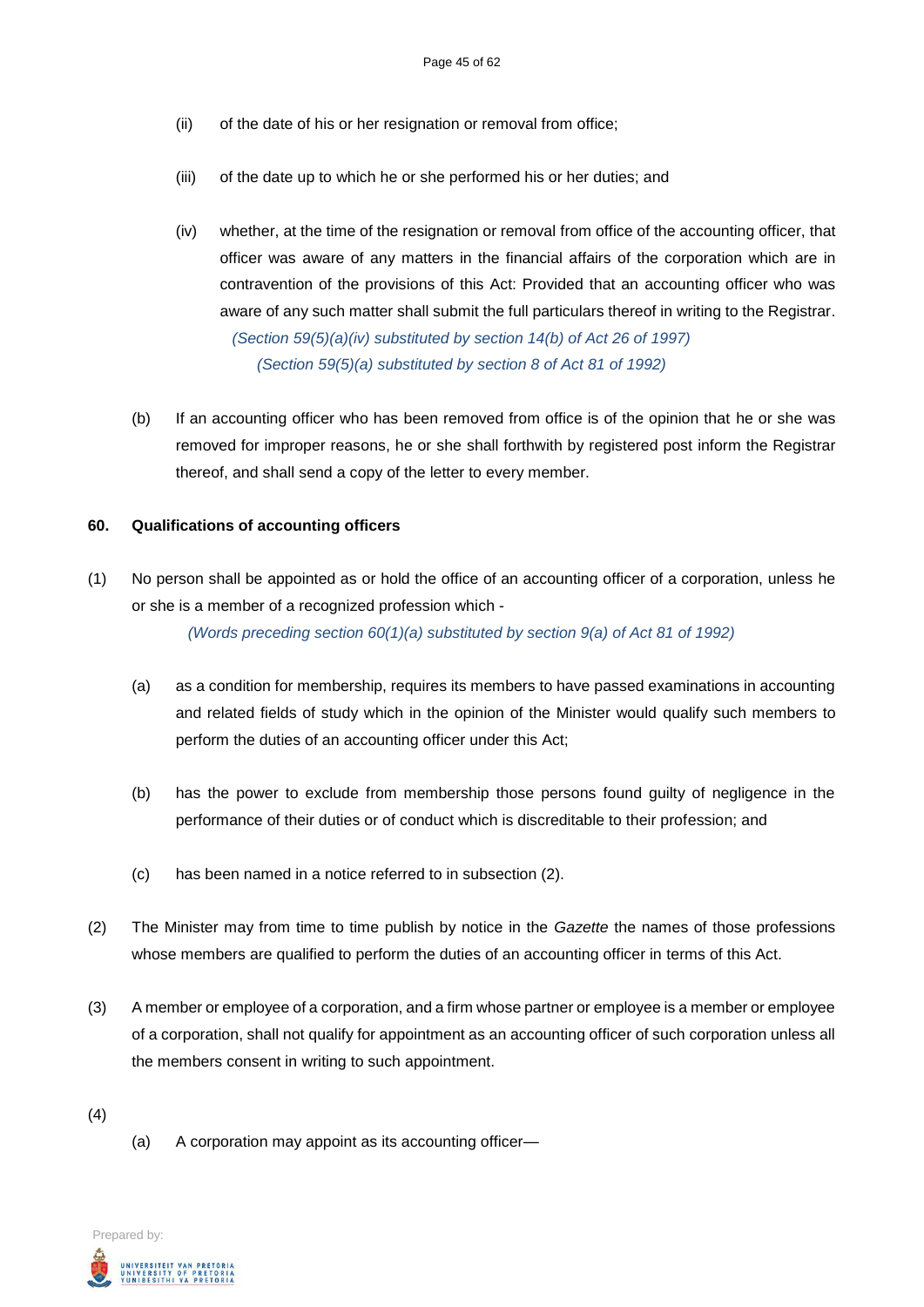- (i) any person who is a member of a recognised profession listed in a notice referred to in subsection (2);
- (ii) a firm as defined in section 1 of the Public Accountants' and Auditors' Act, 1991 (Act No. 80 of 1991);
- (iii) any other firm, if each partner in the firm is qualified to be so appointed; or
- (iv) any other corporation, if each member of such corporation is qualified to be so appointed.
- (b) The liability of a partner in respect of debts and liabilities incurred by a firm contemplated in paragraph (a)(iii) during the partner's period as a partner and the liability of a member in respect of debts and liabilities incurred by a corporation contemplated in paragraph (a)(iv) during the member's period as a member may not be excluded by operation of law or in any other way.
- (c) For the purposes of paragraph (b), "debts and liabilities incurred" means debts and liabilities incurred by the firm or corporation, as the case may be, in connection with the performance by the firm or corporation, as the case may be, of its duties in terms of section 62. *(Section 60(4) substituted by section 9(b) of Act 81 of 1992)*

*(Section 60(4) substituted by section 3 of Act 25 of 2005)*

## **61. Right of access and remuneration of accounting officers**

- (1) An accounting officer of a corporation shall at all times have a right of access to the accounting records and all the books and documents of the corporation, and to require from members such information and explanations as he or she considers necessary for the performance of his or her duties as an accounting officer.
- (2) The remuneration of an accounting officer shall be determined by agreement with the corporation.

## **62. Duties of accounting officers**

- (1) The accounting officer of a corporation shall, not later than three months after completion of the annual financial statements -
	- (a) subject to the provisions of section 58(2)(d), determine whether the annual financial statements are in agreement with the accounting records of the corporation;

*(Section 62(1)(a) substituted by section 13(1)(a) of Act 38 of 1986, deemed to have come into operation on 1 January 1985)*

(b) review the appropriateness of the accounting policies represented to the accounting officer as having been applied in the preparation of the annual financial statements; and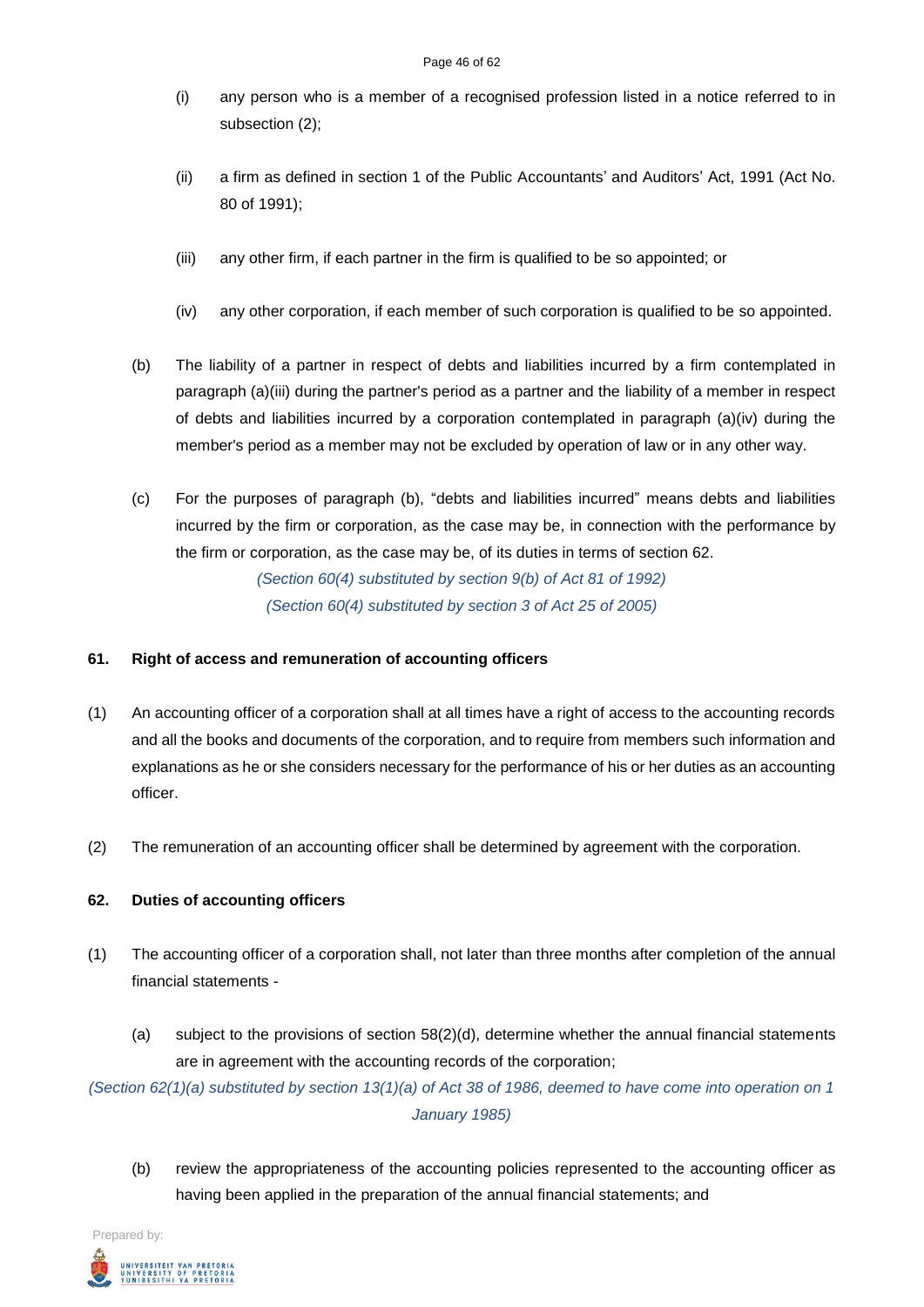# *(Section 62(1)(b) substituted by section 13(1)(a) of Act 38 of 1986, deemed to have come into operation on 1 January 1985) (Section 61(1)(b) substituted by section 4(a) of Act 17 of 1990)*

- 
- (c) report in respect of paragraphs (a) and (b) to the corporation.

(2)

- (a) If during the performance of his or her duties an accounting officer becomes aware of any contravention of a provision of this Act, he or she shall describe the nature of such contravention in his or her report.
- (b) Where an accounting officer is a member or employee of a corporation, or is a firm of which a partner or employee is a member or employee of the corporation, his or her report shall state that fact.
- (3) If an accounting officer of a corporation
	- (a) at any time knows, or has reason to believe, that the corporation is not carrying on business or is not in operation and has no intention of resuming operations in the foreseeable future; or
	- (b) during the performance of his or her duties finds
		- (i) that any change, during a relevant financial year, in respect of any particulars mentioned in the relevant founding statement has not been registered;

*(Section 62(3)(b)(i) amended by section 13(1)(b) of Act 38 of 1986, deemed to have come into operation on 1 January 1985)*

> (ii) that the annual financial statements indicate that as at the end of the financial year concerned the corporation's liabilities exceed its assets; or

*(Section 62(3)(b)(ii) amended by section 13(1)(c) of Act 38 of 1986, deemed to have come into operation on 1 January 1985)*

> (iii) that the annual financial statements incorrectly indicate that as at the end of the financial year concerned the assets of the corporation exceed its liabilities, or has reason to believe that such an incorrect indication is given,

*(Section 62(3)(b)(iii) added by section 13(1)(d) of Act 38 of 1986, deemed to have come into operation on 1 January 1985)*

he shall forthwith by registered post report accordingly to the Registrar.

(4) If an accounting officer of a corporation has in accordance with subparagraph (ii) or (iii) of paragraph (b) of subsection (3) reported to the Registrar that the annual financial statements of the corporation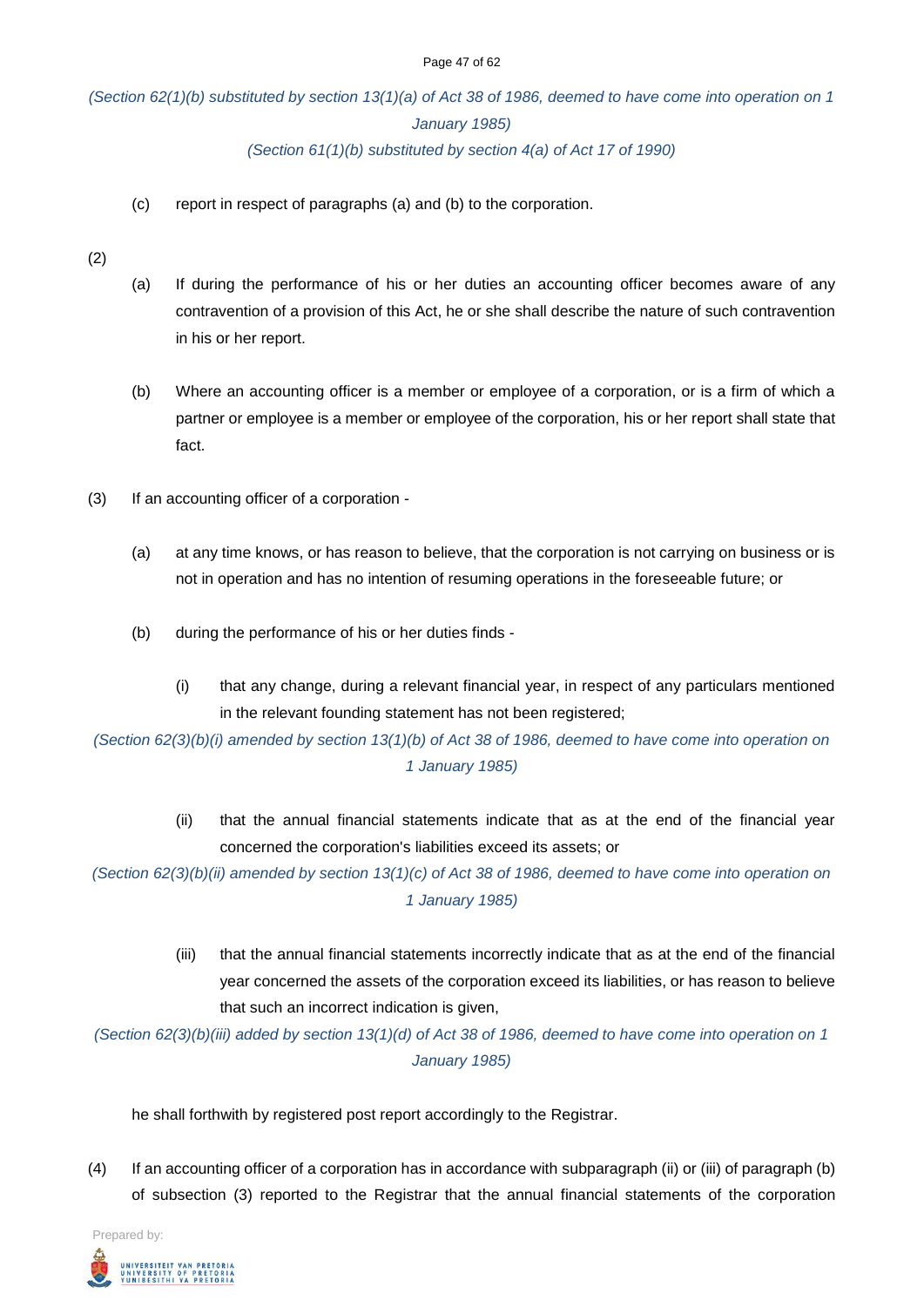#### Page 48 of 62

concerned indicate that as at the end of the financial year concerned the corporation's liabilities exceed its assets or that the annual financial statements incorrectly indicate that as at the end of the financial year concerned the assets of the corporation exceed its liabilities, or that he or she has reason to believe that such an incorrect indication is given, and he or she finds that any subsequent financial statements of the corporation concerned indicate that the situation has changed or has been rectified and that the assets concerned then exceed the liabilities or that they no longer incorrectly indicate that the assets exceed the liabilities or that he or she no longer has reason to believe that such an incorrect indication is given, as the case may be, he or she may report to the Registrar accordingly.

*(Section 62(4) added by section 4(b) of Act 17 of 1990)*

#### **62A. Application of accountability provisions of Companies Act**

- (1) Section 34(2) of the Companies Act, read with the changes required by the context, apply to a corporation.
- (2) Chapter 3 of the Companies Act, read with the changes required by the context—
	- (a) applies to a corporation that has voluntarily determined to take any action contemplated in section 34(2) of the Companies Act; and
	- (b) prevails over any conflicting provision of this Act, with respect to a corporation contemplated in paragraph (a).

*(Section 62A inserted by section 224(2), Schedule 3, of Act 71 of 2008)*

#### **PART VIII**

## **LIABILITY OF MEMBERS AND OTHERS FOR DEBTS OF CLOSE CORPORATION**

#### **63. Joint liability for debts of corporation**

Notwithstanding anything to the contrary contained in any provision of this Act, the following persons shall in the following circumstances together with a corporation be jointly and severally liable for the specified debts of the corporation:

(a) Where the name of the corporation is in any way used without the abbreviation as required by section 22(1), any member of the corporation who is responsible for, or who authorized or knowingly permits the omission of such abbreviation, shall be so liable to any person who enters into any transaction with the corporation from which a debt accrues for the corporation while that person, in consequence of such omission, is not aware that the person is dealing with a corporation;

*(Section 63(a) substituted by section 15(a) of Act 26 of 1997)*

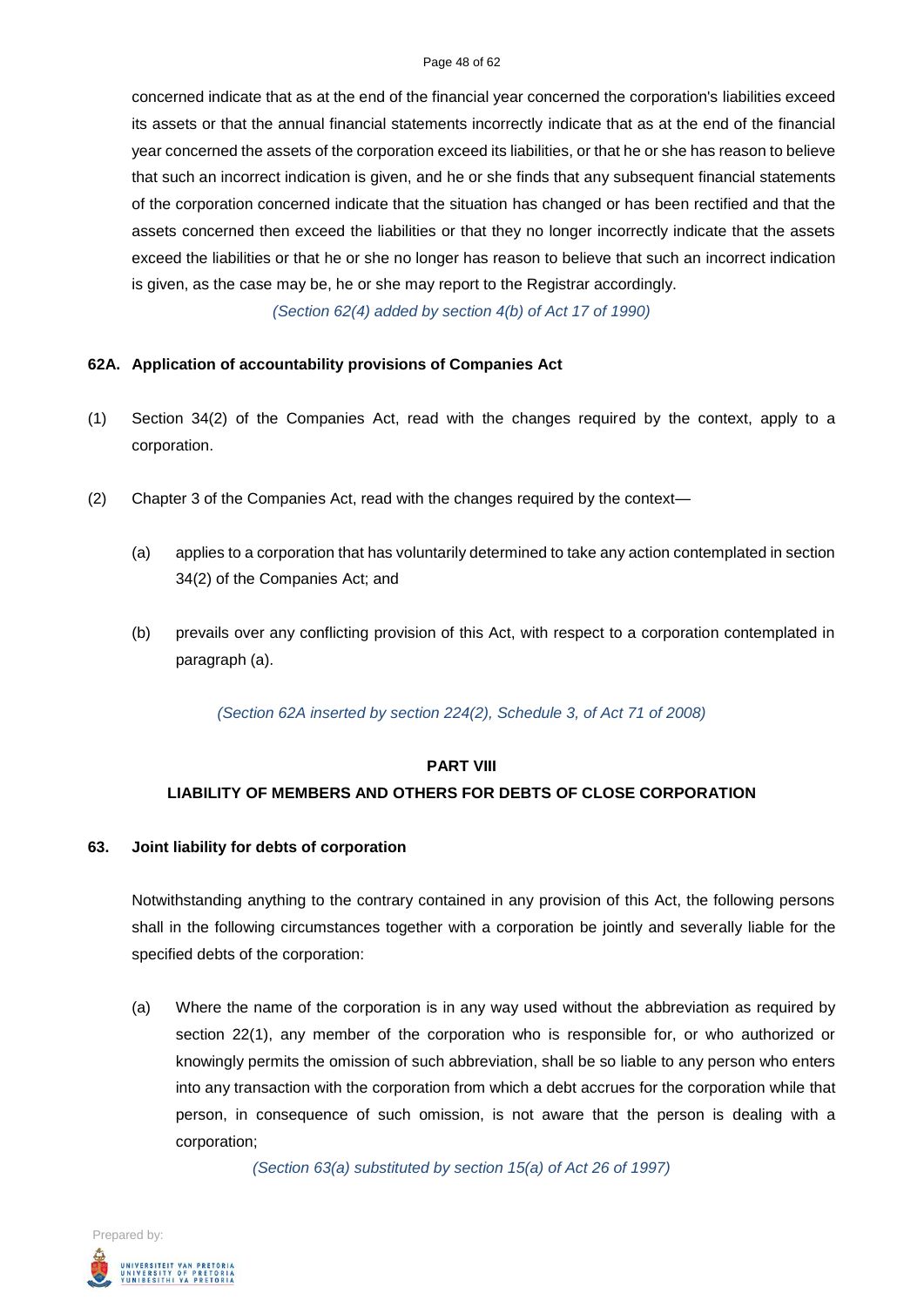(b) where any member fails to pay money or to deliver or transfer property to the corporation as required by section 24(4), that member shall be so liable for every debt of the corporation incurred from the date of registration of the founding statement in which particulars of the contribution concerned are stated to the date of the actual payment, delivery or transfer of such money or property;

*(Section 63(b) substituted by section 15(b) of Act 26 of 1997)*

(c) ……….

#### *(Section 63(c) deleted by section 15(c) of Act 26 of 1997)*

(d) where a juristic person or a trustee of a trust *inter vivos* in that capacity purports to hold, whether directly or indirectly, a member's interest in the corporation in contravention of any provision of section 29, such juristic person or trustee of a trust *inter vivos* and any nominee referred to in that section shall, notwithstanding the invalidity of the holding of such interest, be so liable for every debt of the corporation incurred during the time the contravention continues;

*(Section 63(d) substituted by section 5(1) of Act 64 of 1988, deemed to have come into operation on 13 April 1987)*

- (e) where the corporation makes a payment in respect of the acquisition of a member's interest in contravention of any provision of section 39, every person who is a member at the time of such payment and who is aware of the making of such payment, including a member or a former member who receives or who received such payment, shall be so liable for every debt of the corporation incurred prior to the making of such payment unless, in the case of a member who is so aware, he or she proves that he or she took all reasonable steps to prevent the payment;
- (f) where the corporation gives financial assistance for the purpose of or in connection with any acquisition of a member's interest in contravention of any provision of section 40, every person who is a member at the time of the giving of such assistance and who is aware of the giving of such assistance, and the person who receives such assistance, shall be so liable for every debt of the corporation incurred prior to the giving of such assistance unless, in the case of a member who is so aware, he or she proves that he or she took all reasonable steps to prevent the payment;
- (g) where a person takes part in the management of the business of the corporation while disqualified from doing so in terms of section  $47(1)(b)$  or (c), that person shall be so liable for every debt of the corporation which it incurs as a result of his or her participation in the management of the corporation; and
- (h) where the office of accounting officer of the corporation is vacant for a period of six months, any person who at any time during that period was a member and aware of the vacancy, and who at the expiration of that period is still a member, shall be so liable for every debt of the corporation incurred during such existence of the vacancy and for every such debt thereafter incurred while the vacancy continues and he or she still is a member.

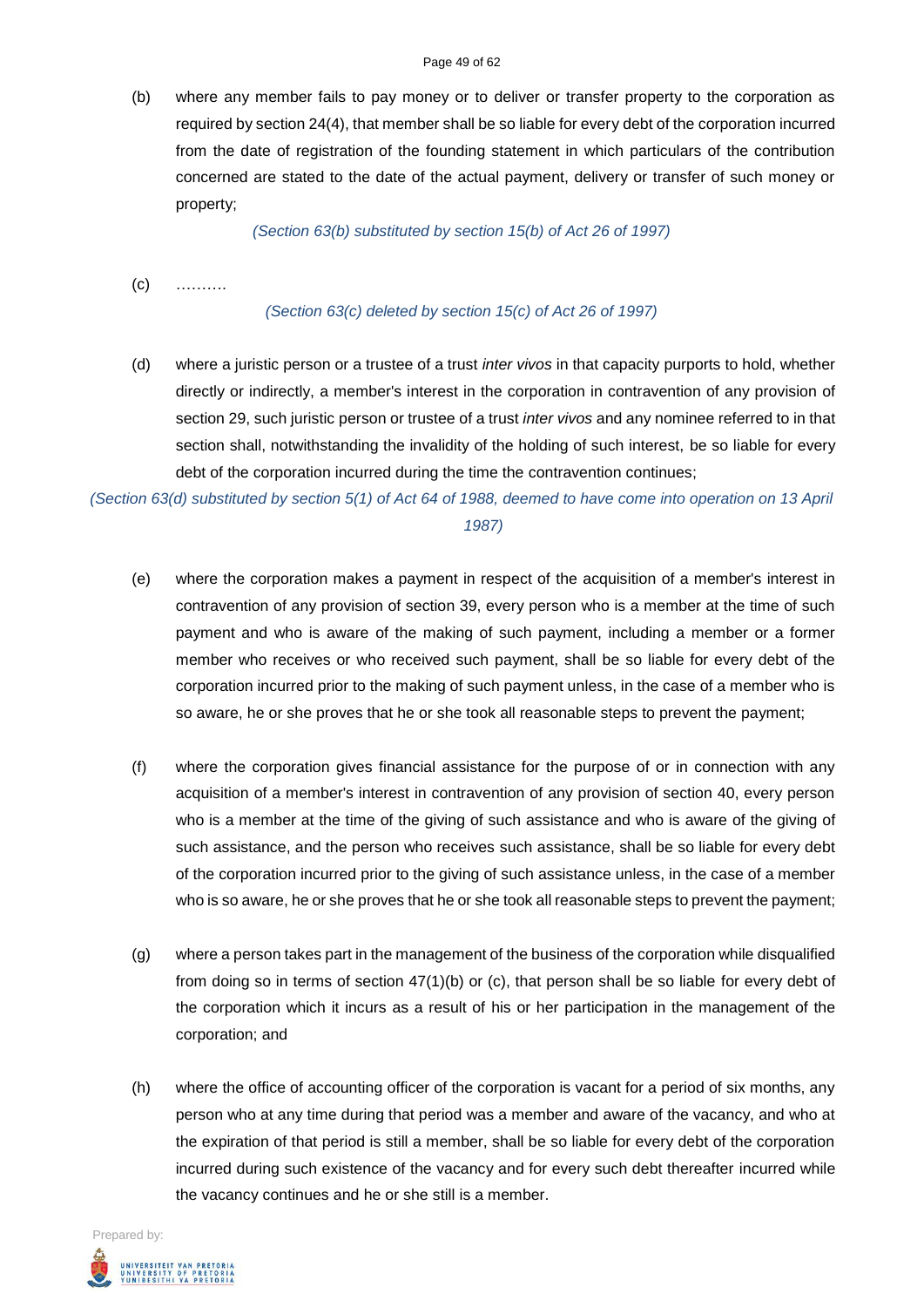#### **64. Liability for reckless or fraudulent carrying-on of business of corporation**

- (1) If it at any time appears that any business of a corporation was or is being carried on recklessly, with gross negligence or with intent to defraud any person or for any fraudulent purpose, a Court may on the application of the Master, or any creditor, member or liquidator of the corporation, declare that any person who was knowingly a party to the carrying on of the business in any such manner, shall be personally liable for all or any of such debts or other liabilities of the corporation as the Court may direct, and the Court may give such further orders as it considers proper for the purpose of giving effect to the declaration and enforcing that liability.
- (2) If any business of a corporation is carried on in any manner contemplated in subsection (1), every person who is knowingly a party to the carrying on of the business in any such manner, shall be guilty of an offence.

*(Section 64(2) substituted by section 224(2), Schedule 3, of Act 71 of 2008)*

#### **65. Powers of Court in case of abuse of separate juristic personality of corporation**

Whenever a Court on application by an interested person, or in any proceedings in which a corporation is involved, finds that the incorporation of, or any act by or on behalf of, or any use of, that corporation, constitutes a gross abuse of the juristic personality of the corporation as a separate entity, the Court may declare that the corporation is to be deemed not to be a juristic person in respect of such rights, obligations or liabilities of the corporation, or of such member or members thereof, or of such other person or persons, as are specified in the declaration, and the Court may give such further order or orders as it may deem fit in order to give effect to such declaration.

# **PART IX WINDING-UP**

#### **66. Application of Companies Act, 1973**

(1) The laws mentioned or contemplated in item 9 of Schedule 5 of the Companies Act, read with the changes required by the context, apply to the liquidation of a corporation in respect of any matter not specifically provided for in this Part or in any other provision of this Act.

> *(Section 66(1) substituted by section 16 of Act 26 of 1997) (Section 66(1) substituted by section 224(2), Schedule 3, of Act 71 of 2008)*

- (1A) The provisions of Chapter 6 of the Companies Act, read with the changes required by the context, apply to a corporation, but any reference in that Chapter to—
	- (a) a company must be regarded as a reference to a corporation; or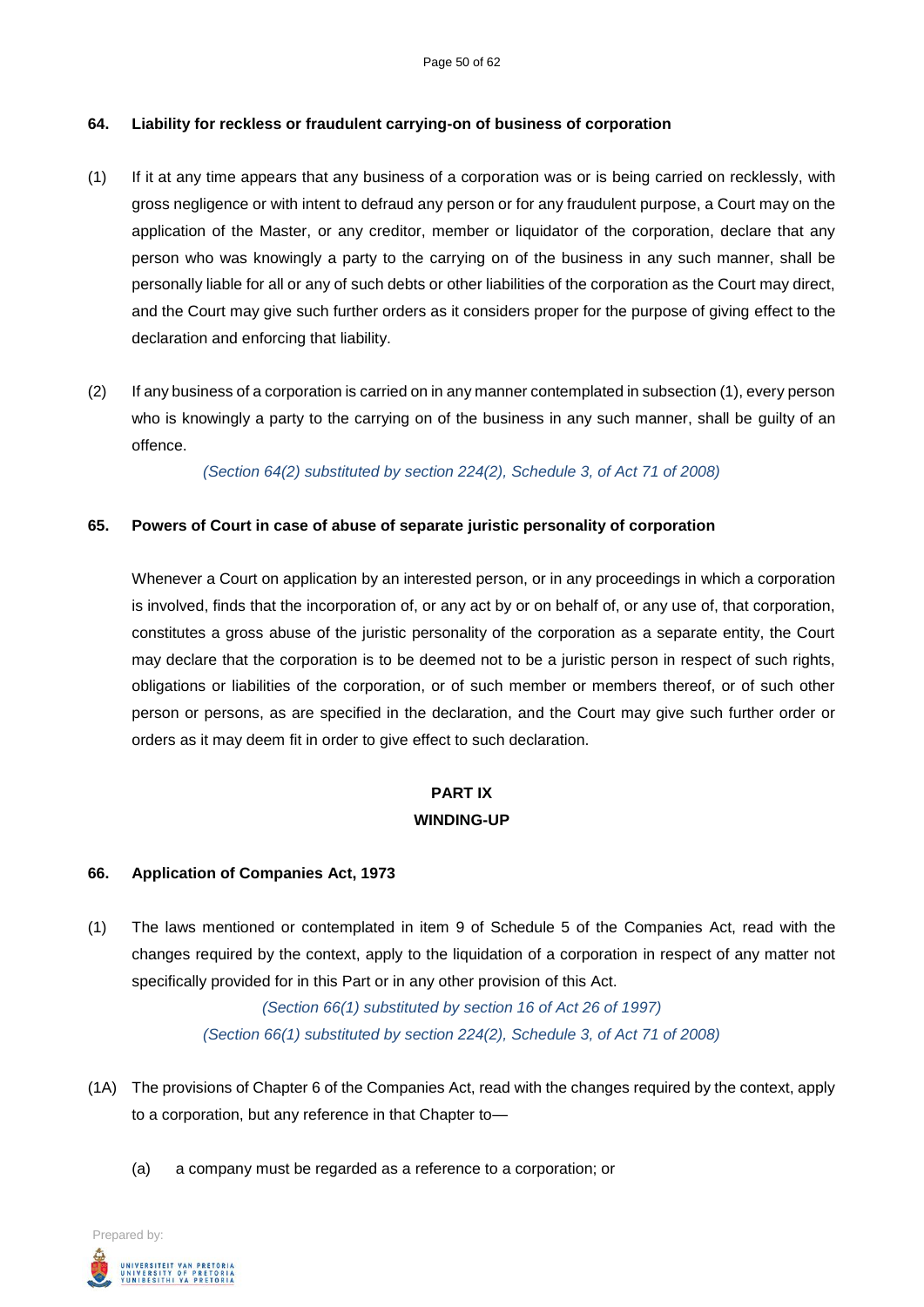(b) a shareholder of a company, or the holder of securities issued by a company, must be read as a reference to a member of a corporation.

*(Section 66(1A) inserted by section 224(2), Schedule 3, of Act 71 of 2008)*

- (2) For the purposes of subsection (1)
	- (a) any reference in a relevant provision of the Companies Act, and in any provision of the Insolvency Act, 1936 (Act No. 24 of 1936), made applicable by any such provision -
		- (i) to a company, shall be construed as a reference to a corporation;
		- (ii) to a share in a company, shall be construed as a reference to a member's interest in a corporation;
		- (iii) to a member, director, shareholder or contributory of a company, shall be construed as a reference to a member of a corporation;
		- (iv) to an auditor of a company, shall be construed as a reference to an accounting officer of a corporation;
		- (v) to an officer or a secretary of a company, shall be construed as a reference to a manager or a secretary who is an officer of a corporation;
		- (vi) to a registered office of a company, shall be construed as a reference to a registered office of a corporation;
		- (vii) to a memorandum or articles of association of a company, shall be construed as a reference to a founding statement and an association agreement of a corporation, respectively;
		- (viii) to the Registrar of Companies, shall be construed as a reference to the Registrar;
		- (ix) to the Companies Act or the regulations made thereunder, or to any provision thereof, shall be construed as including a reference to this Act or the regulations made thereunder, or to any corresponding provision thereof, as the case may be;
		- (x) to an insolvent estate, shall be construed as a reference to a corporation;
		- (xi) to a provisional liquidator of a company, or to a liquidator of a company or a trustee of an insolvent estate, shall be construed as a reference to a provisional liquidator and to a liquidator of a corporation, respectively;

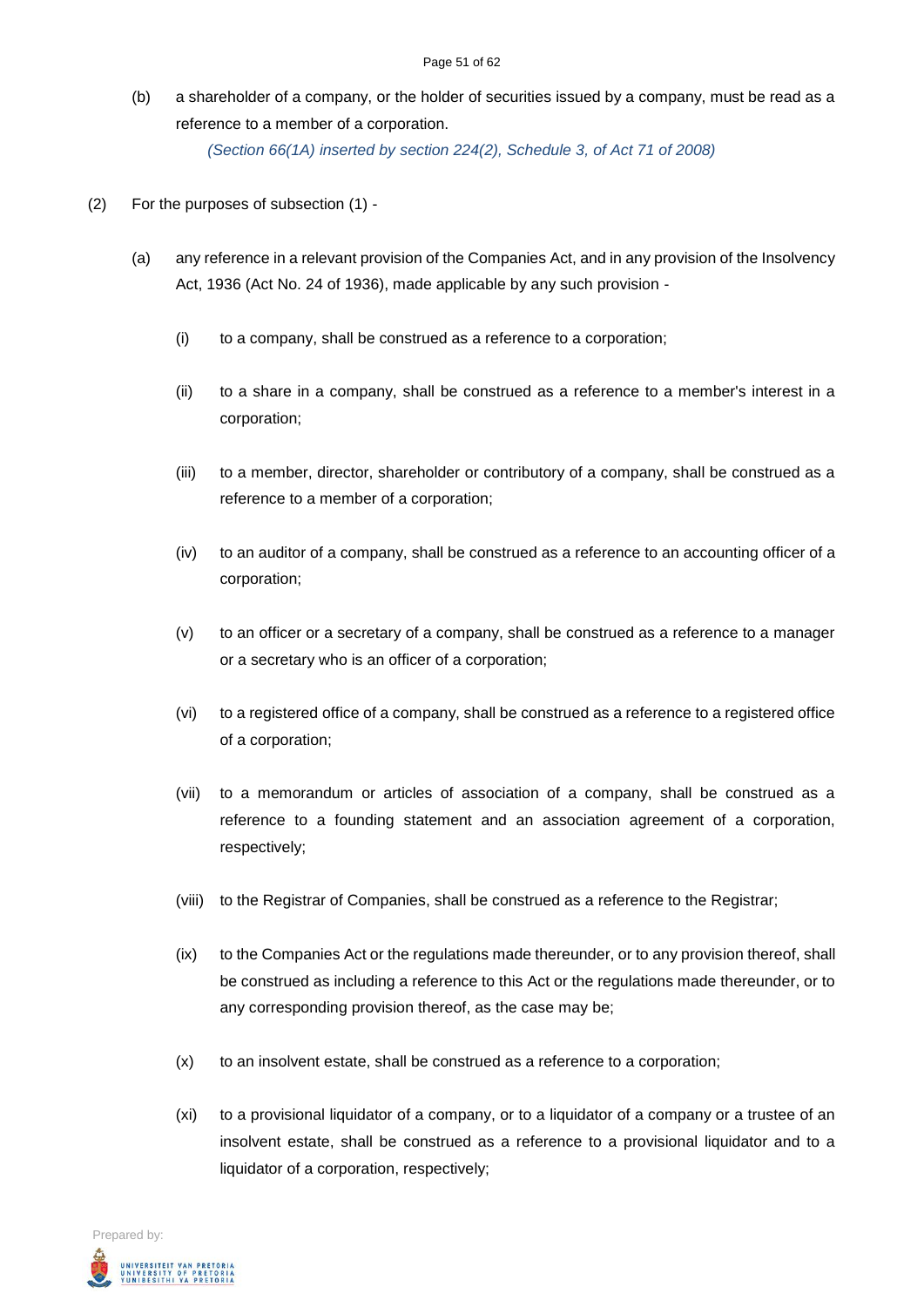- (xii) to a sheriff of a province, shall be construed as including a reference to a messenger of a magistrate's court;
- (xiii) to a Registrar of a Court, shall be construed as including a reference to a clerk of a magistrate's court;
- (xiv) to a Court, shall be construed as a reference to a Court having jurisdiction under this Act; and
- (xv) to a Master, shall be construed as a reference to a Master having jurisdiction under this Act;
- (b) a reference to a special resolution
	- (i) referred to in sections 340(2), 350(1), 351(1), 352, 356(2), 357(3) and (4), 359(1), 362(1) and 363(1) of the Companies Act, shall be construed as a reference to a written resolution for the voluntary winding-up of a corporation in terms of section 67 of this Act; and
	- (ii) referred to in section 422(1)(b) of the Companies Act, shall be construed as a reference to a written resolution signed by or on behalf of all the members of a corporation; and
- (c) it shall be deemed that the following paragraph has been substituted for paragraph (b) of section 358 of the Companies Act:
	- "(b) where any other action or proceeding is being or about to be instituted against the company in any court in the Republic, apply to such court for an order restraining further proceedings in the action or proceeding,".

#### **67. Dissolution of corporations**

- (1) Part G of Chapter 2 of the Companies Act, read with the changes required by the context, applies to a solvent corporation.
- (2) This Part of this Act must be administered in accordance with the laws mentioned or contemplated in item 9 of Schedule 5 of the Companies Act.

*(Section 67 substituted by section 224(2), Schedule 3, of Act 71 of 2008)*

#### **68. ……….**

*(Section 68 repealed by section 224(2), Schedule 3, of Act 71 of 2008)*

#### **69. Circumstances under which corporation deemed unable to pay debts**

Prepared by:

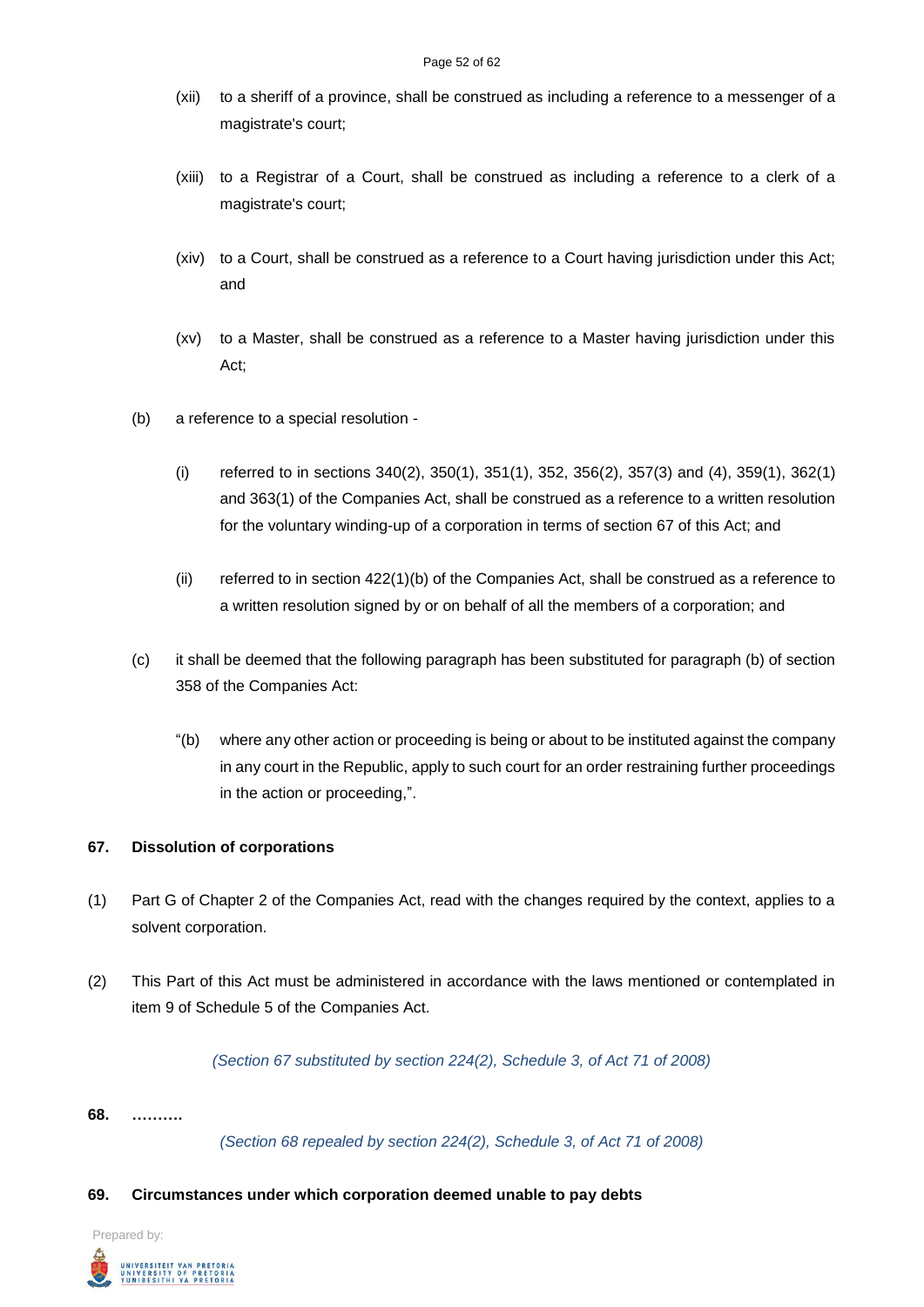- (1) For the purposes of section 68(c) a corporation shall be deemed to be unable to pay its debts, if-
	- (a) a creditor, by cession or otherwise, to whom the corporation is indebted in a sum of not less than two hundred rand then due has served on the corporation, by delivering it at its registered office, a demand requiring the corporation to pay the sum so due, and the corporation has for 21 days thereafter neglected to pay the sum or to secure or compound for it to the reasonable satisfaction of the creditor; or
	- (b) any process issued on a judgment, decree or order of any court in favour of a creditor of the corporation is returned by a sheriff, or a messenger of a magistrate's court, with an endorsement that he or she has not found sufficient disposable property to satisfy the judgment, decree or order, or that any disposable property found did not upon sale satisfy such process; or
	- (c) it is proved to the satisfaction of the Court that the corporation is unable to pay its debts.
- (2) In determining for the purposes of subsection (1) whether a corporation is unable to pay its debts, the Court shall also take into account the contingent and prospective liabilities of the corporation.

#### **70. Repayments by members**

- (1) Subject to the provisions of this section, no member of a corporation shall in the winding-up of the corporation be liable for the repayment of any payment made by the corporation to him or her by reason only of his or her membership, if such payment complies with the requirements of section 51(1).
- (2) In the winding-up of a corporation unable to pay its debts, any such payment made to a member by reason only of his or her membership within a period of two years before the commencement of the winding-up of the corporation, shall be repaid to the corporation by the member, unless such member can prove that -
	- (a) after such payment was made, the corporation's assets, fairly valued, exceeded all its liabilities; and
	- (b) such payment was made while the corporation was able to pay its debts as they became due in the ordinary course of its business; and
	- (c) such payment, in the particular circumstances, did not in fact render the corporation unable to pay its debts as they became due in the ordinary course of its business.
- (3) A person who has ceased to be a member of the corporation concerned within the said period of two years, shall also be liable for any repayment provided for in subsection (2) if, and to the extent that,

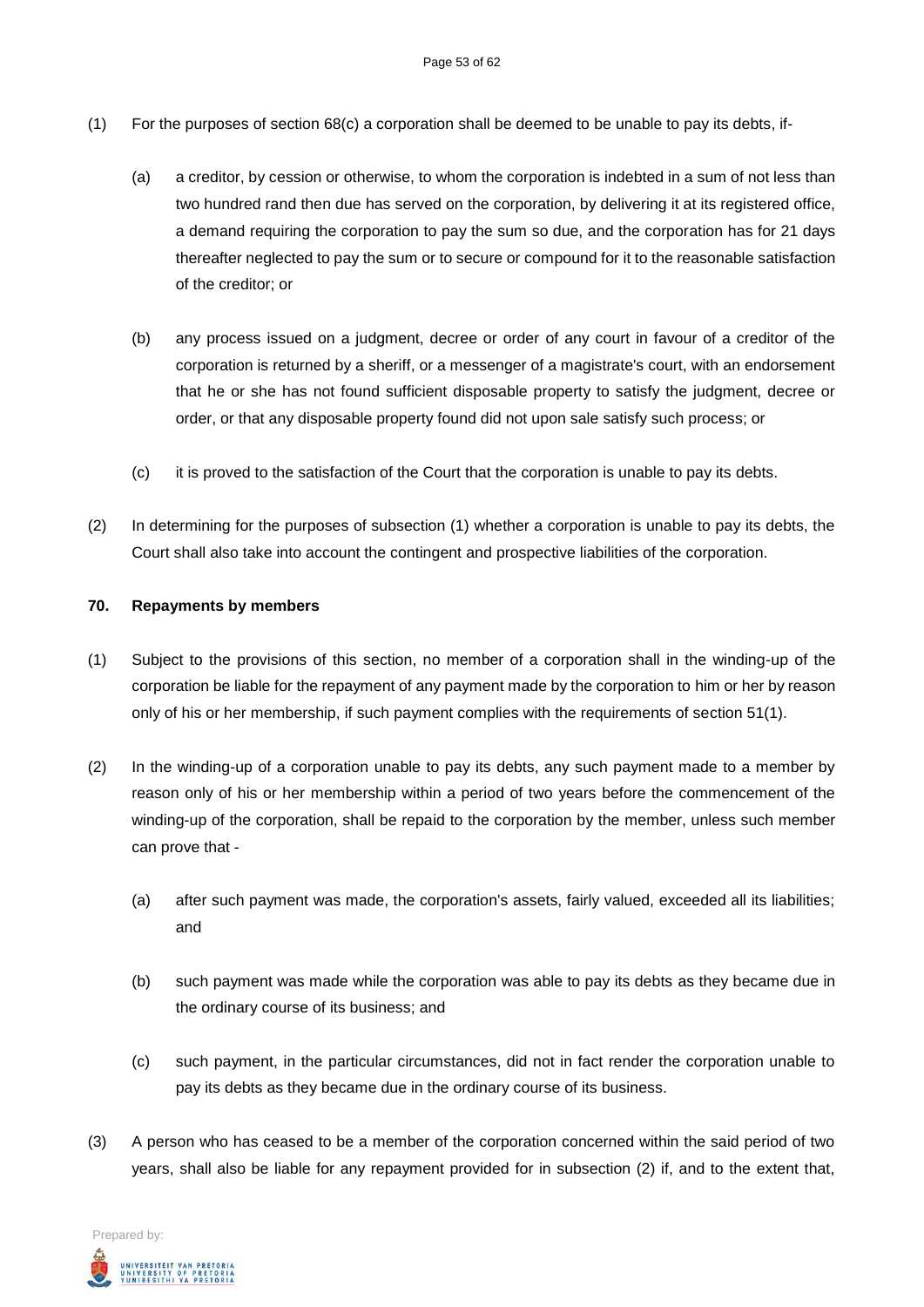repayments by present members, together with all other available assets, are insufficient for paying all the debts of the corporation.

- (4) A certificate given by the Master as to the amount payable by any member or former member in terms of subsection (2) or (3) to the corporation, may be forwarded by the liquidator to the clerk of the magistrate's court in whose area of jurisdiction the registered office of the corporation is situated, who shall record it, and thereupon such notice shall have the effect of a civil judgment of that magistrate's court against the member or former member concerned.
- (5) The court in question may, on application by a member or former member referred to in subsection (3), make any order that it deems fit in regard to any certificate referred to in subsection (4).

## **71. Repayment of salary or remuneration by members**

- (1) If a corporation being wound up is unable to pay its debts, and
	- (a) any direct or indirect payment of a salary or other remuneration was made by the corporation within a period of two years before the commencement of its winding-up to a member in his or her capacity as an officer or employee of the corporation; and
	- (b) such payment was, in the opinion of the Master, not bona fide or reasonable in the circumstances,

the Master shall direct that such payment, or such part thereof as he or she may determine, be repaid by such member to the corporation.

- (2) A person who has within a period of two years referred to in subsection  $(1)(a)$  ceased to be a member of a corporation referred to in that subsection may, under the circumstances referred to therein, be directed by the Master to make a repayment provided for in subsection (1), if, and to the extent that, any such repayments by present members are, together with all other available assets, insufficient for paying all the debts of the corporation.
- (3) The provisions of subsections (4) and (5) of section 70 shall *mutatis mutandis* apply in respect of any repayment to a corporation in terms of subsection (1) or (2).

#### **72. Composition**

- (1) Any person, in this section referred to as "the offeror", may at any time after the commencement of the liquidation of a corporation which is unable to pay its debts, submit to the liquidator a written offer of composition.
- (2) If the liquidator is of the opinion that the creditors will probably accept the offer of composition, the liquidator shall send by registered post or deliver to every known creditor as well as the Master, a copy

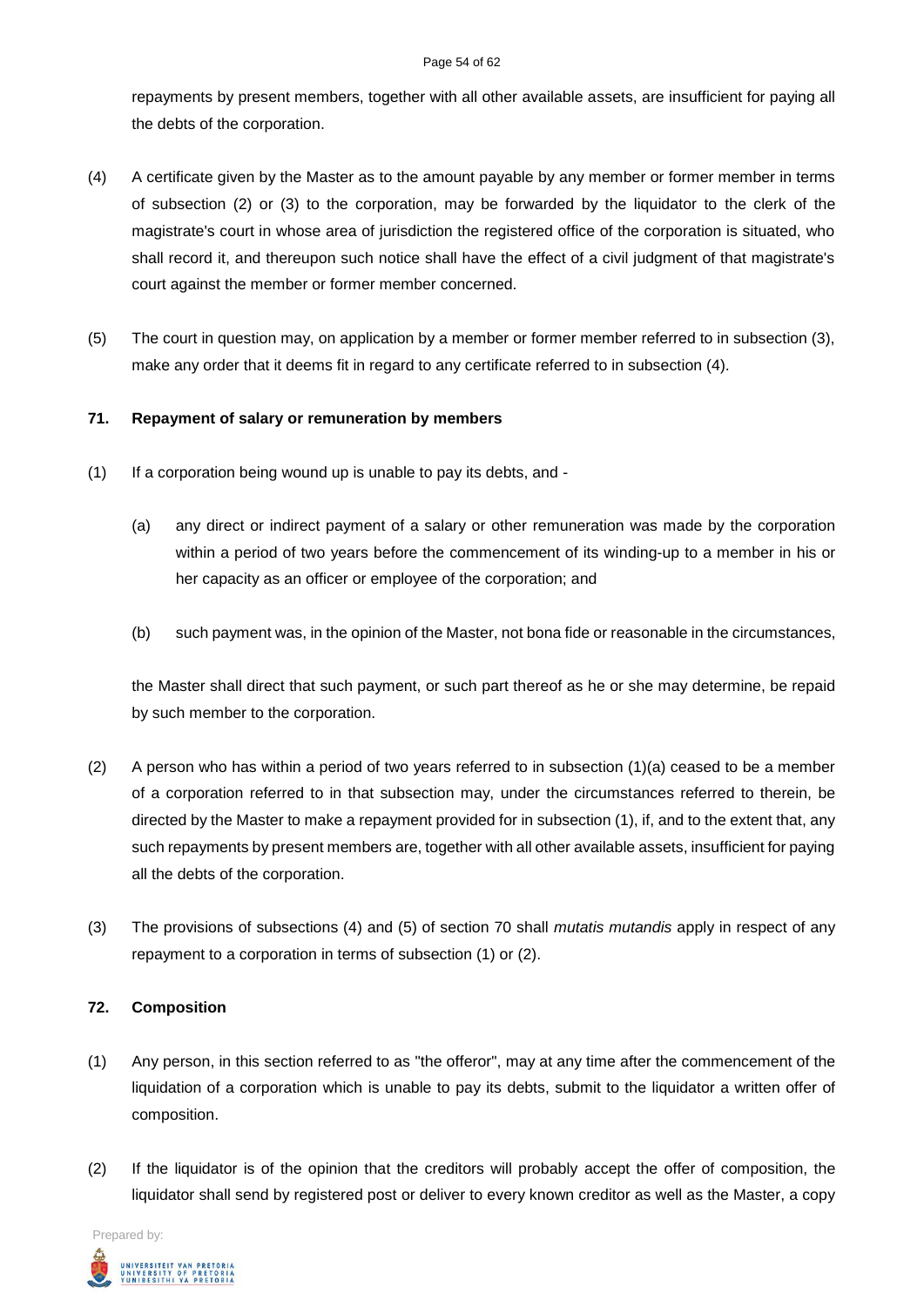#### Page 55 of 62

of the offer referred to in subsection (1) with the liquidator's report thereon, and an explanation of the effect of the composition.

- (3) If the liquidator is of the opinion that there is no likelihood that the creditors will accept the composition or that he or she has insufficient information at his or her disposal to make a recommendation, the liquidator shall inform the offeror in writing that the offer is unacceptable and that he or she does not propose to send a copy thereof to the creditors and the Master.
- (4) The offeror may, within 30 days from the date on which the liquidator advised that offeror of the rejection of the offer, submit representations in writing to the Master who, after having allowed the liquidator 14 days to comment in writing, shall consider the representations and comment and may thereafter direct the liquidator to send by registered post or deliver a copy of the offer to every known creditor of the corporation together with the liquidator's report thereon, and an explanation of the effect of the composition.
- (5) Whenever the liquidator posts or delivers to the creditors and the Master an offer of composition in terms of the provisions of this section, he or she shall simultaneously give notice to the creditors of the meeting at which the offer and any other matter mentioned in the notice, are to be considered.
- (6) An offer of composition may be considered at a general meeting of creditors of the corporation in terms of this Act, provided that notice was given to creditors and the Master not less than 10 days and not more than 28 days before the date of such a meeting.
- (7) An offer of composition which has been accepted by creditors whose votes amount to not less than twothirds in value and two-thirds in number, calculated in accordance with the provisions of section 52 of the Insolvency Act, 1936 (Act No. 24 of 1936), of the votes of all the creditors who proved claims against the corporation, shall be binding upon every person who had notice of and was entitled to vote at that meeting, whether or not that person was present or represented at the meeting, as if that person were a party to the composition: Provided that-
	- (a) no offer may be so accepted if it contains any condition whereby any creditor would obtain any benefit to which that creditor would not have been entitled upon the distribution of the estate in the ordinary way;
	- (b) payment under the composition has been made or security for such payment has been given as specified in the offer of composition; and
	- (c) the right of any secured or preferent creditor shall not be prejudiced thereby, except insofar as that creditor has expressly and in writing waived the preference.
- (8) A composition shall not affect the liability of a surety of the corporation.

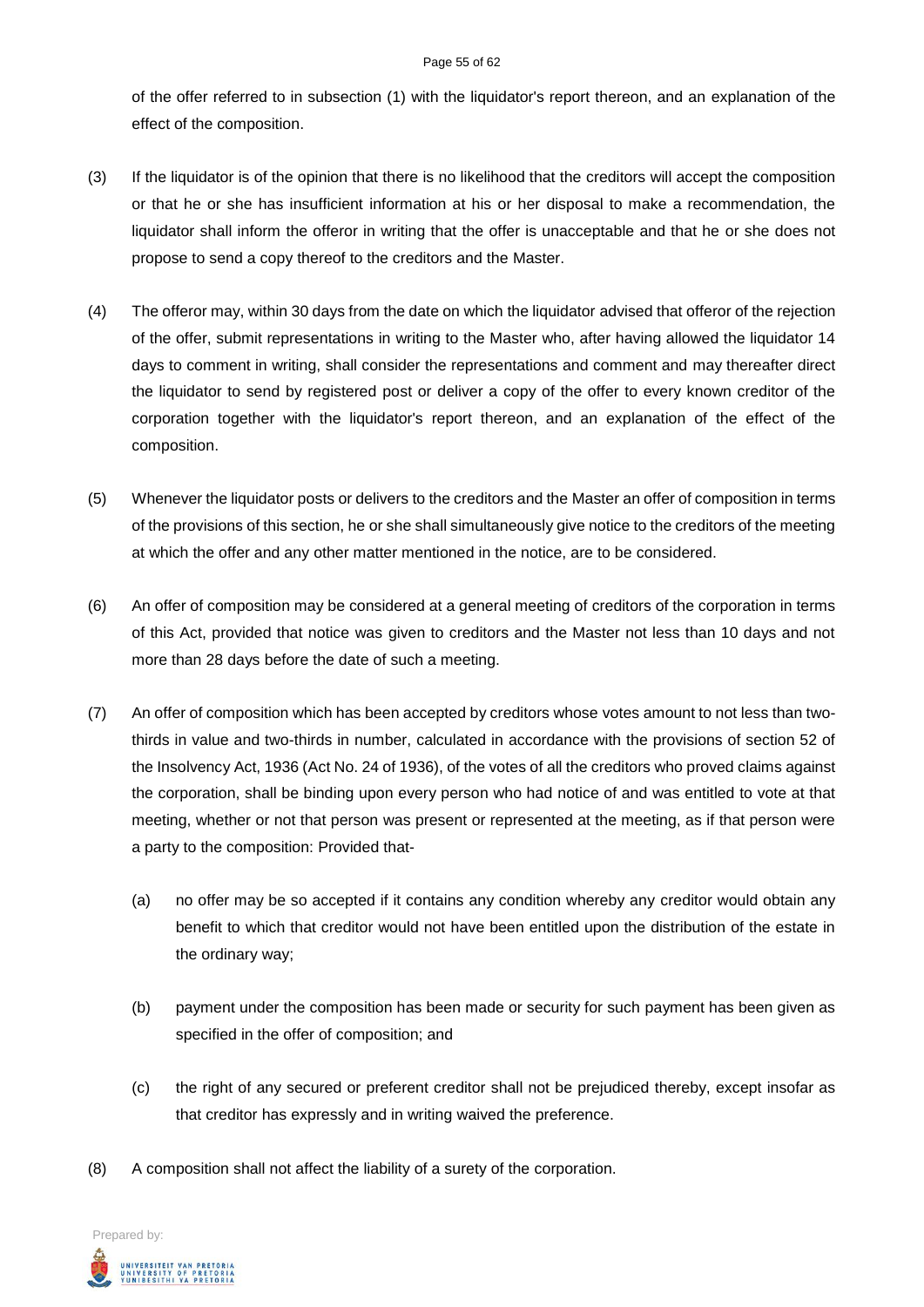- (9) Any money to be paid and anything to be done for the benefit of creditors in pursuance of a composition shall be paid and done through the liquidator: Provided that any creditor who has failed to prove a claim before the liquidator has made a final distribution amongst those creditors who have proved their claims, shall be entitled to prove a claim and share in such final distribution up to the amount to which that creditor may have been entitled to under the composition: Provided further, that no claim shall be proved against the corporation after the expiration of six months as from the date of the meeting at which the composition was accepted, except with leave of the Court or Master and on payment of such sum to cover the costs or any part thereof, occasioned by the late proof of the claim, as the Court or Master may direct.
- (10) When a composition has been entered into between a corporation and its creditors, the liquidator shall, in terms of this Act, frame an account and plan of distribution of all the assets which are or will become available for creditors under the composition.
- (11) If an accepted offer of composition so provides, the offeror may apply to the Court for the setting aside of the winding-up of the corporation and the Court may make such an order provided that the offeror has, not less than three weeks before making the application, given notice by advertisement in the *Gazette*, of the intention to make the application and has served a copy of the application on the Master, the Registrar and the liquidator.
- (12) The application for the setting aside of the liquidation of the corporation may be opposed by any creditor or other interested person on the following grounds:
	- (a) That the composition approved under this section unfairly prejudices the interests of a creditor of the corporation;
	- (b) that there has been some material irregularity at or in the relation to the meetings held for the consideration of the composition;
	- (c) that insufficient or materially inaccurate information on the composition was disclosed; or
	- (d) any other grounds that the Court may deem sufficient.

#### *(Section 72 substituted by section 17 of Act 26 of 1997)*

#### **73. Repayments, payments of damages and restoration of property by members and others**

(1) Where in the course of the winding-up of a corporation it appears that any person who has taken part in the formation of the corporation, or any former or present member, officer or accounting officer of the corporation has misapplied or retained or become liable or accountable for any money or property of the corporation, or has been guilty of any breach of trust in relation to the corporation, a Court may, on the application of the Master or of the liquidator or of any creditor or member of the corporation, inquire

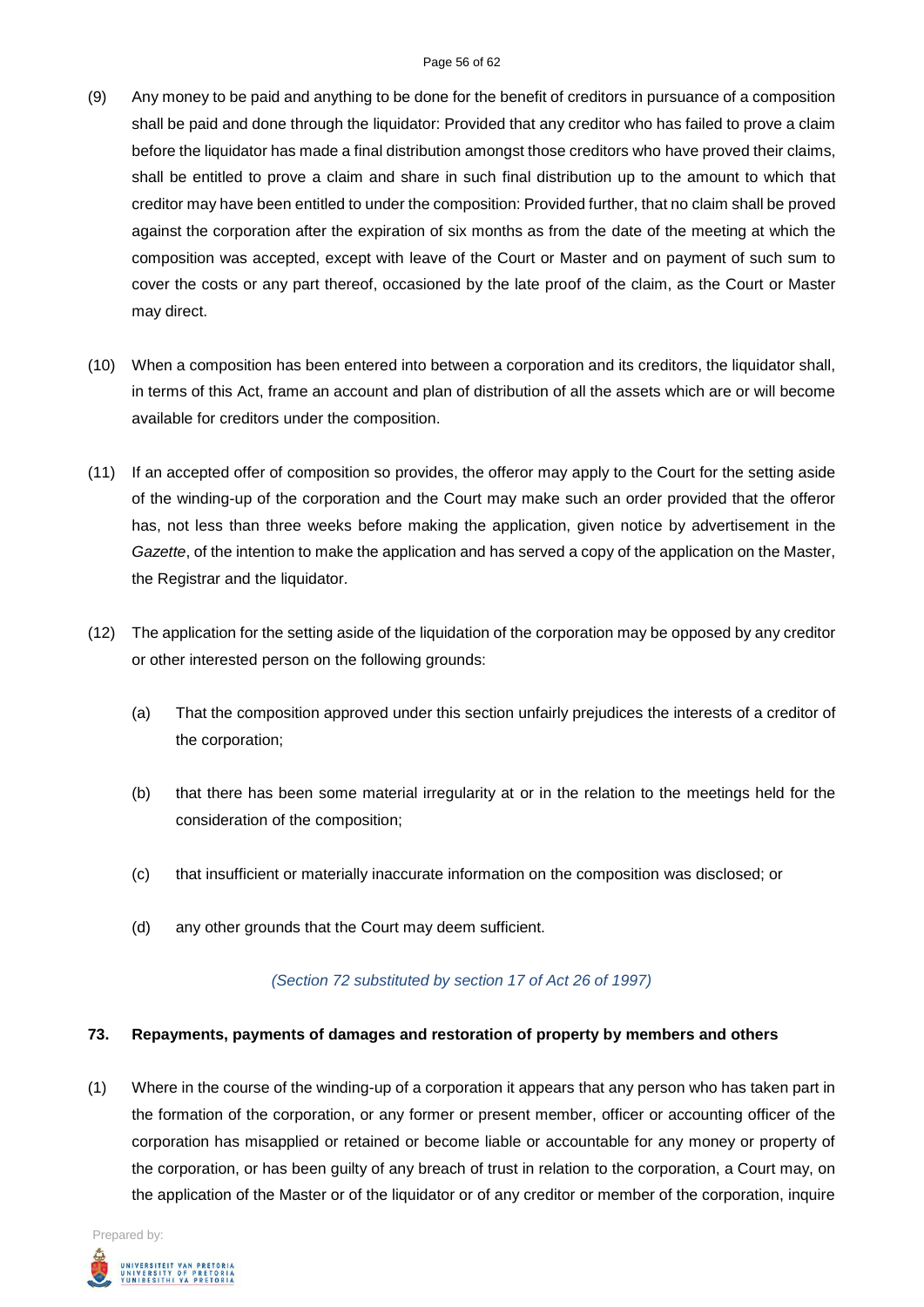#### Page 57 of 62

into the conduct of such person, member, officer or accounting officer and may order him or her to repay or restore the money or property, or any part thereof, with interest at such rate as the Court considers just, or to contribute such sum to the assets of the corporation by way of compensation or damages in respect of the misapplication, retention or breach of trust, as the Court considers just.

(2) The provisions of subsection (1) shall apply in respect of any person, member, officer or accounting officer referred to therein, notwithstanding the fact that such person may also be criminally responsible in respect of any conduct contemplated therein.

## **74. Appointment of liquidator**

- (1) For the purposes of conducting the proceedings in a winding-up of a corporation, the Master shall, in accordance with policy determined by the Minister, appoint a suitable natural person as liquidator. *(Section 74(1) substituted by section 21 of Act 16 of 2003)*
- (2) The Master shall make an appointment as soon as is practicable after a provisional winding-up order has been made, or a copy of a resolution for a voluntary winding-up has been registered in terms of section 67(2).
- (3) When the Master in the case of a voluntary winding-up by members makes an appointment, he or she shall take into consideration any further resolution at a meeting of members nominating a person as liquidator.
- (4) In the case of a creditors' voluntary winding-up and a winding-up by the Court, the Master shall, subject to the provisions of section 76, if a person is nominated as co-liquidator at the first meeting of creditors, appoint such person as co-liquidator as soon as he or she has given security to the satisfaction of the Master for the proper performance of his or her duties.

## **75. Vacancies in office of liquidators**

- (1) When a vacancy occurs in the office of a liquidator of a corporation, the Master may
	- (a) where the vacancy occurs in the office of a liquidator nominated by members or creditors, direct any remaining liquidator to convene a meeting of creditors or members, as the case may be, to nominate a liquidator to fill the vacancy;
	- (b) in a case other than a case contemplated in paragraph (a), if he or she is of opinion that any remaining liquidator will be able to complete the winding-up, dispense with the appointment of a liquidator to fill the vacancy, and direct the remaining liquidator to complete the winding-up; or
	- (c) in any other case, appoint a liquidator to fill the vacancy.

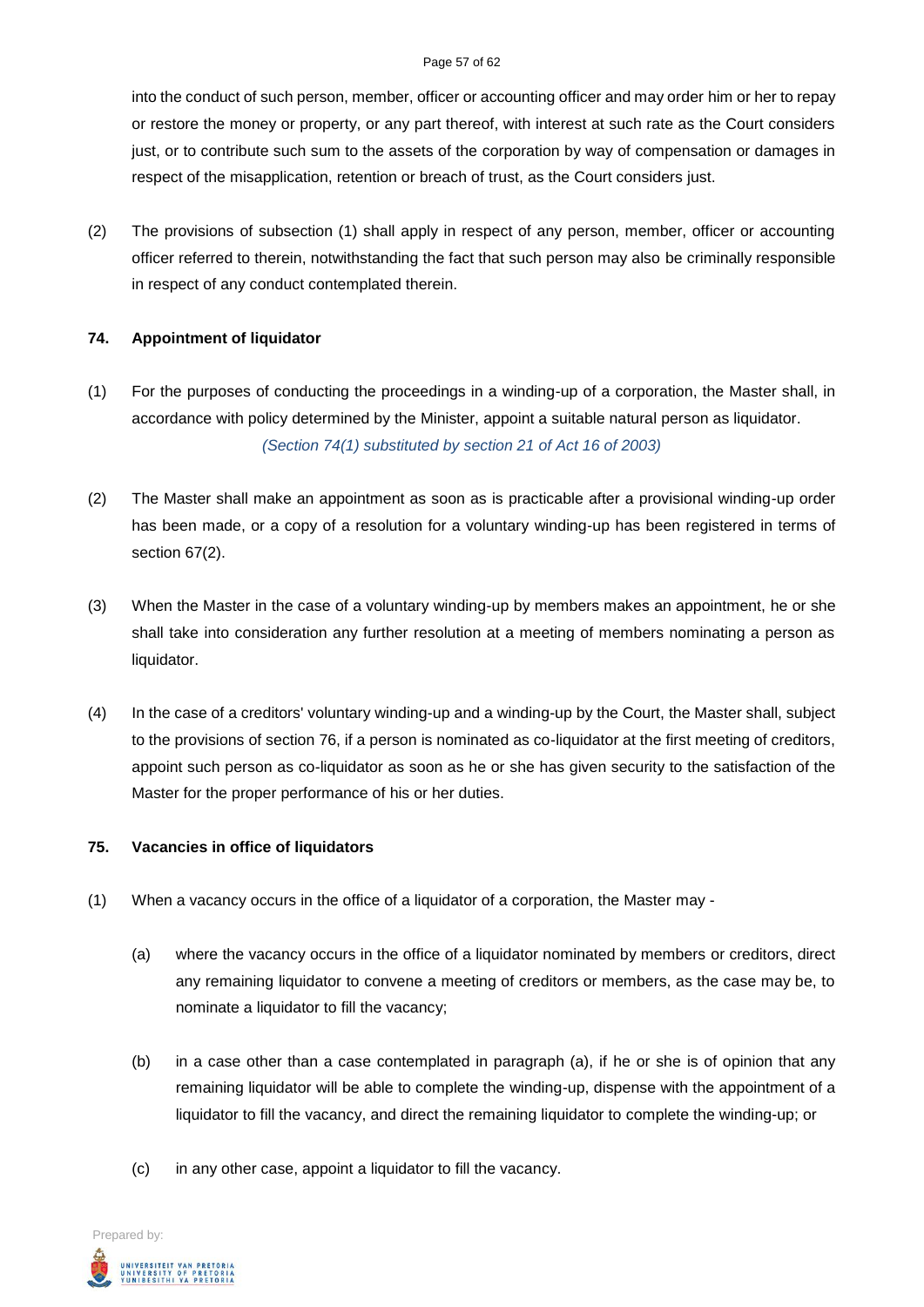(2) The provisions of the Companies Act relating to the nomination or appointment of a liquidator, as applied by section 66 of this Act, and of this Act, shall apply to the nomination or appointment of a liquidator to fill a vacancy in the office of liquidator.

#### **76. Refusal by Master to appoint nominated person as liquidator**

(1) If a person who has been nominated as liquidator by any meeting of creditors or of members of a corporation was not properly nominated, or is disqualified from being nominated or appointed as liquidator pursuant to section 372 or 373 of the Companies Act, as applied by section 66 of this Act, or has failed to give within a period of 21 days as from the date upon which he or she was notified that the Master had accepted his or her nomination or within such further period as the Master may allow, the security mentioned in section 375(1) of the Companies Act, as so applied, or, if in the opinion of the Master the person nominated as liquidator should not be appointed as liquidator of the corporation concerned, the Master shall give notice in writing to the person so nominated that he or she declines to accept his or her nomination or to appoint him or her as liquidator, and shall in such notice state his or her reasons for declining to accept his or her nomination or to appoint him or her: Provided that if the Master declines to accept the nomination for appointment as liquidator because he or she is of the opinion that the person nominated should not be appointed as liquidator, it shall be sufficient if the Master states in that notice, as such reason, that he or she is of the opinion that the person nominated should not be appointed as liquidator of the corporation concerned.

*(Words preceding proviso of section 76(1) substituted by section 14 of Act 38 of 1986)*

#### (2)

- (a) When the Master has so declined to accept the nomination of any person or to appoint him or her as liquidator, or when the Minister has under section 371(3) of the Companies Act, as applied by section 66 of this Act, set aside the appointment of a liquidator, the Master shall convene a meeting of creditors or members, as the case may be, of the corporation concerned for the purpose of nominating another person for appointment as liquidator.
- (b) In the notice convening any said meeting the Master shall state that he or she has declined to accept the nomination for appointment as liquidator of the person previously nominated, or to appoint the person so nominated and, subject to the proviso to subsection (1), the reasons therefor, or that the appointment of the person previously appointed as liquidator has so been set aside by the Minister, as the case may be, and that the meetings are convened for the purpose of nominating another person for appointment as liquidator.
- (c) The Master shall post a copy of such notice to every creditor whose claim against the company was previously proved and admitted.
- (d) Any meeting referred to in paragraph (a) shall be deemed to be a continuation of the relevant first meeting of creditors or of members, or of any such meeting referred to in section 75, as the case may be.

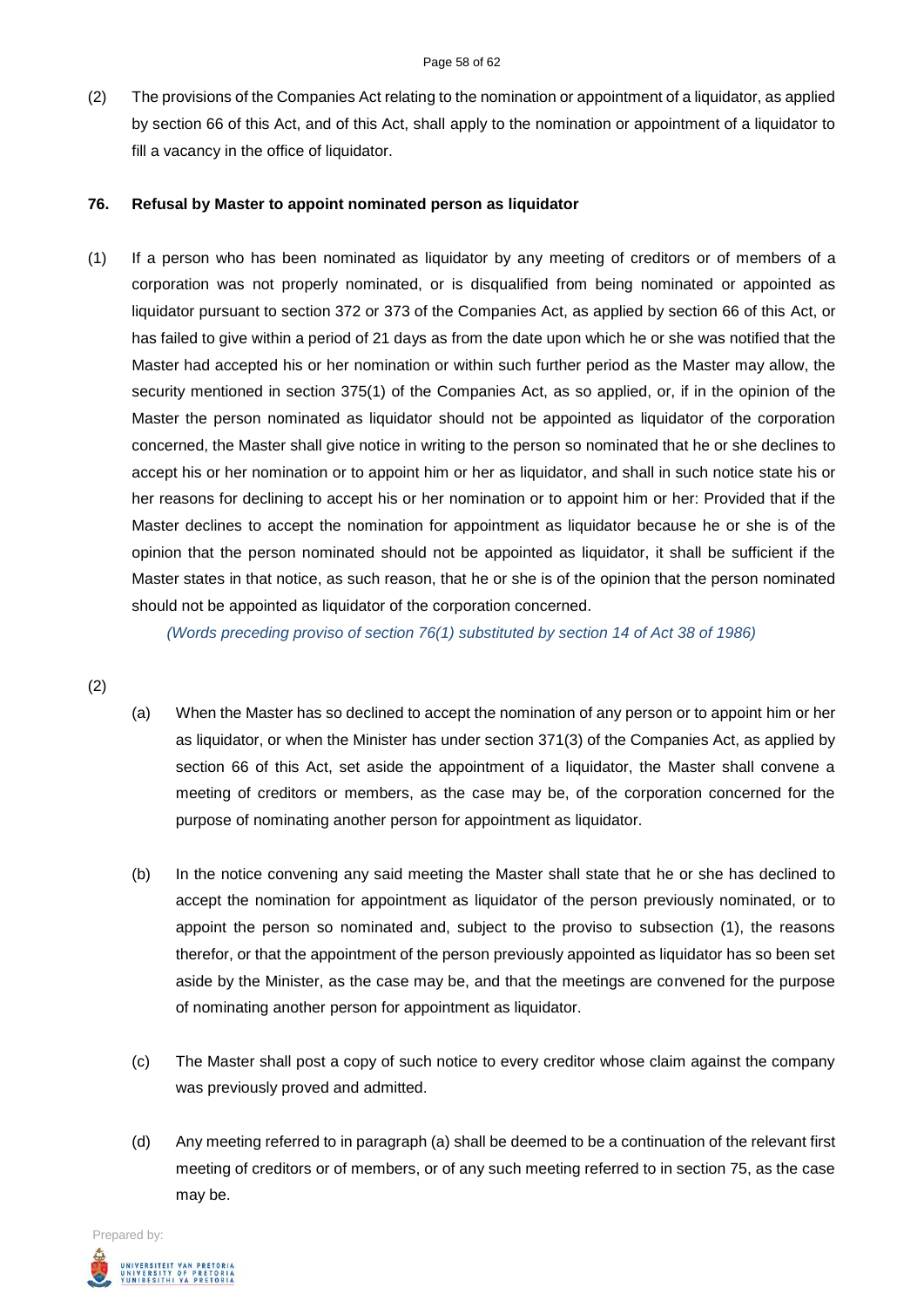- (3) If the Master again so declines for any reason mentioned in subsection (1) to accept the nomination for appointment as liquidator by any meeting referred to in subsection (2), or to appoint a person so nominated -
	- (a) he shall act in accordance with the provisions of subsection (1); and
	- (b) if the person so nominated as sole liquidator has not or if all the persons so nominated have not been appointed by him or her, he or she shall, in accordance with policy determined by the Minister, appoint as liquidator or liquidators of the corporation concerned any other person or persons not disqualified from being liquidator of that corporation.

*(Section 76(3)(b) substituted by section 22 of Act 16 of 2003)*

## **77. Resignation and absence of liquidator**

- (1) At the request of a liquidator the Master may relieve him or her of his or her office upon such conditions as the Master may think fit.
- (2) A liquidator shall not be absent from the Republic for a period exceeding 60 days, unless
	- (a) the Master has before his or her departure from the Republic granted him or her permission in writing to be absent; and
	- (b) he complies with such conditions as the Master may think fit to impose.
- (3) Every liquidator who is relieved of his or her office by the Master, or who is permitted to absent himself or herself for a period exceeding 60 days from the Republic, shall give notice thereof in the *Gazette*.

#### **78. First meeting of creditors and members**

- (1) A liquidator shall as soon as may be and, except with the consent of the Master, not later than one month after a final winding-up order has been made by a Court or a resolution of a creditors' voluntary winding-up has been registered -
	- (a) summon a meeting of the creditors of the corporation for the purpose of-
		- (i) considering the statement as to the affairs of the corporation lodged with the Master;
		- (ii) the proving of claims against the corporation;
		- (iii) deciding whether a co-liquidator should be appointed and, if so, nominating a person for appointment; and

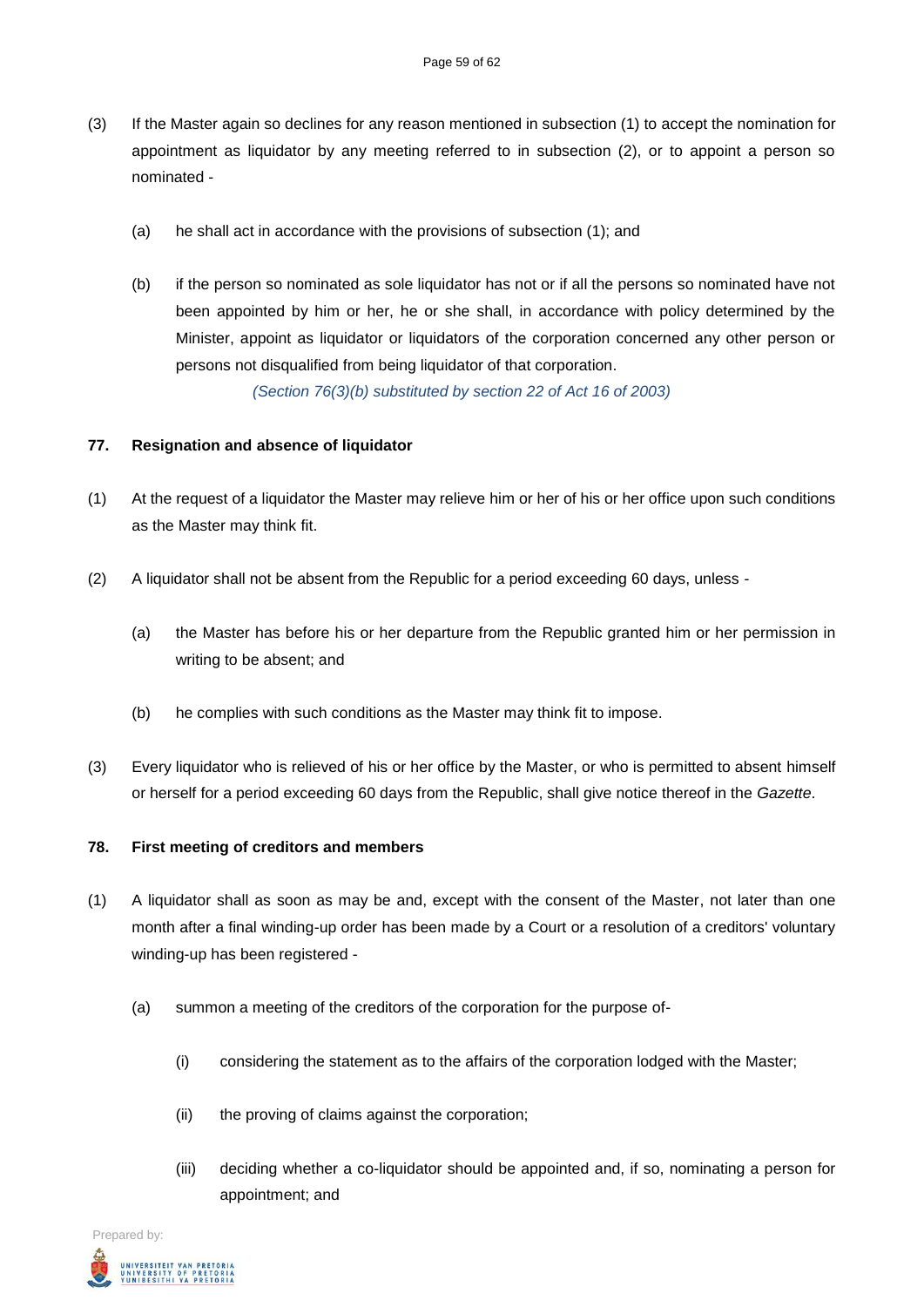- (iv) receiving or obtaining, in a winding-up by the Court or a creditors' voluntary winding-up, directions or authorization in respect of any matter regarding the liquidation; and
- (b) summon a meeting of members of the corporation for the purpose of
	- (i) considering the said statement as to the affairs of the corporation, unless the meeting of members when passing a resolution for the voluntary winding-up of the corporation has already considered the said statement; and
	- (ii) receiving or obtaining directions or authorization in respect of any matter regarding the liquidation.

## (2)

(a) The provisions of the law relating to insolvency in respect of voting, the manner of voting and voting by an agent at meetings of creditors, shall apply *mutatis mutandis* in respect of any meeting referred to in this section:

Provided that in a winding-up by the Court a member or former member of a corporation shall have no voting right in respect of the nomination of a liquidator based on his or her loan account with the corporation or claims for arrear salary, travelling expenses or allowances due by the corporation, or claims paid by such member or former member on behalf of the corporation.

(b) The provisions of paragraph (a) shall *mutatis mutandis* apply in respect of a person to whom a right contemplated in that paragraph has been ceded.

#### **79. Report to creditors and members**

Except in the case of a members' voluntary winding-up, a liquidator shall, as soon as practicable and, except with the consent of the Master, not later than three months after the date of his or her appointment, submit to a general meeting of creditors and members of the corporation concerned a report as to the following matters:

- (a) The estimated amounts of the corporation's assets and liabilities;
- (b) if the corporation has failed, the causes of the failure;
- (c) whether or not he or she has submitted or intends to submit to the Master a report under section 400(2) of the Companies Act, as applied by section 66 of this Act;
- (d) whether or not any member or former member appears to be liable -

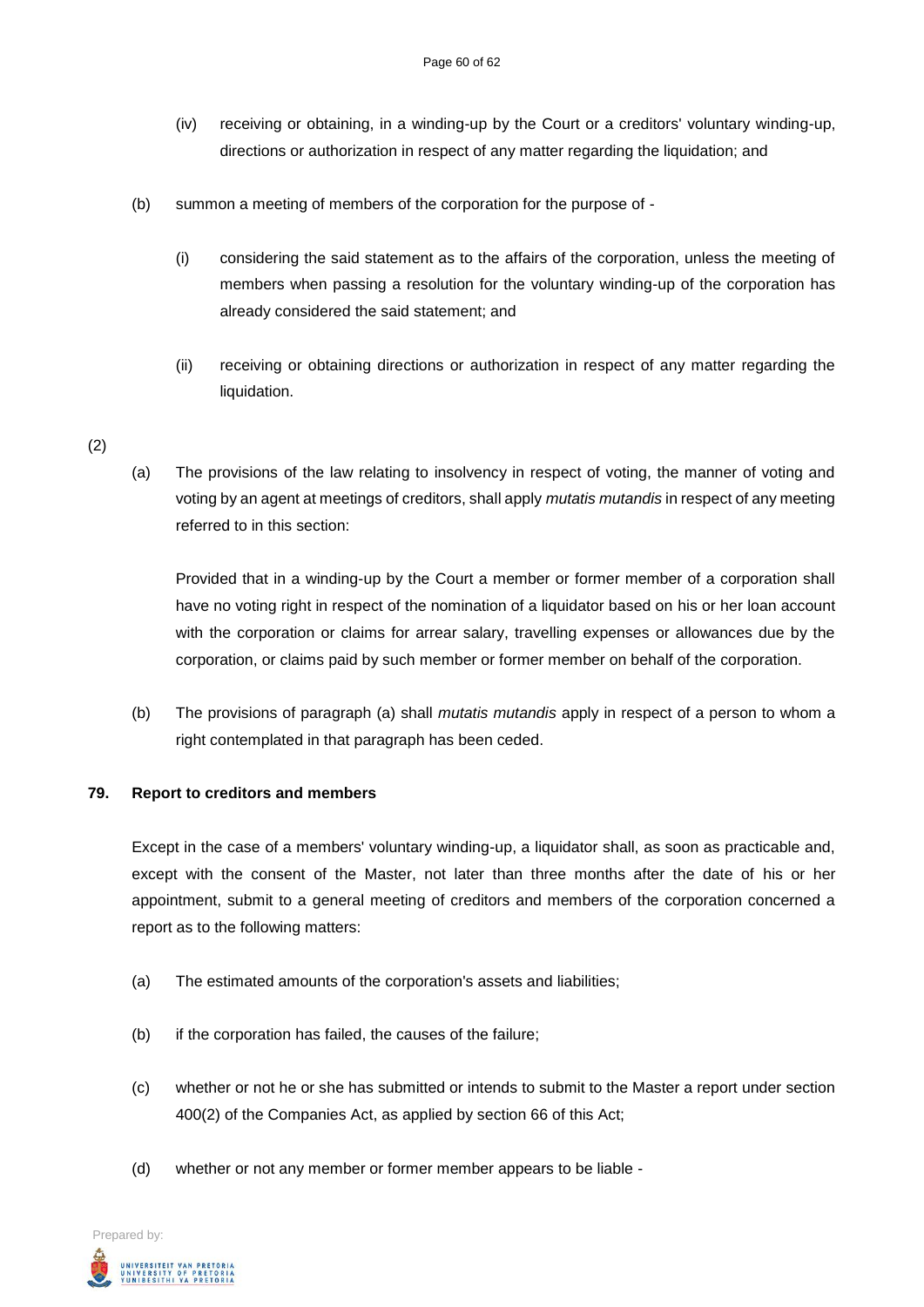- (i) to the corporation on the ground of breach of trust or negligence;
- (ii) to make repayments to the corporation in terms of section 70(2) or (3) or section 71(1) or  $(2);$
- (iii) to either a creditor of the corporation or the corporation itself, as the case may be, by virtue of any provision of Part VIII of this Act;
- (e) any legal proceedings by or against the corporation which may have been pending at the date of the commencement of the winding-up, or which may have been or may be instituted;
- (f) whether or not further enquiry is in his or her opinion desirable in regard to any matter relating to the formation or failure of the corporation or the conduct of its business;
- (g) whether or not the corporation has kept the accounting records required by section 56 and, if not, in what respects the requirements of that section have not been complied with;
- (h) the progress and prospects in respect of the winding-up; and
- (i) any other matter which he or she may consider fit, or in connection with which he or she may require the directions of the creditors.

#### **80. Repayments by members or former members**

The liquidator of a corporation unable to pay its debts -

- (a) shall ascertain whether members or former members of the corporation are liable in terms of section 70(2) or (3) to make repayments;
- (b) shall ascertain whether circumstances justify an approach to the Master for a direction that members or former members of the corporation make repayments in terms of section 71(1) or  $(2)$ :
- (c) may, if necessary, enforce such repayments; and
- (d) may, in the event of the death of such member or former member liable for or directed to make a repayment, or of the insolvency of his or her estate, claim the amount due from the estate concerned.
- **81. Duties of liquidator regarding liability of members to creditors or corporation**